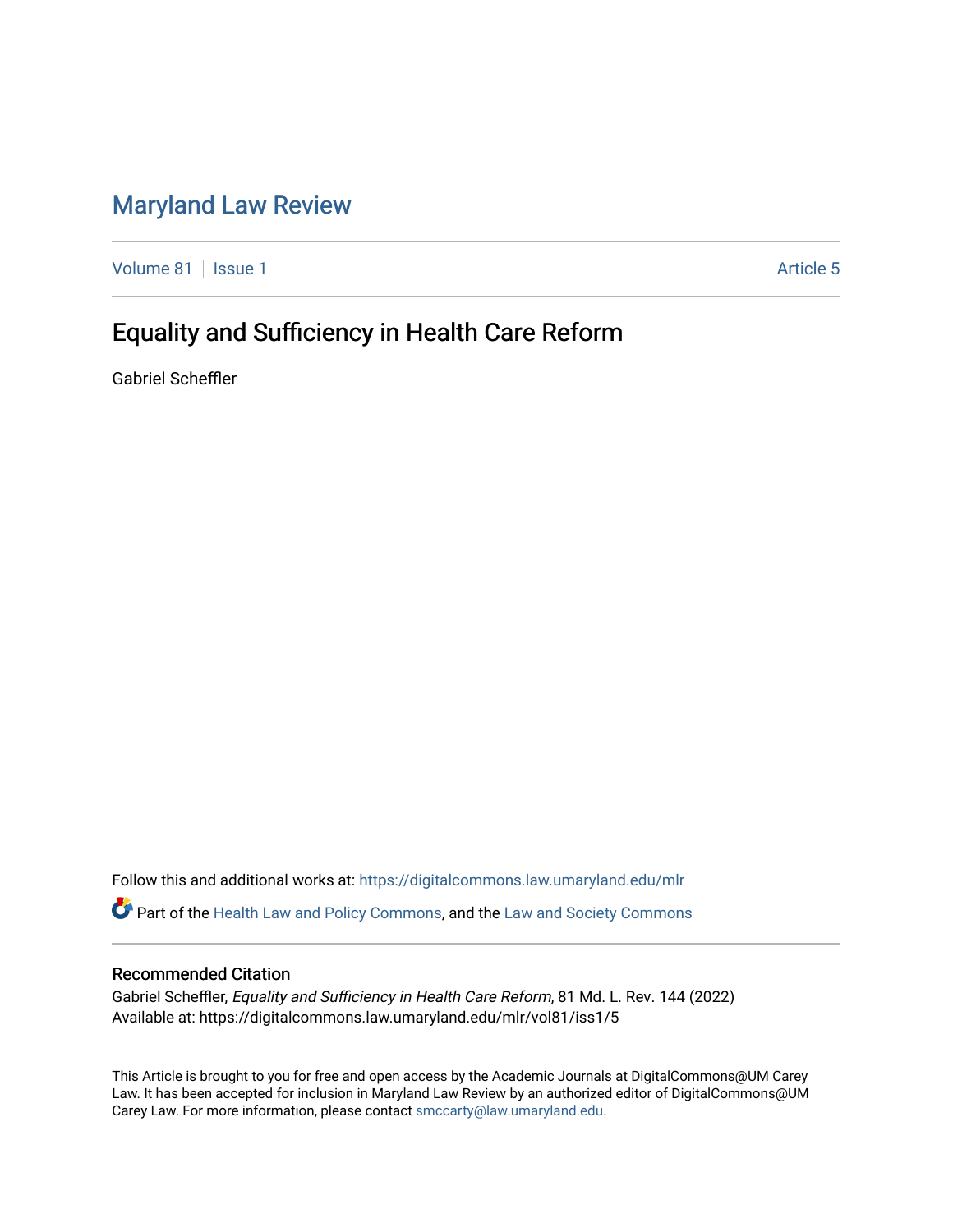#### **EQUALITY AND SUFFICIENCY IN HEALTH CARE REFORM**

## GABRIEL SCHEFFLER<sup>\*</sup>

*Most Americans believe that health care is a right, not a privilege. Yet debates over health care reform frequently fail to distinguish between two distinct conceptions of the right to health care: one which focuses on sufficient access to health care—what I refer to as the Right to a Decent Minimum—and a second which focuses on equality in access to health care what I refer to as the Right to Equal Access. These two conceptions of the right to health care in turn support two distinct categories of proposals for expanding health insurance coverage. The Right to Equal Access justifies a more radical set of reforms, such as Medicare for All, whereas the Right to a Decent Minimum justifies a more incremental approach to health care reform, such as by building on the Patient Protection and Affordable Care Act. Comparing these two conceptions of the right to health care to Medicare*  for All and the incremental reforms clarifies what it as stake in the debate *over health care reform: not just concerns about political feasibility, but also different moral or political values. At the same time, it reveals that there are some surprising areas of convergence between these two conceptions of the*  right to health care, and accordingly, that there is room for greater *convergence between these two types of reform proposals.* 

<sup>© 2021</sup> Gabriel Scheffler.

<sup>\*</sup> Associate Professor of Law, University of Miami School of Law. I thank the organizers and participants at the 2020 Health Law Scholars Workshop, hosted by Saint Louis University School of Law and the American Society of Law, Medicine & Ethics (ASLME); the 2021 ASLME Health Law Professors Conference, hosted by Northeastern University School of Law; the Harvard Health Law Policy, Bioethics, and Biotechnology Workshop; and the Florida International University College of Law Faculty Workshop. In particular, I am grateful for helpful feedback from Jessica Adler, Elizabeth Bast, Heather Bednarek, I. Glenn Cohen, Nathan Cortez, Greer Donley, Tamar Ezer, Leslie Francis, Robert Gatter, Jesse Goldner, Frances Hill, Allison Hoffman, Seema Mohapatra, JoNel Newman, Jim Nickel, Jennifer Oliva, Elizabeth Pendo, Anya Prince, Ana Santos Rutschman, Samuel Scheffler, Steve Schnably, Stacey Tovino, Howard Wasserman, Sidney Watson, Ruqaiijah Yearby, and Carly Zubrzycki. I thank Bailey Beauchamp for helpful editorial assistance. Finally, I am grateful to the *Maryland Law Review* editorial team, in particular Carly Brody, Will Gallagher, and Darcy Wood.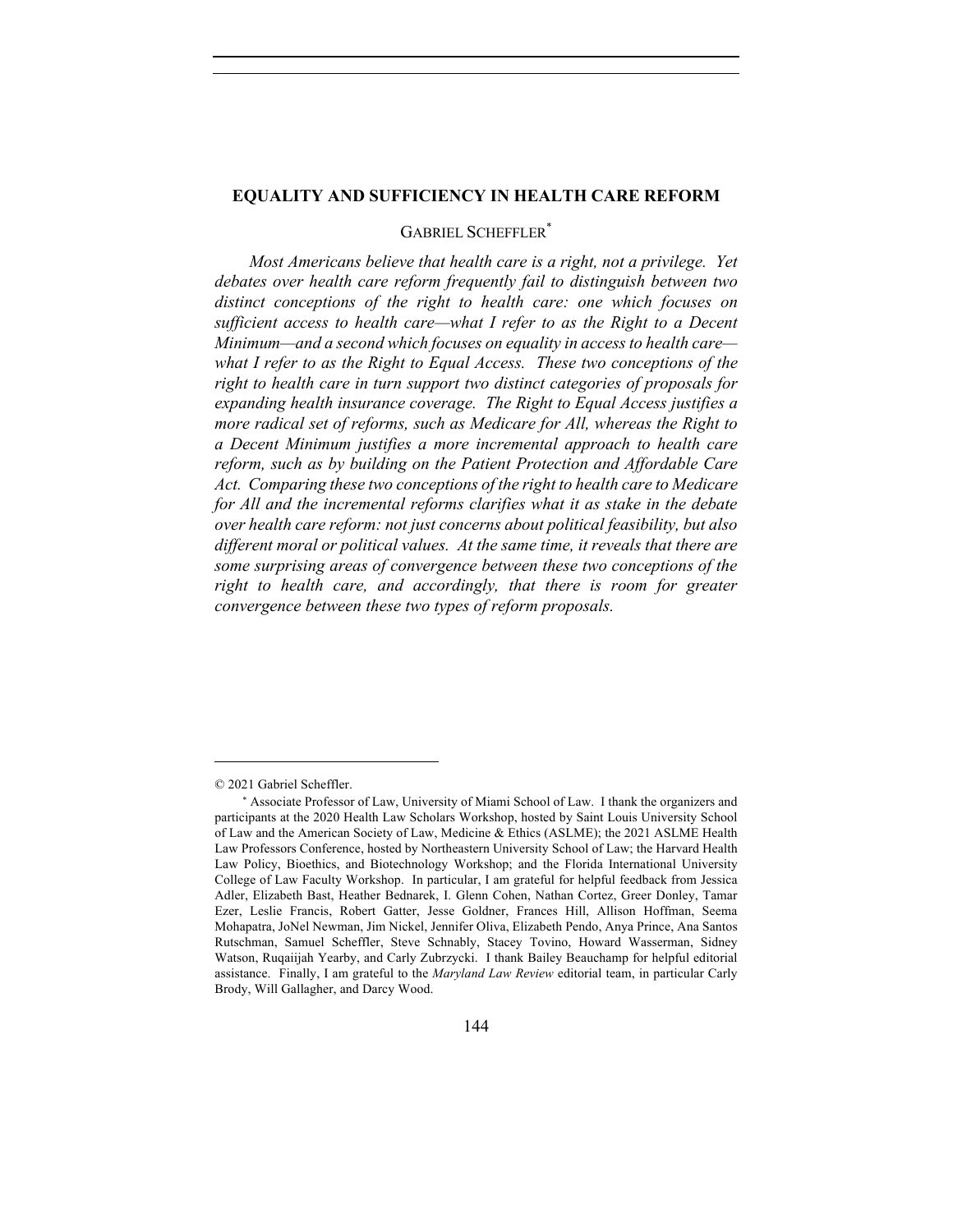| EQUALITY AND SUFFICIENCY IN HEALTH CARE REFORM<br>145<br>2021]   |  |  |  |  |  |
|------------------------------------------------------------------|--|--|--|--|--|
|                                                                  |  |  |  |  |  |
|                                                                  |  |  |  |  |  |
|                                                                  |  |  |  |  |  |
|                                                                  |  |  |  |  |  |
|                                                                  |  |  |  |  |  |
|                                                                  |  |  |  |  |  |
| II. TWO CONCEPTIONS OF THE RIGHT TO HEALTH CARE 162              |  |  |  |  |  |
|                                                                  |  |  |  |  |  |
|                                                                  |  |  |  |  |  |
|                                                                  |  |  |  |  |  |
|                                                                  |  |  |  |  |  |
|                                                                  |  |  |  |  |  |
|                                                                  |  |  |  |  |  |
|                                                                  |  |  |  |  |  |
|                                                                  |  |  |  |  |  |
|                                                                  |  |  |  |  |  |
|                                                                  |  |  |  |  |  |
|                                                                  |  |  |  |  |  |
|                                                                  |  |  |  |  |  |
|                                                                  |  |  |  |  |  |
|                                                                  |  |  |  |  |  |
|                                                                  |  |  |  |  |  |
|                                                                  |  |  |  |  |  |
|                                                                  |  |  |  |  |  |
| B. Comparisons with Medicare for All and Incremental Reforms 190 |  |  |  |  |  |
|                                                                  |  |  |  |  |  |
|                                                                  |  |  |  |  |  |
|                                                                  |  |  |  |  |  |
|                                                                  |  |  |  |  |  |
|                                                                  |  |  |  |  |  |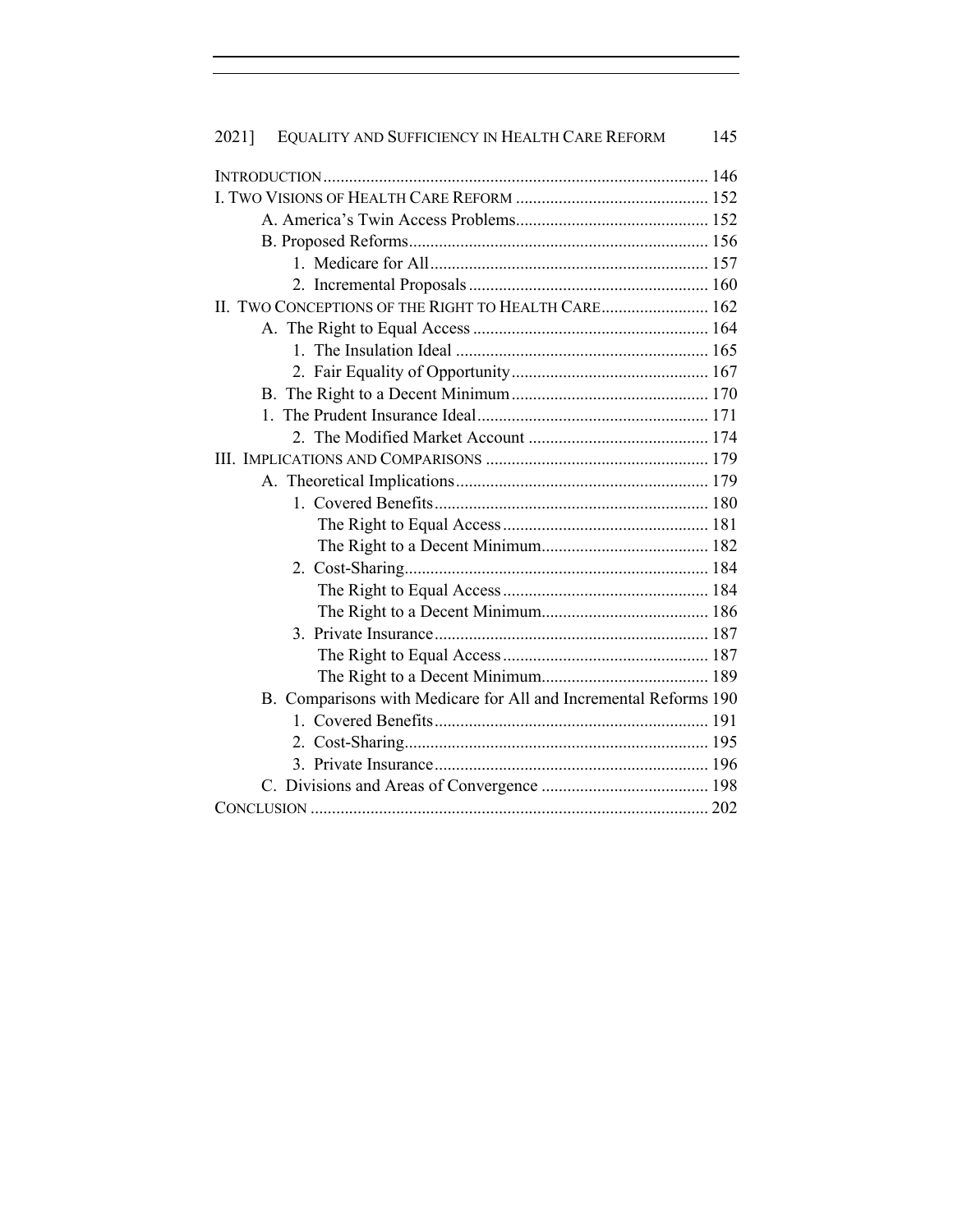146 MARYLAND LAW REVIEW [V<sub>OL.</sub> 81:144]

#### **INTRODUCTION**

Most Americans today believe that health care is a right, not a privilege.<sup>1</sup> In other words, they believe that all Americans are entitled to have health care, and that it is the government's responsibility to ensure that that is the case.<sup>2</sup> Yet the notion that health care is a right lacks specificity: What, concretely, is the kind of health care to which people have a right?

Viewing health care as a right apparently does not entail support for one specific health care reform plan.<sup>3</sup> Both President Joe Biden and Senator Bernie Sanders have described health care as a right, yet the latter made a single-payer Medicare for All plan the centerpiece of his 2016 and 2020 presidential campaigns, $4$  whereas the former endorsed a more incremental approach that would expand the coverage provisions in the 2010 Patient Protection and Affordable Care Act (ACA), lower the eligibility age for Medicare, and establish a public option.<sup>5</sup> More generally, although Democrats tend to be strongly supportive of the notion that health care is a right, they have largely clustered into two main camps: those who support Medicare for All, and those who take a more incremental approach to health care reform, such as the Biden plan.<sup>6</sup> These two camps' preferred health care reform proposals differ in various ways, including in terms of the benefits

<sup>1</sup>*. Healthcare System*, GALLUP, https://news.gallup.com/poll/4708/healthcare-system.aspx (last visited Oct. 26, 2021).

<sup>2</sup>*. See* Leif Wenar, *Rights*, *in* STAN. ENCYC. OF PHIL. 1, 1 (Edward N. Zalta et al., 2021), https://leibniz.stanford.edu/friends/preview/rights/ (defining rights as "entitlements (not) to perform certain actions, or (not) to be in certain states; or entitlements that others (not) perform certain actions or (not) be in certain states").

<sup>3</sup>*. See* NORMAN DANIELS, JUST HEALTH CARE 8 (1985) [hereinafter DANIELS, JUST HEALTH CARE] ("Talk about a 'right to health care' can . . . imply quite different things, both with regard to the *scope* of what is being claimed and with regard to the type of justification it needs.").

<sup>4.</sup> Sen. Bernie Sanders, *An Economic Agenda for America: 12 Steps Forward*, HUFFINGTON POST: BLOG (Dec. 1, 2014, 12:13 PM), https://www.huffpost.com/entry/an-economic-agenda-foram b 6249022 ("The United States must join the rest of the industrialized world and recognize that health care is a right of all, and not a privilege. Despite the fact that more than 40 million Americans have no health insurance, we spend almost twice as much per capita on health care as any other nation. We need to establish a Medicare-for-all, single-payer system.").

<sup>5</sup>*. READ: Joe Biden's Remarks on Civil Unrest and Nationwide Protests*, CNN (June 2, 2020, 12:00 PM), https://www.cnn.com/2020/06/02/politics/biden-philadelphia-transcript/index.html ("[H]ealth care . . . should be a right not a privilege. The quickest route to universal coverage in this country is to expand Obamacare."); *Health Care*, BIDEN HARRIS, https://joebiden.com/healthcare/ (last visited Oct. 29, 2021).

<sup>6.</sup> Abby Goodnough & Trip Gabriel, *'Medicare for All' vs. 'Public Option': The 2020 Field Is Split, Our Survey Shows*, N.Y. TIMES (June 23, 2019), https://www.nytimes.com/2019/06/23/us/politics/2020-democrats-medicare-for-all-publicoption.html.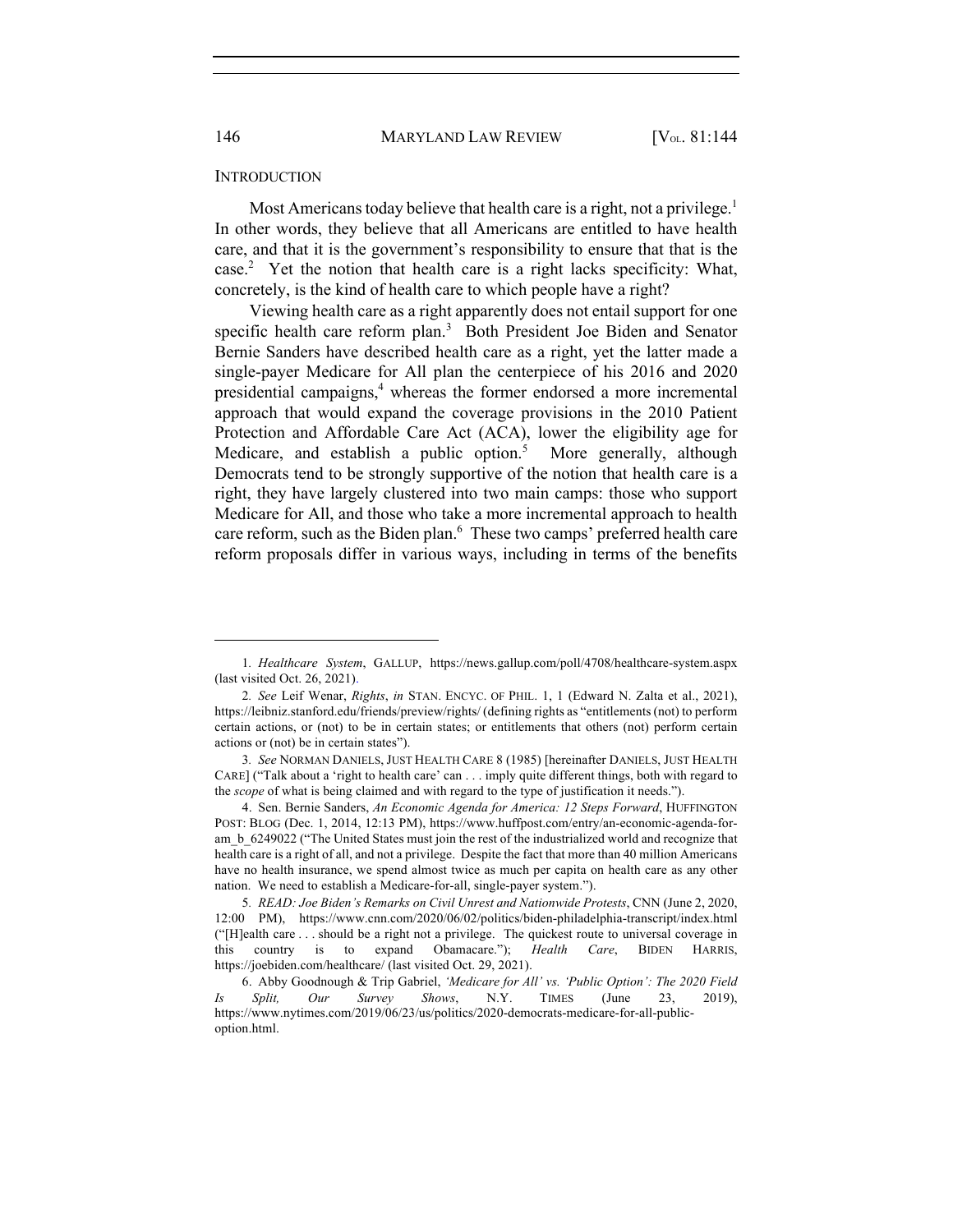that they would guarantee, the amount of cost-sharing borne by patients, and the role played by private insurance.<sup>7</sup>

Most of the public debate between these different camps has revolved around two fault lines: political feasibility and economic costs. Incrementalists object to Medicare for All as politically impossible and excessively costly.<sup>8</sup> Supporters of Medicare for All counter that the incrementalists are misinterpreting the lessons of history, $9$  and that Medicare for All will lower costs by improving administrative efficiencies and reducing health care prices.<sup>10</sup> Which of these positions is correct is an empirical question. Both sides are making predictions about the future, while drawing on historical experience, data, and assumptions.<sup>11</sup>

What is less clear is whether these two positions also reflect different normative positions regarding the kind of health care benefits to which people are entitled. Many incrementalists deny that they object to Medicare for All in principle, but instead claim that they object to it on other grounds, such as that it is too politically difficult, or that there are other more important policy priorities (such as reforming our electoral system or addressing climate change).<sup>12</sup> Some health scholars have portrayed the debate between

<sup>7</sup>*. See infra* Part I. Of course, a substantial fraction of the American public does not view health care as a right at all, but rather as a privilege or a market commodity. *See Healthcare System*, *supra* note 1. This Article does not focus on that position, but it has been widely discussed elsewhere. *See, e.g.*, RICHARD A. EPSTEIN, MORTAL PERIL: OUR INALIENABLE RIGHT TO HEALTH CARE? (1997); Atul Gawande, *Is Health Care a Right?*, NEW YORKER (Sept. 25, 2017), https://www.newyorker.com/magazine/2017/10/02/is-health-care-a-right.

<sup>8</sup>*. See, e.g.*, Paul Starr, *Rebounding with Medicare: Reform and Counterreform in American Health Policy*, 43 J. HEALTH POL., POL'Y & L., 707, 724 (2018); Emmarie Huetteman, *Democrats Debate Whether 'Medicare For All' is 'Realistic*,*'* KAISER HEALTH NEWS & POLITFACT HEALTHCHECK (Dec. 20, 2019), https://khn.org/news/democrats-debate-whether-medicare-for-allis-realistic/.

<sup>9</sup>*. See* Adam Gaffney, *Medicare For All: If Not Now, When?*, HEALTH AFFS. BLOG (Mar. 9, 2020), https://www.healthaffairs.org/do/10.1377/hblog20200309.156440/full/.

<sup>10</sup>*. See, e.g.*, *id*.; Shefali Luthra, *Sanders Embraces New Study That Lowers 'Medicare For All's' Cost, But Skepticism Abounds*, KAISER HEALTH NEWS (Feb. 26, 2020), https://khn.org/news/bernie-sanders-embraces-a-new-study-that-lowers-medicare-for-alls-pricetag-but-skepticism-abounds/; Meagan Day & Bhaskar Sunkara, *Why America Needs Medicare for All*, N.Y. TIMES (Aug. 10, 2018), https://www.nytimes.com/2018/08/10/opinion/medicare-for-allhealth-costs.html.

<sup>11</sup>*. See* Josh Katz, Kevin Quealy & Margot Sanger-Katz, *Would 'Medicare for All' Save Billions or Cost Billions?*, N.Y. TIMES (Oct. 16, 2019), https://www.nytimes.com/interactive/2019/04/10/upshot/medicare-for-all-bernie-sanders-costestimates.html (cataloging different economists' and think tanks' estimates of how Medicare for All would affect American health care expenditures).

<sup>12</sup>*. See, e.g.*, Bobby Clark, *The Peril of Medicare for All*, HEALTH AFFS. BLOG (Oct. 22, 2019), https://www.healthaffairs.org/do/10.1377/hblog20191018.763821/full/; John E. McDonough, *Medicare For All: What History Can Teach Us About its Chances*, HEALTH AFFS. BLOG (Feb. 21, 2020), https://www.healthaffairs.org/do/10.1377/hblog20200218.541583/full/; Matthew Yglesias, *Democratic Priorities For 2021: What's Most Important?*, VOX (Oct. 26, 2018), https://www.vox.com/policy-and-politics/2018/10/26/18027000/democratic-priorities-2021.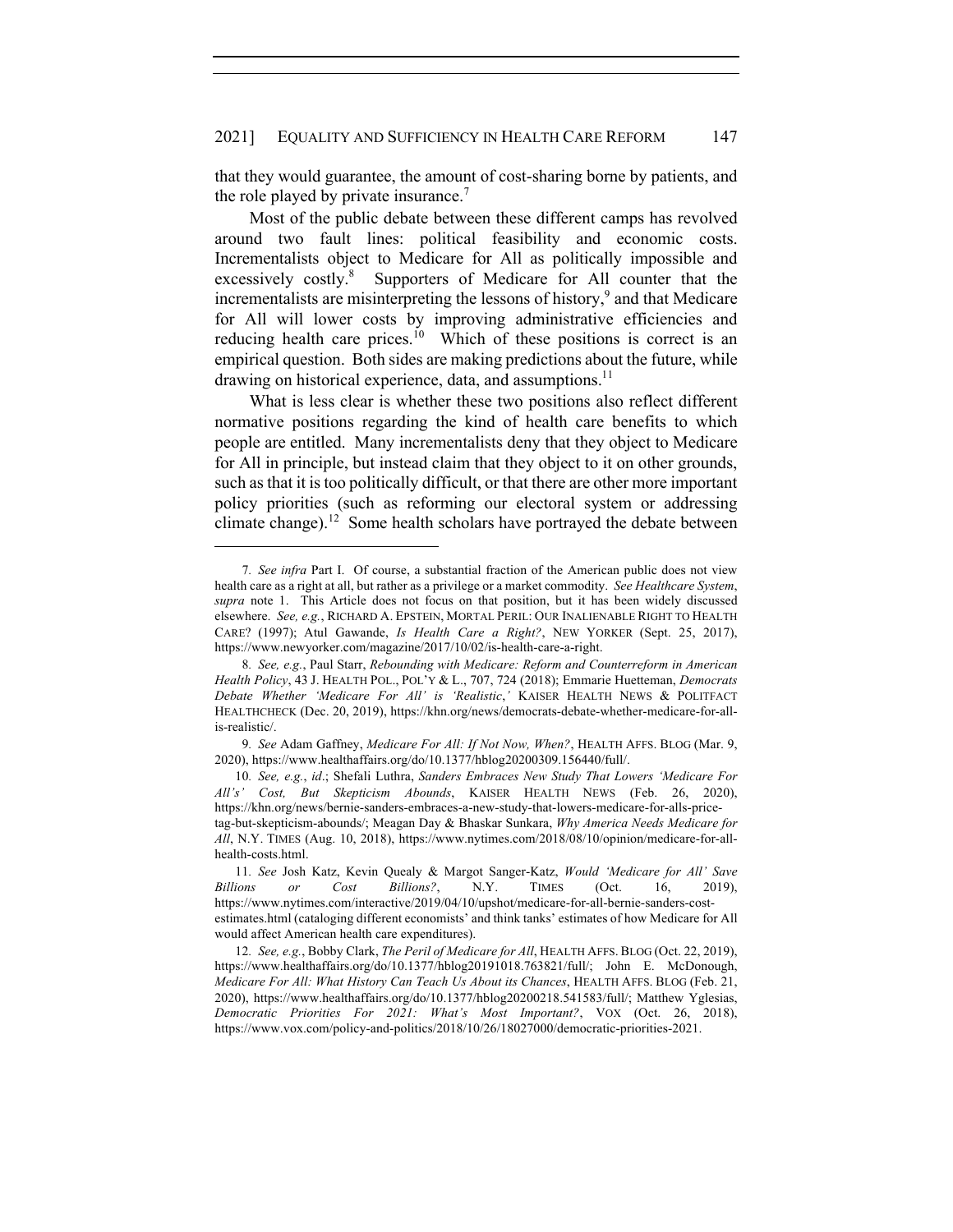the two camps as one about means rather than ends, and have emphasized that both sides share the common goal of achieving universal health insurance coverage.13 Along similar lines, others have suggested that implementing either Medicare for All or a more incremental health care reform proposal would secure the right to health care.<sup>14</sup> By contrast, some advocates of Medicare for All have framed it as morally distinctive because of its emphasis on reducing inequality, and have framed it as the only health care reform that can secure the right to health care.<sup>15</sup> Yet it is not clear from these accounts *why* inequality in access to health care is objectionable, and whether these objections extend to all forms of inequality in access.

This Article argues that there is in fact an important normative difference between these two positions: namely, that the incremental and Medicare for All proposals are supported by two different conceptions of the right to health care.<sup>16</sup> At base, these two conceptions reflect different views about what kind of health care we owe to each other.<sup>17</sup> These are not disagreements about political feasibility or empirical projections, but rather about moral or political values. Failure to recognize these conflicting values means that health care reform advocates frequently talk past one another, without confronting the underlying normative differences in their visions of

<sup>13</sup>*. See, e.g.*, Harold Pollack, *Single Payer Is Not a Principle*, DEMOCRACY: J. OF IDEAS (Fall 2017), https://democracyjournal.org/magazine/46/single-payer-is-not-a-principle/; *see also*  JONATHAN COHN, THE TEN YEAR WAR 329 (2021) ("[T]he distinctions between versions of national health insurance aren't so important in the grand scheme of things."); Ronald Dworkin, *Justice in the Distribution of Health Care*, 38 MCGILL L.J. 883, 894 (1993) (venturing that "whether the United States ultimately chooses a single-payer scheme . . . or . . . a scheme that includes private competition, is more likely to depend on considerations other than justice.").

<sup>14</sup>*. See, e.g.*, Jeneen Interlandi, *Employer-Based Health Care, Meet Massive Unemployment*, N.Y. TIMES (June 29, 2020), https://www.nytimes.com/2020/06/29/opinion/coronavirus-medicarefor-all.html.

<sup>15</sup>*. See, e.g.*, Adam Gaffney, *Single-Payer or Bust*, DISSENT MAG., Spring 2018, https://www.dissentmagazine.org/article/single-payer-or-bust-two-souls-universal-healthcare ("[S]ingle-payer provides a distinct—and more egalitarian—vision of universality."); Tim Higginbotham & Chris Middleman, *"Medicare-for-All" Means Something. Don't Let Moderates Water It Down.*, VOX (July 13, 2018, 9:50 AM), https://www.vox.com/the-bigidea/2018/7/13/17567952/medicare-for-all-centrists-copycat-plans-water-down-left-center-sanders ("If we are truly committed to the idea of health care as a right, then we will eliminate the profit motive and guarantee that all patients receive the same standard of treatment and breadth of coverage.").

<sup>16</sup>*.* To be clear, I do not mean that the proponents of Medicare for All and the incremental reforms actually have these conceptions of the right to health care in mind, but rather that these conceptions provide at least some degree of justificatory support for their respective positions.

<sup>17</sup>*. See* NORMAN DANIELS, JUST HEALTH: MEETING HEALTH NEEDS FAIRLY 15 (2008) [hereinafter DANIELS, JUST HEALTH] ("[W]e may claim a right to health or health care only if it can be harvested from an acceptable general theory of distributive justice or from a more particular theory of justice for health and health care.").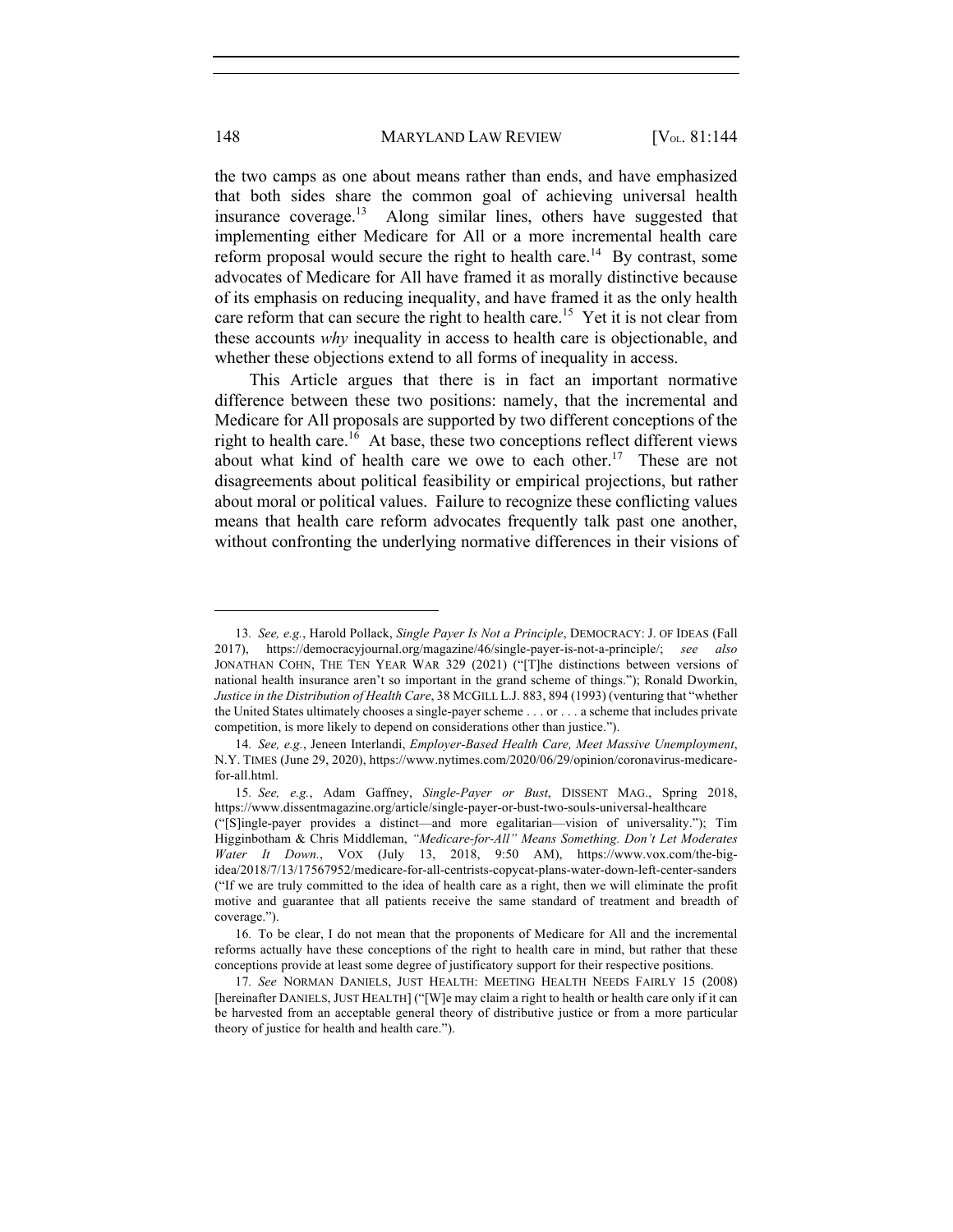## 2021] EQUALITY AND SUFFICIENCY IN HEALTH CARE REFORM 149

health care reform. The goal of this Article is to bring to light these normative differences.<sup>18</sup>

In brief, Medicare for All is supported by a conception of the right to health care that is focused on equality in access to health care. This first conception of the right to health care, which I term the *Right to Equal Access*, is egalitarian, reflecting a concern with "the difference between what some have and what others have, and for reducing this difference."<sup>19</sup> The Right to Equal Access implies that unequal access to health care is objectionable, at least to some extent. By contrast, the incremental vision of health care reform is supported by a conception of the right to health care that is focused on sufficient access to health care. This second conception, which I term the *Right to a Decent Minimum*, is an example of what philosopher Harry Frankfurt refers to as the "doctrine of sufficiency," the idea that "what is morally important . . . is that everyone should have enough."<sup>20</sup> The Right to a Decent Minimum implies a right to access some fixed set of health care benefits, and that inequality in health care access is not itself objectionable.<sup>21</sup>

There are different theories of justice in health care that have been invoked to support the Right to Equal Access, and these theories have different justifications and implications for health care reform. At one end of the spectrum, what is sometimes referred to as the "insulation ideal" implies that health care should be distributed on a completely equal basis to all those who need it.<sup>22</sup> A much more nuanced and comprehensive theory, developed by philosopher Norman Daniels, posits that health care institutions should be governed so as to ensure what John Rawls refers to as "fair equality of opportunity."23

Similarly, there are multiple theories of justice in health care that support the Right to a Decent Minimum. Ronald Dworkin has developed what he refers to as a "prudent insurance" ideal, which implies that the

<sup>18.</sup> In this effort, I follow in the footsteps of other health scholars who have explored different ways that various features of the U.S. health care system reflect conflicting moral or political values. *See generally* Avedis Donabedian, *Social Responsibility for Personal Health Services: An Examination of Basic Values*, INQUIRY, June 1971, at 3; Allison K. Hoffman, *Three Models of Health Insurance: The Conceptual Pluralism of the Patient Protection and Affordable Care Act*, 159 U. PA. L. REV. 1873 (2011).

<sup>19.</sup> T.M. SCANLON, WHY DOES INEQUALITY MATTER? 1 (2018).

<sup>20.</sup> HARRY G. FRANKFURT, ON INEQUALITY 7 (2015).

<sup>21.</sup> The divide between those who view rights as requiring a sufficient distribution of goods and those who view rights as requiring some degree of material equality has a long history and extends well outside of the health care context. *See generally* SAMUEL MOYN, NOT ENOUGH: HUMAN RIGHTS IN AN UNEQUAL WORLD (2018) (critiquing the human rights movement for focusing on sufficiency and failing to address material inequality).

<sup>22.</sup> RONALD DWORKIN, SOVEREIGN VIRTUE: THE THEORY AND PRACTICE OF EQUALITY 311 (2000) [hereinafter DWORKIN, SOVEREIGN VIRTUE].

<sup>23</sup>*. See generally* DANIELS, JUST HEALTH CARE, *supra* note 3.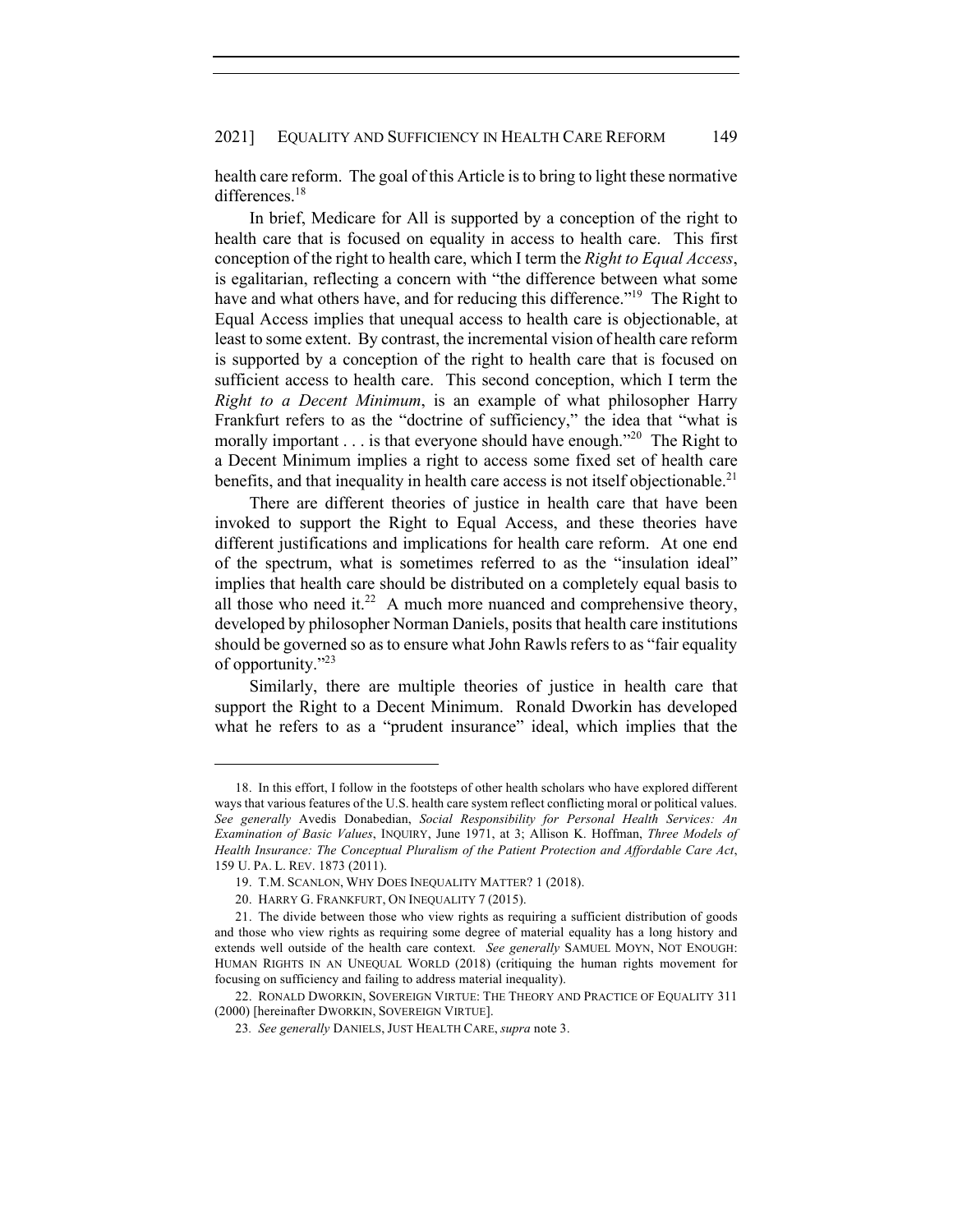government should provide insurance coverage for those health care services for which people would choose to purchase insurance coverage under certain idealized conditions.<sup>24</sup> A second influential account is a modified market approach, which justifies providing a basic package of health care benefits through market mechanisms on the basis that doing so will improve societal welfare.<sup>25</sup> Although these accounts do not explicitly invoke the language or framework of "rights," they each provide justifications for enacting a legal right to health care. <sup>26</sup> In particular, they each provide reasons in favor of extending health insurance coverage to all Americans.

This Article examines these distinct conceptions of the right to health care and their underlying distributional justifications, as well as the practical differences in terms of what they mean for the future of health care reform. Although there is not a single philosophical consensus about what kind of health care we owe one another, we can learn something from examining the different conceptions of the right to health care. Doing so shows that key policy differences between the two categories of reforms reflect different moral or political values. Yet it also shows that there is more room for convergence among these two types of reforms than might otherwise be expected, and it reveals that both categories of reforms fall short in at least one important respect from the perspective of either conception of the right to health care.

The divide between the Medicare for All and the incrementalist camps seems likely to be a subject of political disagreement for years to come. It dates back to the 1940s, when Democratic members of Congress first introduced a bill that would have created a national universal health insurance program.<sup>27</sup> Nor has the ACA forged a consensus on this issue. Although the implementation of the ACA appears to have increased public support for universal health insurance coverage, it has not resolved the debate over the form that coverage should take.<sup>28</sup>

<sup>24</sup>*. See* DWORKIN, SOVEREIGN VIRTUE, *supra* note 22, at 311.

<sup>25</sup>*. See generally* ALAIN C. ENTHOVEN, HEALTH PLAN: THE ONLY PRACTICAL SOLUTION TO THE SOARING COST OF MEDICARE CARE (1980).

<sup>26</sup>*. See generally* Jennifer Prah Ruger, Theodore W. Ruger & George J. Annas, *The Elusive Right to Health Care Under U.S. Law*, 372 N. ENG. J. MED. 2558, 2558 (2015) (explaining how there is currently no universal constitutional right to health care, but that "Congress and the Supreme Court have incrementally crafted an incomplete web of health care rights during the past 50 years").

<sup>27</sup>*. See* Jonathan Oberlander, *Lessons from the Long and Winding Road to Medicare for All*, 109 AM. J. PUB. HEALTH 1497, 1498 (2019); Richard Sorian, *Democrats' Feud Over Health Care Has Deep Roots*, HEALTH AFFS. BLOG (Aug. 19, 2019), https://www.healthaffairs.org/do/10.1377/hblog20190815.209963/full/.

<sup>28</sup>*. See* Abbe R. Gluck & Thomas Scott-Railton, *Affordable Care Act Entrenchment*, 108 GEO. L.J. 495, 558–66 (2020) (unearthing various ways that the legal and political battles over the ACA have shifted Americans' expectations surrounding health care); Nicole Huberfeld, *Is Medicare for All the Answer? Assessing the Health Reform Gestalt as the ACA Turns 10*, 20 HOUST. J. HEALTH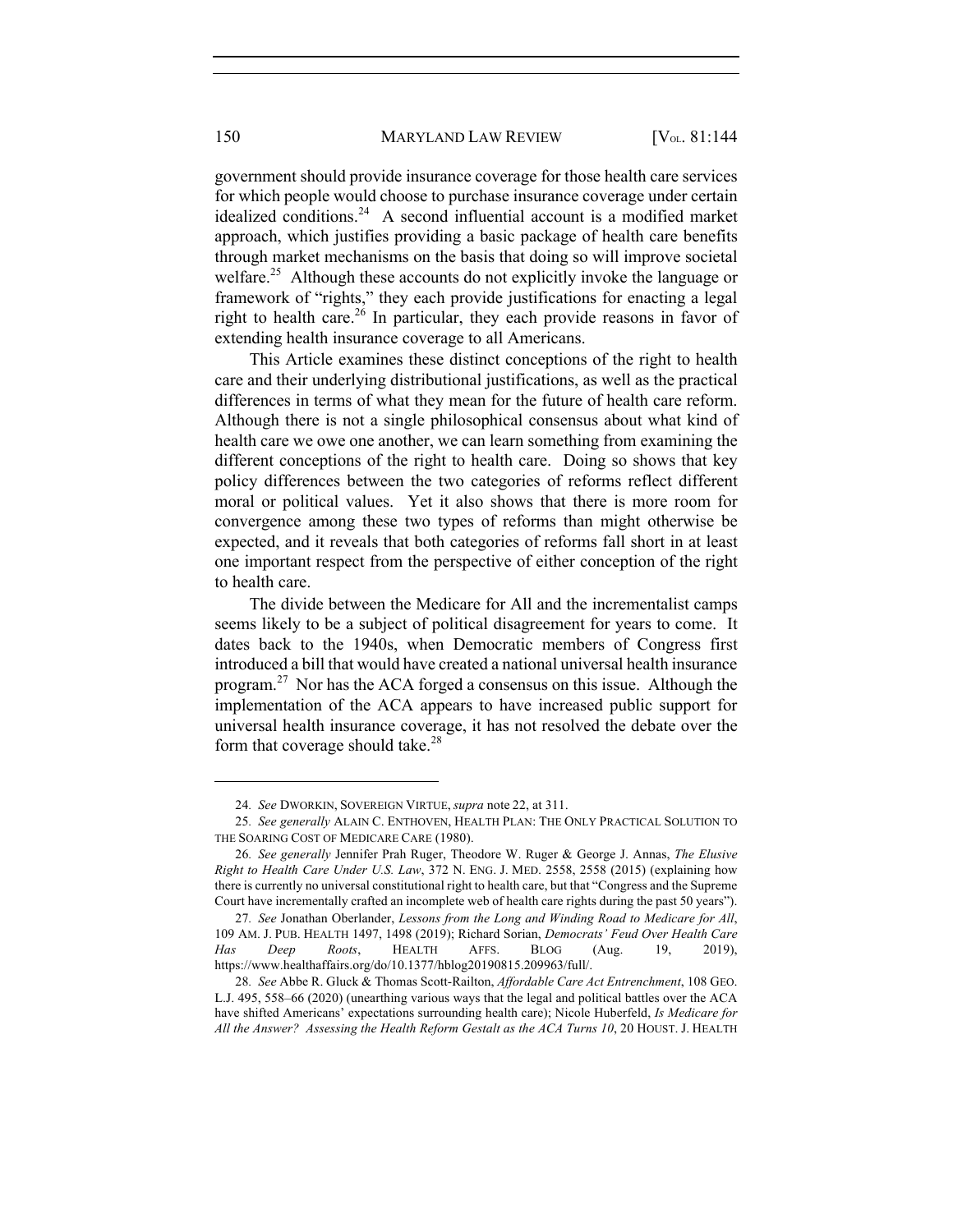### 2021] EQUALITY AND SUFFICIENCY IN HEALTH CARE REFORM 151

It is important, therefore, to understand the normative stakes of this disagreement. Health care reform is not only an economic issue and a political issue, but also a moral one.<sup>29</sup> That is not to say that most people subscribe to a particular theory of justice in health care, but rather that they believe there are important moral reasons to support health care reform.<sup>30</sup> Examining some of the more prominent accounts of justice in health care can help to bring these reasons into sharper focus, to scrutinize them, and to better understand their implications.

This Article proceeds as follows: Part I describes Medicare for All and the incremental proposals in more detail and outlines their approach to three key policy areas: the scope of covered benefits, cost-sharing, and private insurance. Part II describes two variants each of the Right to Equal Access and the Right to a Decent Minimum and offers a brief sketch of the types of justifications these accounts rely on, as well as some of the objections to them. Part III examines the implications of these accounts with respect to the three aforementioned key policy issues, and then compares these implications to the actual approaches taken by Medicare for All and the incremental proposals.

L. & POL'Y 69, 71 (2020) [hereinafter Huberfeld, *Is Medicare for All the Answer?*] ("The ACA changed the American baseline principle from exclusion to inclusion—as I have called it elsewhere, a principle of universality—and effectively kick-started a conversation about health care expectations, which now appear to include universal coverage."); Nicole Huberfeld, *The Universality of Medicaid at Fifty*, 15 YALE J. HEALTH POL'Y, L., & ETHICS 67, 68 (2015) ("The ACA shifted the law away from state-based private law to federally-based public law, shunned exclusion, and began to embrace a concept of health care as a public good, one that is inclusive and leveling.").

<sup>29</sup>*. See* UWE E. REINHARDT, PRICED OUT: THE ECONOMIC AND ETHICAL COSTS OF AMERICAN HEALTH CARE 1 (2019) ("[A]t the heart of the debate [over health care reform] is a long-simmering argument over the following question on distributive *social ethics: To what extent should the better-off members of society be made to be their poorer and sick brothers' and sisters' keepers in health care?*"); Deborah A. Stone, *The Struggle for the Soul of Health Insurance*, 18 J. HEALTH POL., POL'Y & L. 287, 290 (1993) ("The politics of health insurance can only be understood as a struggle over the meaning of sickness and whether it should be a condition that automatically generates mutual assistance.").

<sup>30</sup>*. See, e.g.*, *Most Americans View Access to Health Care as a Moral Issue*, HARRIS POLL, https://theharrispoll.com/healthday-news-an-overwhelming-majority-of-americans-believes-thataccess-to-health-care-is-a-moral-issue-and-that-the-united-states-should-be-able-to-afforduniversal-health-care-if-other-develop/ (finding that 84% of U.S. adults agree with the statement that "having a system that ensures that sick people get the care they need is a moral issue.").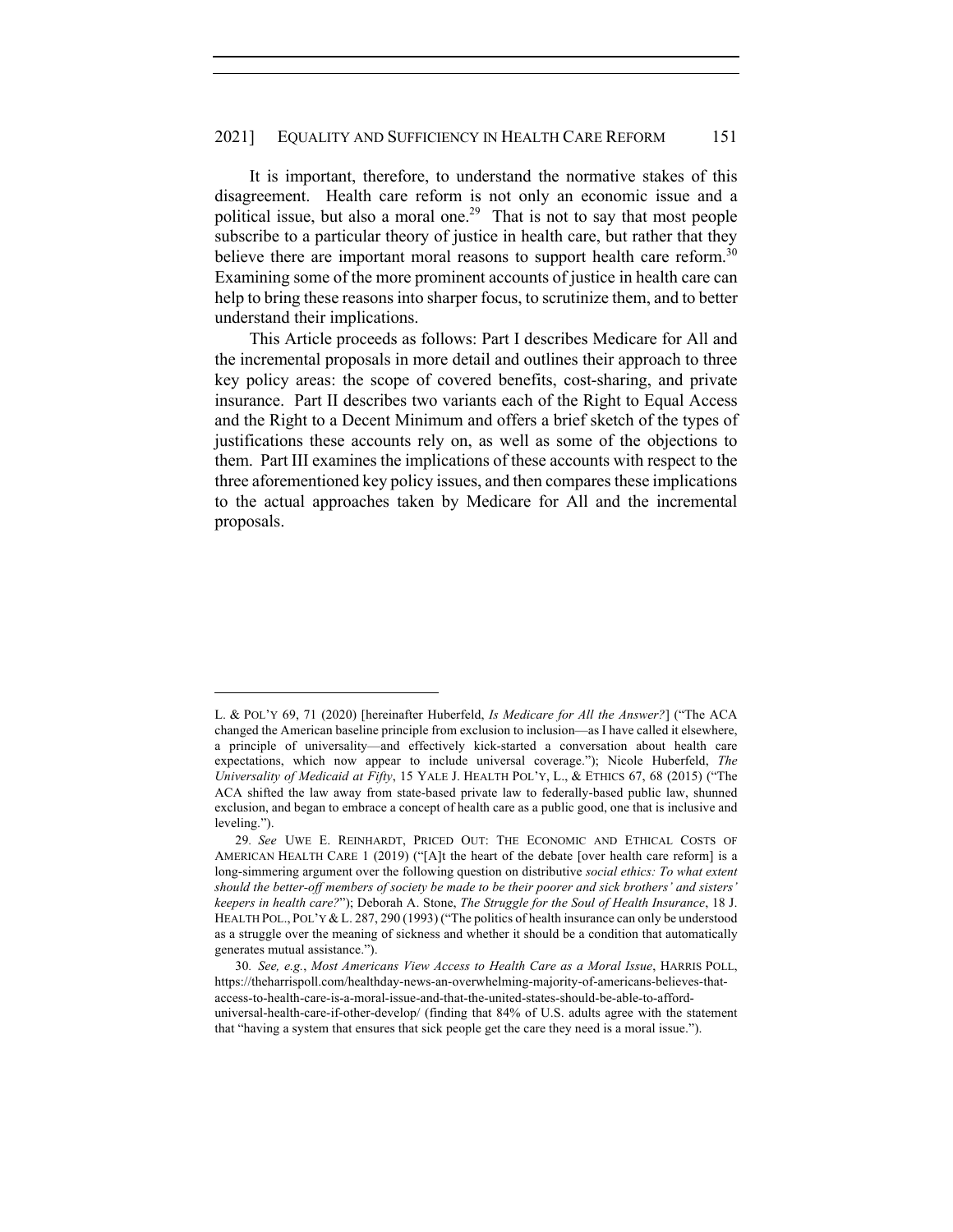#### I. TWO VISIONS OF HEALTH CARE REFORM

### *A. America's Twin Access Problems*

During the 2020 election cycle, even before the COVID-19 pandemic, polls showed that health care had risen to the top of voters' priorities.<sup>31</sup> To some extent, it is surprising that there would be such a groundswell of popular support to revisit the issue of health care reform only ten years after the passage of the Patient Protection and Affordable Care Act ("ACA"), the most important health care legislation to be passed since the 1965 Medicare/Medicaid Act.<sup>32</sup> The ACA has had dramatic impacts on the health care system: It drove the uninsured rate to record low levels;<sup>33</sup> it led to significant increases in access to health care, improvements in financial security, and reductions in mortality; $34$  and it helped to reduce racial and economic disparities in access to health care.<sup>35</sup>

Yet despite the progress made under the ACA, many Americans today still lack adequate access to health care. The most glaring barrier is a lack of affordability: Overall, around 1 in 10 Americans report delaying or forgoing care because of its cost.<sup>36</sup> The problem is even more acute for low-income adults, over half of whom report skipping doctor visits, recommended tests, or treatments due to  $cost.^{37}$ 

The affordability problem is in turn attributable in large part to the fact that the United States still does not have universal health insurance coverage.

<sup>31.</sup> Tess Bonn, *Poll: Voters Name Health Care as Top Issue Going into 2020*, HILL (Dec. 12, 2019), https://thehill.com/hilltv/rising/474327-voters-name-health-care-as-top-issue-going-into-2020.

<sup>32</sup>*. See* Isaac D. Buck, *The Meaning of "Medicare-for-All"*, 20 HOUS. J. HEALTH L. & POL'Y 159, 161 (2020); Huberfeld, *Is Medicare for All the Answer?*, *supra* note 28, at 71. *See generally* THE TRILLION DOLLAR REVOLUTION: HOW THE AFFORDABLE CARE ACT TRANSFORMED POLITICS, LAW, AND HEALTH CARE IN AMERICA (Ezekiel J. Emanuel & Abbe R. Gluck eds., 2020) (examining the ACA's political, legal, and policy legacies).

<sup>33</sup>*. See* WHITE HOUSE COUNCIL OF ECONOMIC ADVISERS, THE ECONOMIC RECORD OF THE OBAMA ADMINISTRATION: REFORMING THE HEALTH CARE SYSTEM 7 (2016).

<sup>34</sup>*. See generally* Benjamin D. Sommers, Atul A. Gawande & Katherine Baicker, *Health Insurance Coverage and Health—What the Recent Evidence Tells Us*, 377 NEW ENG. J. MED. 586 (2017) (summarizing the empirical literature on the effects of the ACA on access to health care, financial security, and health outcomes).

<sup>35</sup>*. See, e.g.*, Kevin Griffith, Leigh Evans & Jacob Bor, *The Affordable Care Act Reduced Socioeconomic Disparities in Health Care Access*, 36 HEALTH AFFS. 1503, 1508 (2017); Thomas C. Buchmueller & Helen G. Levy, *The ACA's Impact on Racial and Ethnic Disparities in Health Insurance Coverage and Access to Care*, 39 HEALTH AFFS. 395, 399–400 (2020).

<sup>36.</sup> Krutika Amin et al., *How Does Cost Affect Access to Care?*, PETERSON-KFF HEALTH SYSTEM TRACKER (Jan. 5, 2021), https://www.healthsystemtracker.org/chart-collection/costaffect-access-care/#item-about-1-in-10-adults-report-that-they-delayed-or-did-not-get-carebecause-of-its-cost\_2017.

<sup>37.</sup> Michelle M. Doty et al., *Income-Related Inequality in Affordability and Access to Primary Care in Eleven High-Income Countries*, 40 HEALTH AFFS. 113, 115–16 (2021).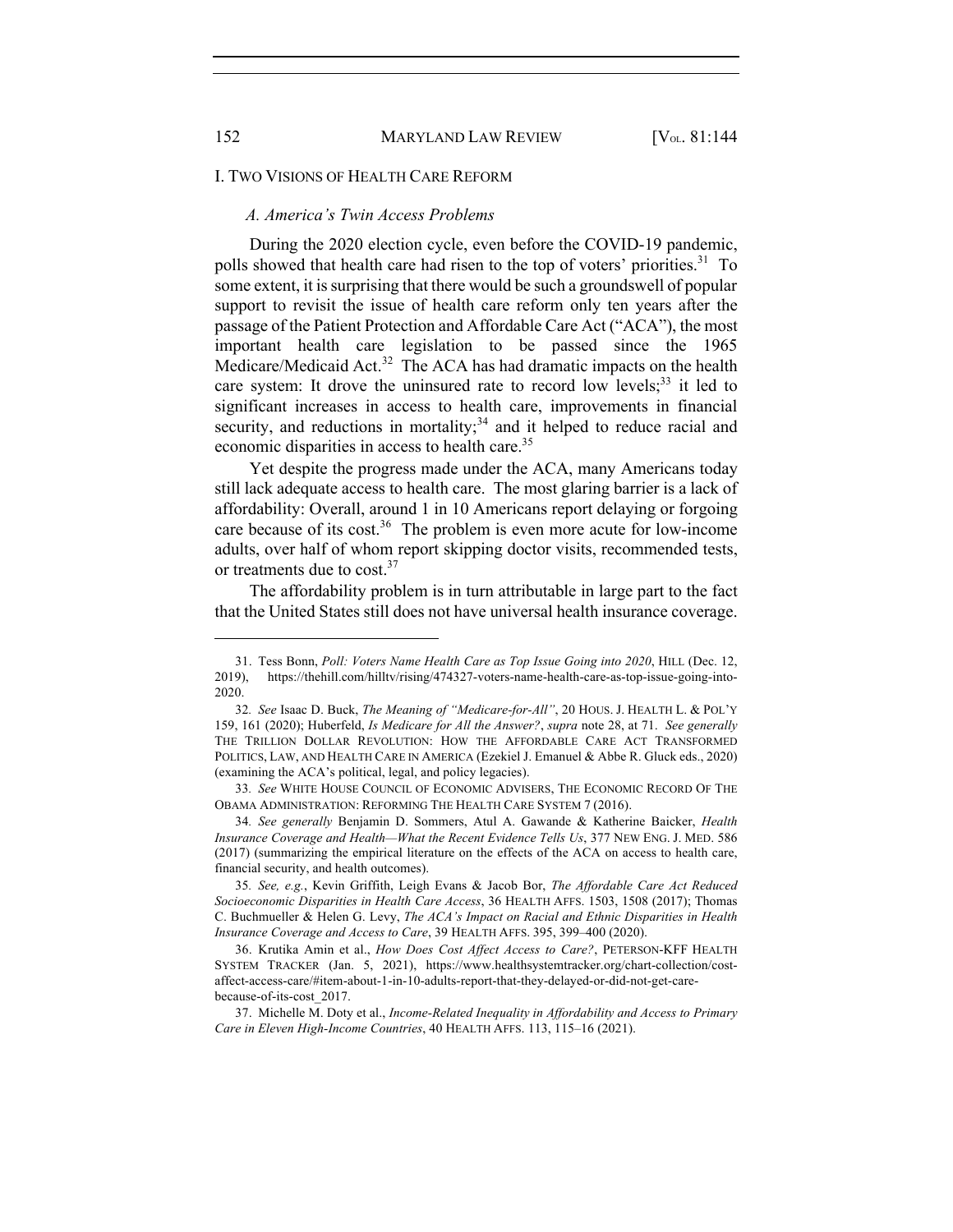Twenty-eight million people in the United States were uninsured as of 2020 (down from around fifty million before the passage of the  $ACA$ ),  $38$  and uninsured individuals are much more likely to delay or avoid seeking medical care due to cost.<sup>39</sup> But even for those Americans who have insurance coverage, many still pay significant "out-of-pocket payments"—in the form of deductibles, copays, or coinsurance—when they utilize health care services.<sup>40</sup> Deductibles in particular have both become more prevalent and grown substantially over time.<sup>41</sup> Because of these costs, simply having health insurance does not guarantee having adequate access to care: Many Americans who have health insurance still report delaying or forgoing needed medical care due to  $cost^{42}$ .

Not only is access to medical care in the United States inadequate, it is also deeply inequitable: Americans have markedly different abilities to access medical care, depending on their wealth and income, race, gender, geographic location, and other factors.<sup>43</sup> One important factor contributing to these disparities in access is the United States' fragmented health care financing system, which relies on a mix of private insurance (mostly employer-sponsored coverage, as well as some non-group coverage), and

<sup>38.</sup> KATHERINE KEISLER-STARKEY & LISA N. BUNCH, U.S. CENSUS BUREAU, HEALTH INSURANCE COVERAGE IN THE UNITED STATES: 2020, at 2 (2021).

<sup>39.</sup> Rachel Garfield, Kendal Orgera & Anthony Damico, *The Uninsured and the ACA: A Primer—Key Facts About Health Insurance and the Uninsured Amidst Changes to the Affordable Care Act*, KAISER FAM. FOUND. (Jan. 25, 2019), https://www.kff.org/report-section/the-uninsuredand-the-aca-a-primer-key-facts-about-health-insurance-and-the-uninsured-amidst-changes-to-theaffordable-care-act-how-does-lack-of-insurance-affect-access-to-care/.

<sup>40</sup>*. See* CHRISTOPHER T. ROBERTSON, EXPOSED: WHY OUR HEALTH INSURANCE IS INCOMPLETE AND WHAT CAN BE DONE ABOUT IT 1 (2019).

<sup>41</sup>*. See* GARY CLAXTON ET AL., KAISER FAM. FOUND., EMPLOYER HEALTH BENEFITS: 2019 ANNUAL 107–10 (2019), http://files.kff.org/attachment/Report-Employer-Health-Benefits-Annual-Survey-2019; Isaac D. Buck, *Affording Obamacare*, 71 HASTINGS L.J. 261, 280–81 (2020).

<sup>42</sup>*. See* LIZ HAMEL, CAILEY MUÑANA & MOLLYANN BRODIE, KAISER FAMILY FOUNDATION / LA TIMES SURVEY OF ADULTS WITH EMPLOYER-SPONSORED HEALTH INSURANCE 10 (2019), https://files.kff.org/attachment/Report-KFF-LA-Times-Survey-of-Adults-with-Employer-Sponsored-Health-Insurance (reporting that "about half (51 percent) of adults with employer health coverage report that they or someone in their household has skipped or delayed some type of medical care or prescription drugs in the past 12 months because of the cost").

<sup>43</sup>*. See* Allison K. Hoffman & Mark A. Hall, *The American Pathology of Inequitable Access to Medical Care*, *in* THE OXFORD HANDBOOK OF COMPARATIVE HEALTH LAW 213, 213 (David Orentlicher & Tamara Hervey eds., 2020) ("What most defines access to healthcare in the United States may be its stark inequity."); JAMILA MICHENER, FRAGMENTED DEMOCRACY: MEDICAID, FEDERALISM, AND UNEQUAL POLITICS 54 (2018) ("Medicaid provides uneven and inconsistent access to policy benefits across geographic space."); Samuel L. Dickman, David U Himmelstein & Steffie Woolhandler, *Inequality and the Health-Care System in the USA*, 389 LANCET 1431 (2017); Doty et al., *supra* note 37, at 117 (surveying 11 high-income countries and finding that "incomerelated disparities in health status, affordability, and primary care access were most pronounced in the US").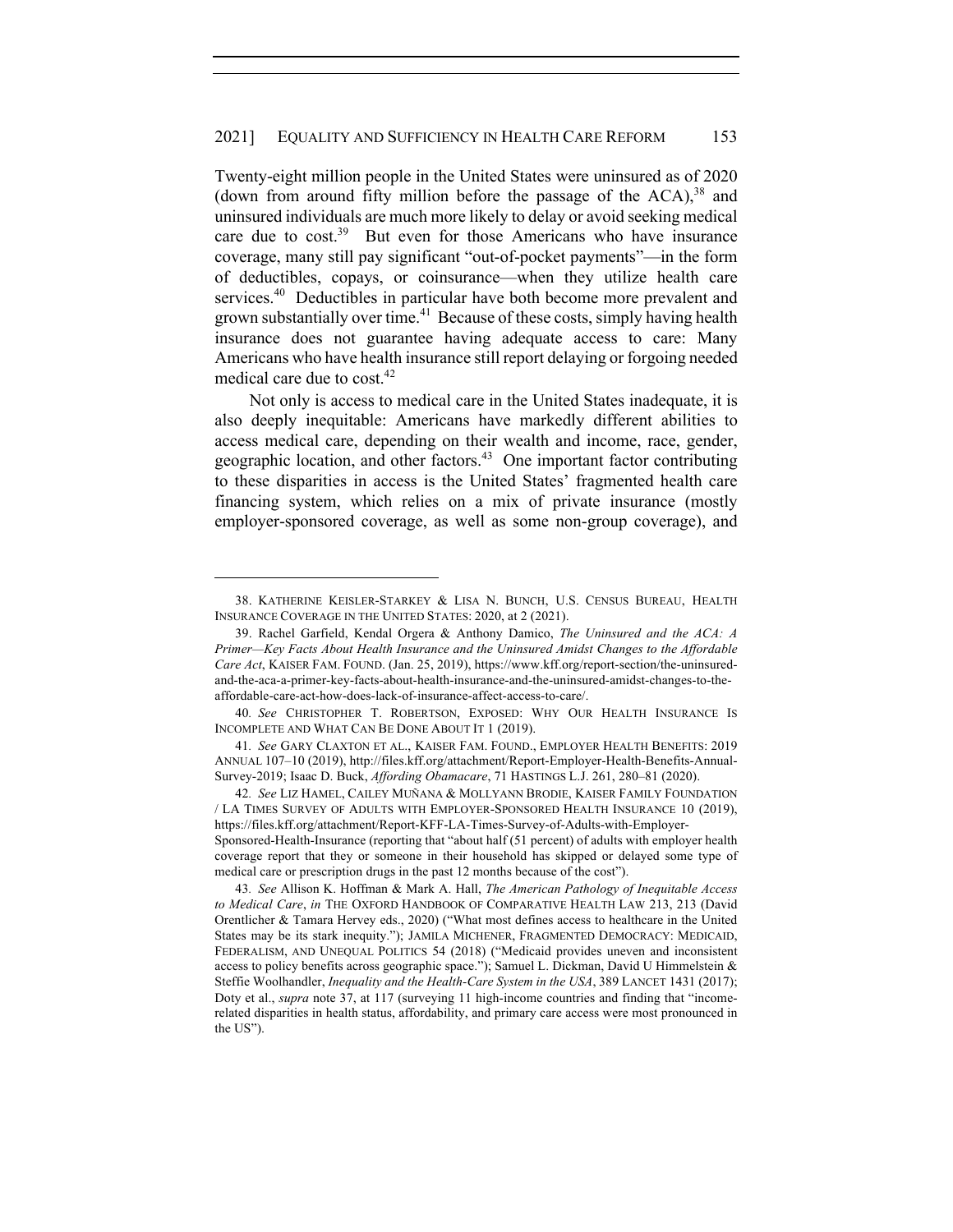public programs such as Medicare and Medicaid.<sup>44</sup> The drafters of the ACA intentionally preserved this fragmented structure under the theory that the law would be much more likely to be enacted if it did not radically alter the status quo.<sup>45</sup>

Discrepancies among different sources of insurance coverage mean that even those Americans who have health insurance coverage in practice have quite different abilities to access medical care.<sup>46</sup> Although the ACA created more uniformity in terms of what benefits insurers must cover and what kinds of cost-sharing they can impose, $47$  different plans may still vary in terms of their cost-sharing, their provider networks, their reimbursement rates, and their covered benefits.48 These differences contribute to disparities in access to care. For instance, in part because the Medicaid program pays physicians around two-thirds of Medicare reimbursement rates, fewer physicians are willing to treat Medicaid patients, meaning that Medicaid enrollees may have more difficulty accessing certain kinds of care—particularly specialty care.<sup>49</sup>

The inequalities created by this fragmented health care financing system are compounded by longstanding racial and economic disparities. People of color are more likely to be uninsured, $50$  and are also more likely to suffer  $dis$  discriminatory treatment in medical settings,  $51$  both of which may cause them

<sup>44</sup>*. See generally* EINER R. ELHAUGE, THE FRAGMENTATION OF U.S. HEALTH CARE: CAUSES AND SOLUTIONS (2010).

<sup>45</sup>*. See* Erin C. Fuse Brown et al., *Social Solidarity in Health Care, American-Style*, 48 J.L. MED. & ETHICS 411, 412 (2020) ("The ACA's core compromise on coverage preserved the existing fragmentary mix of public and private sources, rather than replacing it with a truly universal and unified system."); Allison K. Hoffman, *What Health Reform Reveals about Health Law*, *in* THE OXFORD HANDBOOK OF U.S. HEALTH LAW 49, 56 (I. Glenn Cohen, Allison K. Hoffman & William M. Sage eds., 2017) ("Politically no law would have passed without the support of—or at least without active opposition from—the insurance industry."); Jonathan Oberlander & Theodore R. Marmor, *The Health Bill Explained at Last*, N.Y. REV. BOOKS, Aug. 19, 2010, https://www.nybooks.com/articles/2010/08/19/health-bill-explained-last/ ("[T]he central assumption of both the Obama administration and the Democratic leadership in Congress was that only legislation that did not seek to radically change [the health care system] had a chance of success.").

<sup>46</sup>*. See* Hoffman & Hall, *supra* note 43.

<sup>47</sup>*. See* Tom Baker, *Health Insurance, Risk, and Responsibility After the Patient Protection and Affordable Care Act*, 159 U. PA. L. REV. 1577, 1585–92 (2011) (outlining the main changes that the ACA made to the individual and small-group markets).

<sup>48</sup>*. See* Hoffman & Hall, *supra* note 43; Dickman et al., *supra* note 43.

<sup>49</sup>*. See* Sara Rosenbaum, *Medicaid Payments and Access to Care*, 371 NEW ENG. J. MED. 2345, 2345–46 (2014).

<sup>50.</sup> EDWARD R.BERCHICK,JESSICA C.BARNETT & RACHEL D. UPTON, U.S.CENSUS BUREAU, HEALTH INSURANCE COVERAGE IN THE UNITED STATES: 2018, at 16 (2019).

<sup>51</sup>*. See generally* DAYNA BOWEN MATTHEW, JUST MEDICINE: A CURE FOR RACIAL INEQUALITY IN AMERICAN HEALTH CARE (2015) (arguing that unconscious racism in the health care delivery system is a fundamental driver of health disparities in America).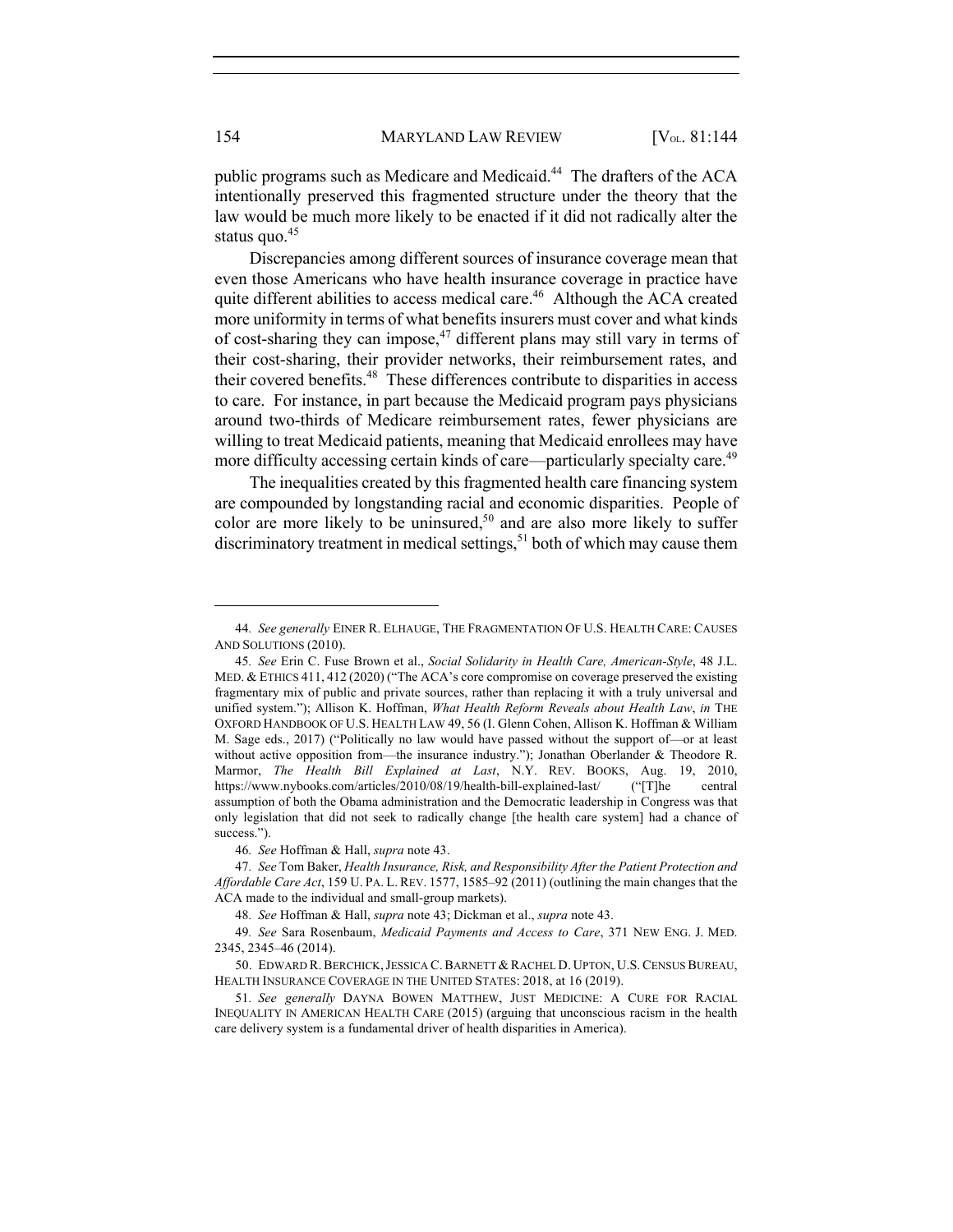to delay or avoid seeking treatment.<sup>52</sup> The hospitals and clinics that Black Americans use also tend to be lower quality, staffed by less qualified providers and stocked with fewer resources.<sup>53</sup> The COVID-19 pandemic has reflected these preexisting disparities: Inequalities in access to high-quality health care likely help to explain why Black, Latino, and Indigenous populations have been disproportionately likely to suffer serious illness or death as a result of contracting COVID-19.<sup>54</sup>

Likewise, lower-income Americans are less likely to be insured,<sup>55</sup> to be able to pay any associated deductibles or copayments, or to have the education or social connections that can be essential in navigating the Byzantine American health care system.<sup>56</sup> Lower-income workers are less likely to receive health insurance coverage through their employer, and those that do face much higher deductibles.<sup>57</sup> Again, the COVID-19 pandemic has brought these inequalities in access into sharp relief, as wealthy and powerful individuals have benefitted from better access to testing, cutting-edge treatments, and vaccines, while many less-privileged individuals have had a much more difficult time getting tested or obtaining medical treatment.<sup>58</sup>

<sup>52</sup>*. See, e.g.*, Marcella Alsan & Marianne Wanamaker, *Tuskegee and the Health of Black Men*, 133 Q.J. ECON. 407 (2018) (finding that the 1972 disclosure of the Tuskegee Study was linked to increases in mistrust of the medical profession, decreases in physician interactions, and reduced life expectancy for Black men); Garfield et al., *supra* note 39 ("Uninsured people are far more likely than those with insurance to postpone health care or forgo it altogether. The consequences can be severe, particularly when preventable conditions or chronic diseases go undetected.").

<sup>53.</sup> Angus Deaton, *What Does the Empirical Evidence Tell Us About the Injustice of Health Inequalities?*, *in* INEQUALITIES IN HEALTH:CONCEPTS, MEASURES, AND ETHICS 263, 268 (Nir Eyal et al. eds., 2013).

<sup>54</sup>*. See* Michele K. Evans, *Health Equity—Are We Finally on the Edge of a New Frontier?*, 383 NEW ENG. J. MED. 997, 997 (2020); Ruqaiijah Yearby & Seema Mohapatra, *Law, Structural Racism, and the COVID-19 Pandemic*, 7 J.L. & BIOSCIENCES 1, 10–15 (2020).

<sup>55.</sup> Robin A. Cohen, Emily P. Terlizzi & Michael E. Martinez, *Health Insurance Coverage: Early Release of Estimates from the National Health Interview Survey, 2018*, NAT'L CTR. FOR HEALTH STAT. 3 (2019), https://www.cdc.gov/nchs/data/nhis/earlyrelease/insur201905.pdf; Peter J. Cunningham, *Why Even Healthy Low-Income People Have Greater Health Risks Than Higher-Income People*, COMMONWEALTH FUND (Sept. 27, 2018), https://www.commonwealthfund.org/blog/2018/healthy-low-income-people-greater-health-risks.

<sup>56</sup>*. See* PAMELA HERD & DONALD P. MOYNIHAN, ADMINISTRATIVE BURDEN: POLICYMAKING BY OTHER MEANS 30–31 (2018); MICHENER, *supra* note 43, at 126–27; Hoffman & Hall, *supra* note 43.

<sup>57.</sup> Drew Altman, *Employer-Based Coverage is Unaffordable for Low-Wage Workers*, AXIOS (Sept. 26, 2019), https://www.axios.com/employer-based-coverage-is-unaffordable-for-low-wageworkers-f6855a5e-83ed-452e-825a-7ed966dd0f3b.html; Gary Claxton, Bradley Sawyer & Cynthia Cox, *How Affordability of Health Care Varies by Incomes Among People with Employer Coverage*, PETERSON-KFF HEALTH SYS. TRACKER (2019), https://www.healthsystemtracker.org/brief/howaffordability-of-health-care-varies-by-income-among-people-with-employer-coverage/#item-start.

<sup>58</sup>*. See* Shamus Khan, *How Rich People Will Cut the Line for the Coronavirus Vaccine*, WASH. POST (Dec. 18, 2020), https://www.washingtonpost.com/outlook/coronavirus-vaccine-richpeople/2020/12/18/3a2f188e-40ae-11eb-8bc0-ae155bee4aff\_story.html; Casey Ross & Priyanka Runwal, *'Covid is All About Privilege': Trump's Treatment Underscores Vast Inequalities in Access*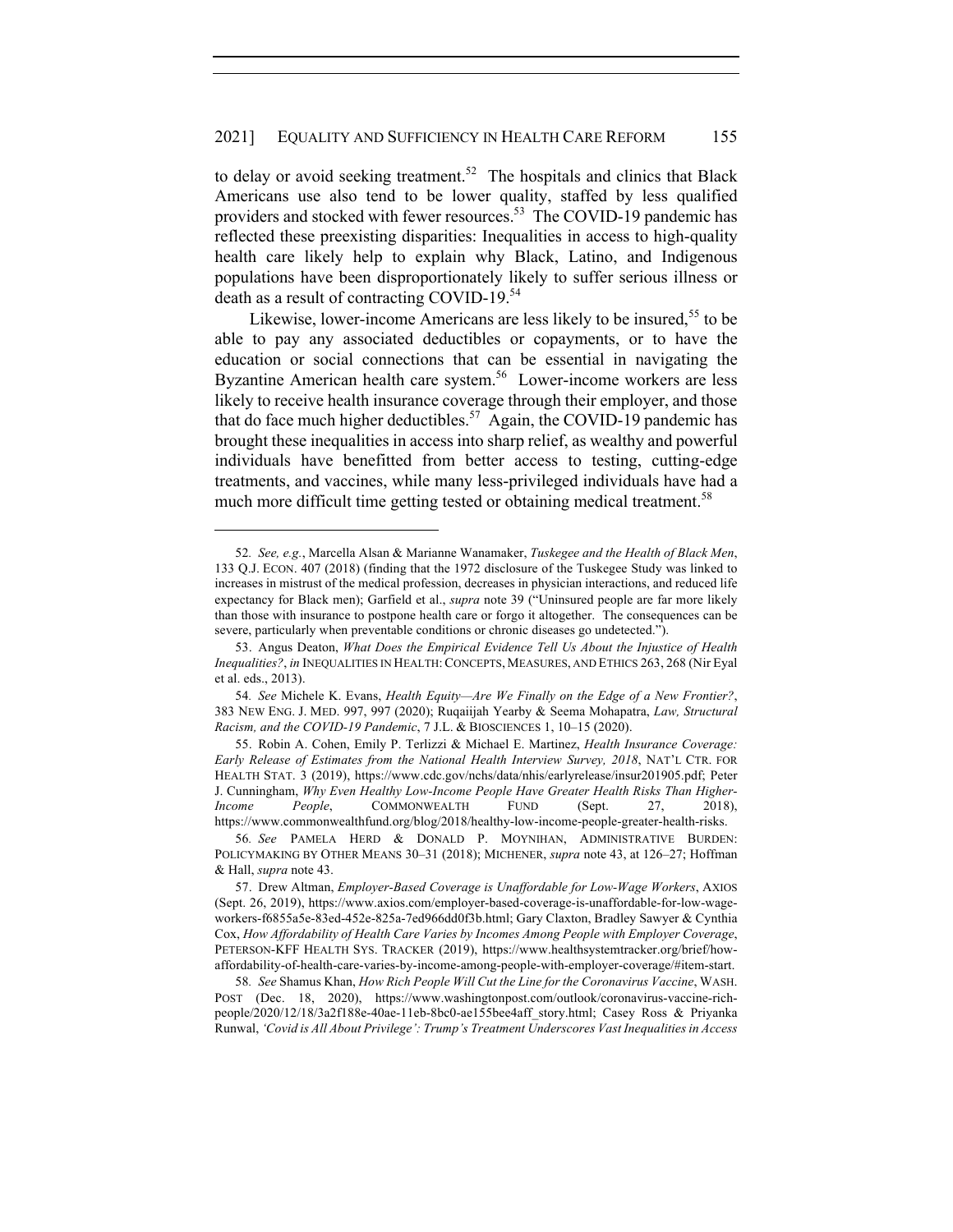156 MARYLAND LAW REVIEW [V<sub>OL.</sub> 81:144]

Although there are a variety of different factors that affect access to care,<sup>59</sup> the health care reform debate in the United States has long primarily focused on the goal of universal health insurance coverage. $60$  Of note, the lack of insurance coverage results in *both* the lack of *adequate* access to health care services and *inequalities* in access to health care. By contrast, other factors contribute to inequalities in access to care, but do not necessarily result in inadequate access to care. For instance, although Medicaid's lower reimbursement rates have contributed to Medicaid beneficiaries having worse access to some forms of specialty care than those with private health coverage, this does not by itself imply that they have inadequate access.<sup>61</sup>

#### *B. Proposed Reforms*

Faced with these challenges, policymakers have put forward a dizzying array of health care reform plans. $62$  These plans aim to improve the affordability of health care by reforming our health care financing system: they would all expand health insurance coverage to many more Americans, and in doing so, they would likely significantly improve access to health care, increase financial security, and reduce socioeconomic and health disparities.<sup>63</sup> However, there are important differences among these plans.

*to Care*, STAT (Oct. 6, 2020), https://www.statnews.com/2020/10/06/covid-is-all-about-privilegetrumps-treatment-underscores-vast-inequalities-in-access-to-care/; Sheryl Gay Stolberg, *Trump and Friends Got Coronavirus Care Many Others Couldn't*, N.Y. TIMES (Dec. 23, 2020), https://www.nytimes.com/2020/12/09/us/politics/trump-coronavirus-treatments.html.

<sup>59</sup>*. See generally* Roy Penchansky & J. William Thomas, *The Concept of Access: Definition and Relationship to Consumer Satisfaction*, 19 MED. CARE 127 (1981) (developing a taxonomic definition of access to health care that includes five dimensions: availability, accessibility, accommodation, affordability, and acceptability).

<sup>60</sup>*. See, e.g.*, PAUL STARR, REMEDY AND REACTION: THE PECULIAR AMERICAN STRUGGLE OVER HEALTH CARE REFORM 27 (2011) ("For American liberals in the twentieth century, health insurance for all was a persistent dream and a perennial disappointment, often on the horizon but always seemingly just beyond reach.").

<sup>61</sup>*. See* Julia Paradise, *Data Note: Three Findings About Access to Care and Health Outcomes in Medicaid*, KAISER FAM. FOUND. (Mar. 23, 2017), https://www.kff.org/medicaid/issue-brief/datanote-three-findings-about-access-to-care-and-health-outcomes-in-medicaid/ (noting that "[m]ost doctors accept new Medicaid patients" and that "[d]ata and research provide evidence that Medicaid provides effective access to care for those it covers").

<sup>62</sup>*. See Compare Medicare-for-All and Public Plan Proposals*, KAISER FAM. FOUND. (May 15, 2019), https://www.kff.org/interactive/compare-medicare-for-all-public-plan-proposals/; Dylan Scott, *The Real Differences Between the 2020 Democrats' Health Care Plans, Explained*, VOX (Dec. 19, 2019, 8:00 AM), https://www.vox.com/policy-and-politics/2019/12/19/21005124/2020 presidential-candidates-health-care-democratic-debate.

<sup>63.</sup> Scott, *supra* note 62 ("The Democrats running agree on a few key themes: Everybody should have health insurance; health insurance should cover most medical services; and people should pay less money for health care, both for premiums and out-of-pocket expenses, than they do now.").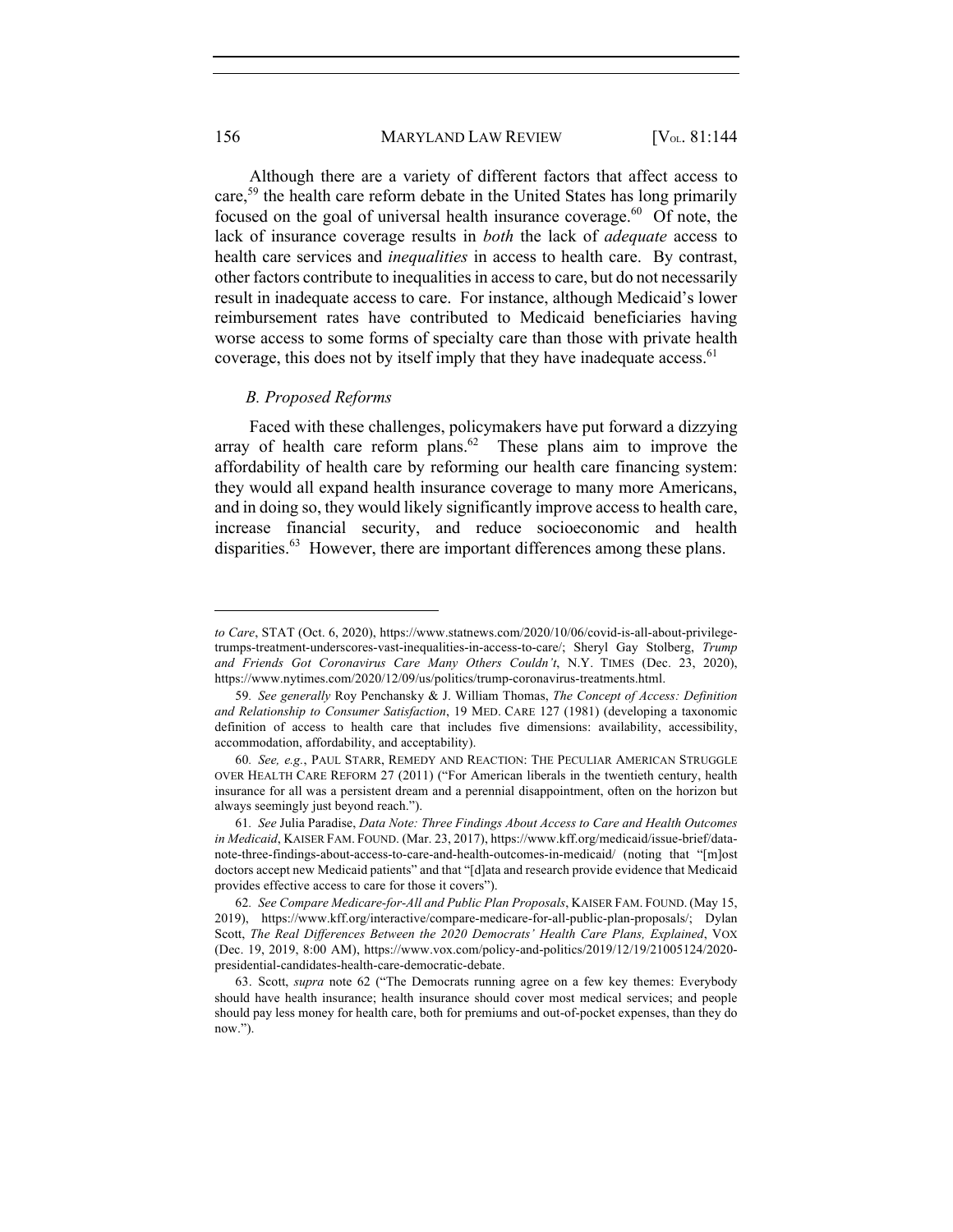#### 2021] EQUALITY AND SUFFICIENCY IN HEALTH CARE REFORM 157

At a general level, the plans fall into two broad camps. The first category of plans, referred to as "Medicare for All," would create a new universal federal health insurance program that would be far more generous and expansive than any program that currently exists.<sup>64</sup> The second category of plans, such as President Biden's plan, would expand coverage to most or all Americans, while preserving key features of the existing health care financing system. $65$  There are multiple examples of each kind of proposal, which differ in certain respects. To simplify, I will focus primarily on Senator Sanders's Medicare for All proposal and President Biden's plan—as described during his 2020 Presidential campaign—each of which is described below.

#### *1. Medicare for All*

The first category of plans is referred to as "Medicare for All." At the outset, it is important to note that the name "Medicare for All" is somewhat misleading. Medicare for All would not, as its name suggests, simply extend eligibility for the Medicare program, as it currently exists, to all Americans.<sup>66</sup> Instead, it would create a new universal federal health insurance program that would be far more generous and expansive,  $67$  and far less reliant on the private sector.<sup>68</sup>

68. Private companies play important roles in Medicare today, from helping administer the program and processing claims to delivering benefits through Medicare Part C (also known as

<sup>64.</sup> Medicare for All Act of 2019, S. 1129, 116th Cong. (2019); Medicare for All Act of 2019, H.R. 1384, 116th Cong. (2019).

<sup>65.</sup> During the presidential election, President Biden's campaign estimated that his plan would cover "more than an estimated 97% of Americans." *Health Care*, *supra* note 5. The Urban Institute has estimated that a proposal similar to Biden's would cover all legal United States residents, leaving 2% of U.S. residents uninsured overall. Linda J. Blumberg, *Cutting Through the Jargon: Health Care Reform Design Issues and Trade-Offs Facing Us Today*, URB. INST. 12 (June 2020), https://www.urban.org/sites/default/files/publication/102326/cutting-through-the-jargon-healthcare-reform-design-issues-and-trade-offs-facing-us-today.pdf. Some other estimates have been slightly lower, though the plan's effects are difficult to estimate accurately without more details. *See Biden's Healthcare Proposals*, UNIV. OF PA. WHARTON SCH. OF BUS. (Oct. 7, 2020), https://budgetmodel.wharton.upenn.edu/issues/2020/10/6/biden-healthcare-proposals (estimating that the Biden plan would reduce the uninsured rate to 6% by 2030, but stating that this estimate does not take into account the effects of Biden's public option as "this rather complicated proposal lacks enough detail to model").

<sup>66.</sup> Huberfeld, *Is Medicare for All the Answer?*, *supra* note 28, at 84 ("Current proposals do not reflect precise use of the word Medicare but rather something more atmospheric, meaning some kind of legislative reform that offers more in the way of national public insurance. 'Medicare' is used as a public relations tool, knowing it is a politically popular program that could draw in public support . . . ."); David A. Hyman & Charles Silver, *Medicare for All: Four Inconvenient Truths*, 20 HOUS. J. HEALTH L. & POL'Y 133, 137 (2020) (noting that "M4A [Medicare for All] differs in a variety of fundamental respects from the Medicare program that currently exists").

<sup>67.</sup> Micah Johnson, Sanjay Kishore & Donald M. Berwick, *Medicare For All: An Analysis of Key Policy Issues*, 39 HEALTH AFFS. 133, 133 (2020) (defining Medicare for All as "a single public insurance plan that provides comprehensive health coverage to all Americans").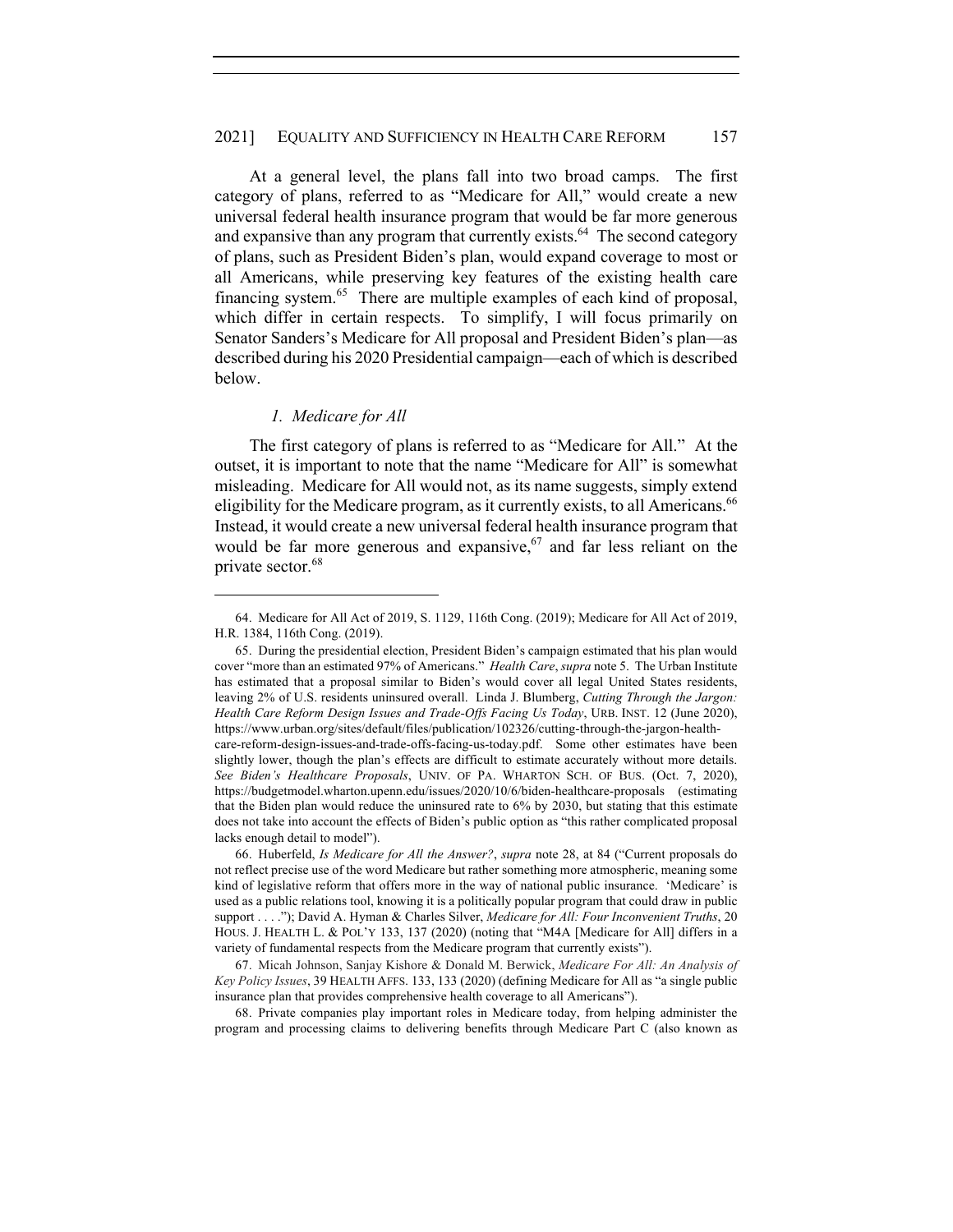158 MARYLAND LAW REVIEW [V<sub>OL.</sub> 81:144]

Medicare for All departs from the incremental health care reform proposals in at least three key respects: First, Medicare for All would cover a broader set of benefits than many of the incremental proposals, including dental, vision, medical transportation, and comprehensive reproductive services.<sup>69</sup> Importantly, it would also cover home and community-based long-term care services.<sup>70</sup> At present, long-term care is primarily covered by the Medicaid program, and is only available for those who have almost no income or assets.<sup>71</sup> Not only would the list of benefits covered under Medicare for All be significantly more expansive than those covered by Medicare currently, but also it would be more comprehensive than the benefit packages covered by many other countries' single-payer health care systems.<sup>72</sup>

Second, Medicare for All would eliminate cost-sharing (such as copayments, coinsurance, and deductibles), with the exception that Senator Sanders's Medicare for All bill would allow up to \$200 per year of costsharing for prescription drugs for households with incomes over 200% of the federal poverty level.73 This too would represent a substantial departure from the status quo, since currently Medicare has significant cost-sharing requirements.74 In 2016, for example, Medicare beneficiaries spent \$5,460 on average out of their own pockets on health care.<sup>75</sup>

Third, Medicare for All would transform a fragmented health care financing system into a nearly uniform one in which all Americans would be covered under a single government program. This program would largely

Medicare Advantage) and delivering prescription drug insurance through Medicare Part D. *See*  Sherry A. Glied & Jeanne M. Lambrew, *How Democratic Candidates for the Presidency in 2020 Could Choose Among Public Health Insurance Plans*, 37 HEALTH AFFS. 2084, 2085 (2018); Huberfeld, *Is Medicare for All the Answer?*, *supra* note 28, at 83.

<sup>69.</sup> Medicare for All Act of 2019, S. 1129, 116th Cong. § 201 (2019).

<sup>70</sup>*. Id.*

<sup>71.</sup> *See* Allison K. Hoffman, *Reimagining the Risk of Long-Term Care*, 16 YALE J. HEALTH POL'Y, L., & ETHICS 147, 162–65 (2016).

<sup>72</sup>*. See* Sherry Glied et al., *Considering 'Single Payer' Proposals in the U.S.: Lessons from Abroad*, COMMONWEALTH FUND 4–5 (2019); CONG. BUDGET OFF., KEY DESIGN COMPONENTS AND CONSIDERATIONS FOR ESTABLISHING A SINGLE-PAYER HEALTH CARE SYSTEM 9 (2019), https://www.cbo.gov/system/files/2019-05/55150-singlepayer.pdf.

<sup>73.</sup> Medicare for All Act of 2019, S. 1129, 116th Cong. § 202 (2019).

<sup>74.</sup> Medicare Part A, which covers inpatient hospital stays, skilled nursing facility stays, home health visits, and hospice care, had a deductible of \$1,364 in 2019. Medicare Part B, which covers physician visits, outpatient services, preventive services, and some home health visits had a deductible of \$185 in 2019 and typically has coinsurance of 20%, meaning that beneficiaries must pay 20% of their total costs of care after meeting their deductible. *An Overview of Medicare*, KAISER FAM. FOUND. (Feb. 13, 2019), https://www.kff.org/medicare/issue-brief/an-overview-ofmedicare/.

<sup>75.</sup> Juliette Cubanski et al., *How Much Do Medicare Beneficiaries Spend Out of Pocket on Health Care?*, KAISER FAM. FOUND. (Nov. 4, 2019), https://www.kff.org/medicare/issuebrief/how-much-do-medicare-beneficiaries-spend-out-of-pocket-on-health-care/.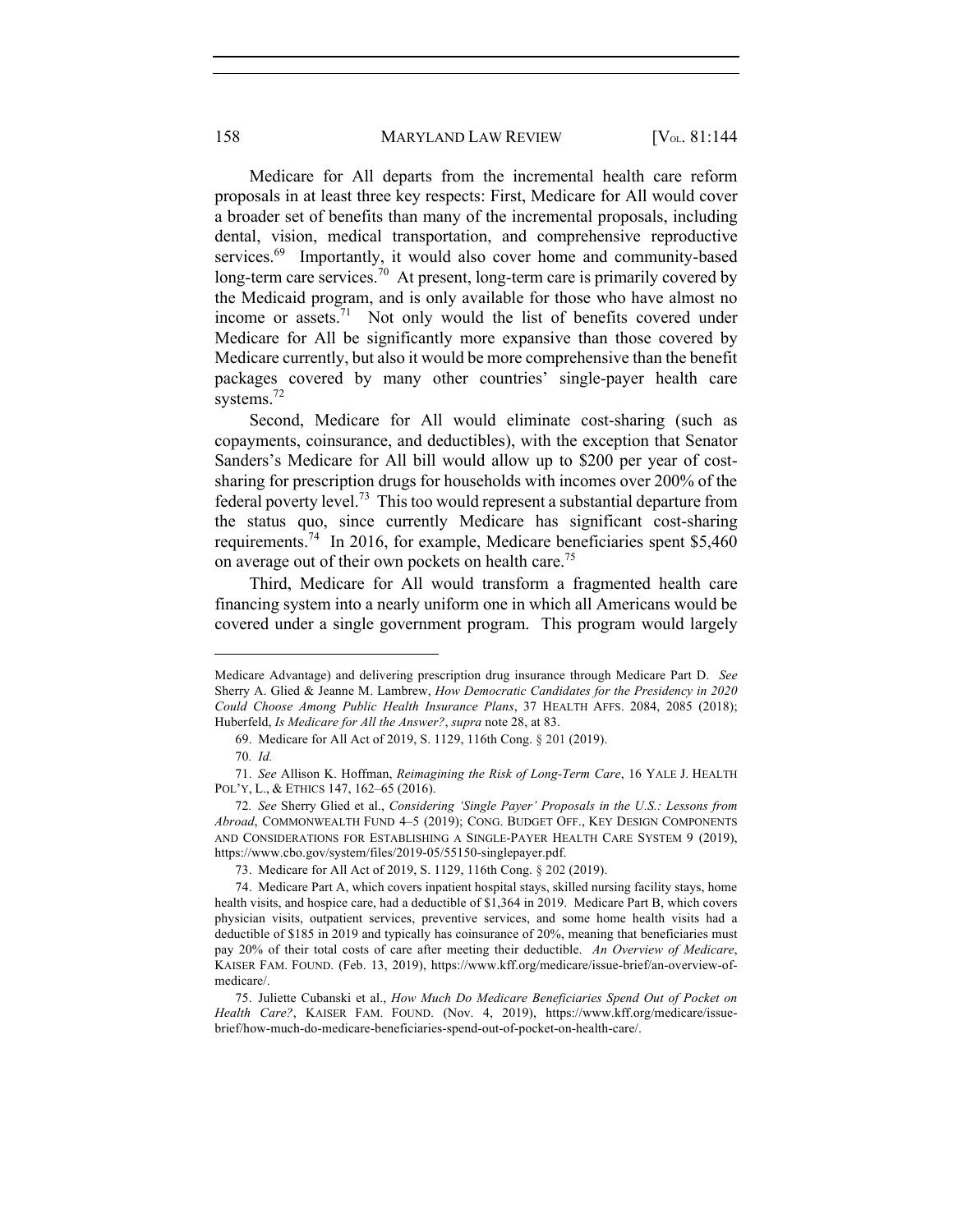subsume existing public health care programs, including the traditional Medicare program, Medicaid, and the Children's Health Insurance Program (CHIP).<sup>76</sup> It would also radically curtail the role of private health insurance.<sup>77</sup> It would prohibit private insurers from offering *duplicative* insurance coverage that covers services already offered by the new public program.<sup>78</sup> Although Medicare for All would technically allow *supplemental* insurance that covers services not covered in the public plan,<sup>79</sup> it would have an extremely limited role (likely in practice limited to nursing home care), given the expansive range of benefits covered by Medicare for All.<sup>80</sup> Likewise,

79*. Id.* § 107(b).

80. Karen Pollitz et al., *What's The Role of Private Health Insurance Today and Under Medicare-for-All and Other Public Option Proposals?*, KAISER FAM. FOUND. (July 30, 2019), https://www.kff.org/health-reform/issue-brief/whats-the-role-of-private-health-insurance-todayand-under-medicare-for-all-and-other-public-option-proposals/. By contrast, the Medicare for All bill introduced in the House of Representatives by Rep. Jayapal would prohibit this type of private coverage as well since it covers institutional long-term care. *Id.* The Sanders Medicare for All bill would also allow for coverage of private contracting between patients and health care providers who do not participate in the new Medicare program, but the Jayapal bill would prohibit this practice. *Id.* Although Senator Sanders has often mentioned cosmetic surgery insurance as another type of private supplemental insurance that Medicare for All would allow, there is in fact currently no market for insurance that covers only the costs of cosmetic surgery. Margot Sanger-Katz, *Some Democrats Talk About Cosmetic Surgery Insurance. It Doesn't Exist.*, N.Y. TIMES (July 3, 2019), https://www.nytimes.com/2019/07/03/upshot/democrats-cosmetic-surgery-insurancemedicare.html.

<sup>76.</sup> Katie Keith & Timothy Jost, *Unpacking the Sanders Medicare-For-All Bill*, HEALTH AFFS. BLOG (Sept. 14, 2017), https://www.healthaffairs.org/do/10.1377/hblog20170914.061996/full/.

<sup>77.</sup> Some health scholars and politicians have used the term "Medicare for All" more expansively as encompassing proposals that entail a mix of public and private insurance programs. *See, e.g.*, William M. Sage, *Adding Principle to Pragmatism: The Transformative Potential of "Medicare-for-All" in Post-Pandemic Health Reform*, 20 YALE J. HEALTH POL'Y, L., & ETHICS 1, 9 (2021) (outlining "six possible ways to implement Medicare-for-All reform"). Perhaps most notably, Vice President Kamala Harris introduced a health care plan in July 2019 that she termed "Medicare for All," though it preserved a significant role for private insurers. Kamala Harris, *My Plan for Medicare for All*, MEDIUM (July 29, 2019), https://medium.com/@KamalaHarris/my-planfor-medicare-for-all-7730370dd421. *See also* Paige Winfield Cunningham, *The Health 202: Is There a Middle Road on Medicare-For-All? Kamala Harris Thinks So*, WASH. POST (July 30, 2019), https://www.washingtonpost.com/news/powerpost/paloma/the-health-202/2019/07/30/thehealth-202-is-there-a-middle-road-on-medicare-for-all-kamala-harris-thinks-

so/5d3f5340602ff17879a18729/ ("[W]hat Harris is proposing now isn't quite Medicare-for-all. It's more like Medicare Advantage-for-all."). More generally, Jonathan Oberlander distinguishes between the "hybrid" model of Medicare for All, which would allow private insurance plans, and the "pure" model of Medicare for All, which would prohibit private insurance. Jonathan Oberlander, *Navigating the Shifting Terrain of US Health Care Reform—Medicare for All, Single Payer, and the Public Option*, 97 MILBANK Q. 939, 943–44 (2019). This Article refers to Medicare for All in the "pure" sense, which is the basis for current legislation bearing the name "Medicare for All" and reflects the original meaning of the term. *See id.* at 944 (noting that "[t]he pure model . . . is how the health reform community has until now generally understood Medicare for All"). *See also* Buck, *The Meaning of "Medicare-for-All"*, *supra* note 32, at 166–67 (distinguishing between "Medicare for some" and the "classic version of 'Medicare-for-All'").

<sup>78.</sup> Medicare for All Act of 2019, S. 1129, 116th Cong. § 107(a) (2019).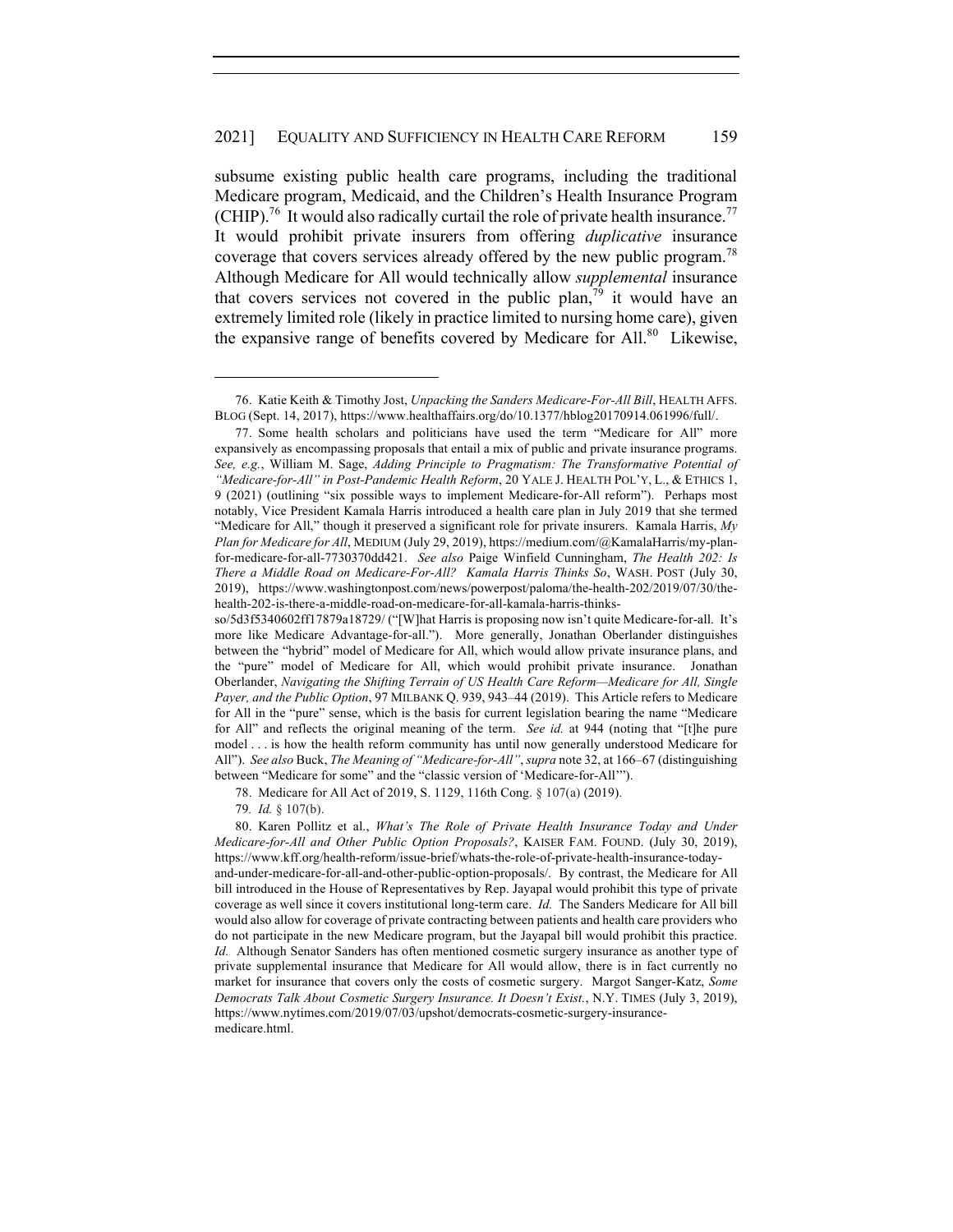160 MARYLAND LAW REVIEW [V<sub>OL.</sub> 81:144]

since Medicare for All would virtually eliminate cost-sharing, it would render unnecessary *complementary* insurance, which covers cost-sharing under the public plan.81 Again, this would be a substantial departure from the status quo. Currently, many Medicare beneficiaries purchase private insurance policies—such as Medigap policies—that shield them from large out-ofpocket expenses and provide access to services not covered by Medicare.<sup>82</sup>

#### *2. Incremental Proposals*

The second category of health care reform plans are sometimes referred to as "incremental" proposals. $83$  This too is something of a misnomer since each of these proposals would, if enacted, represent a significant departure from the status quo by significantly expanding health insurance coverage, and in some cases, specifically increasing public coverage.<sup>84</sup> Indeed, some of these proposals include specific policies that were considered too radical to be included in the ACA only ten years earlier.<sup>85</sup> For instance, some incremental proposals would create an option for certain populations to buy into Medicare or Medicaid,<sup>86</sup> while still others would focus on expanding subsidies on the ACA exchanges. $87$  The perception of these proposals as

<sup>81.</sup> Johnson et al., *supra* note 67, at 136.

<sup>82.</sup> Juliette Cubanski et al., *A Primer on Medicare: Key Facts About the Medicare Program and the People It Covers*, KAISER FAM. FOUND. (Mar. 20, 2015), https://www.kff.org/medicare/report/a-primer-on-medicare-key-facts-about-the-medicareprogram-and-the-people-it-covers/.

<sup>83</sup>*. See, e.g.*, Caitlin Owens, *Health Care's Two Political Realities*, AXIOS (Apr. 30, 2019), https://www.axios.com/medicare-for-all-incremental-reform-health-care-2020-democratsd16e0c83-8e49-4bf6-8eb9-40ddc014936f.html.

<sup>84</sup>*. See* Matthew Yglesias, *Joe Biden's Health Care Plan, Explained*, VOX (July 16, 2019, 11:30 AM), https://www.vox.com/2019/7/16/20694598/joe-biden-health-care-plan-public-option (arguing that Joe Biden's health care plan would, "if implemented, arguably be the most dramatic piece of new social legislation since the Great Society").

<sup>85.</sup> *See* Helen A. Halpin & Peter Harbage, *The Origins and Demise of the Public Option*, 29 HEALTH AFFS. 1117, 1117, 1119 (2010).

<sup>86</sup>*. See, e.g.*, Medicare at 50 Act, S. 470, 116th Cong. (2019); Medicare Buy-In and Health Care Stabilization Act of 2019, H.R. 1346, 116th Cong. (2019); State Public Option Act, S. 489, H.R. 1277, 116th Cong. (2019).

<sup>87</sup>*. See, e.g.*, Protecting Pre-Existing Conditions and Making Health Care More Affordable Act of 2019, H.R. 1884, 116th Cong. (2019). Of note, in March 2021, President Biden signed into law the American Rescue Plan Act (ARPA), which builds on the ACA's coverage provisions in several ways, including by increasing the generosity of subsidies for private coverage on the ACA exchanges for two years. American Rescue Plan Act of 2021, Pub. L. No. 117-2, 135 Stat. 4 (2021) §§ 9661–9663. In addition, at the time this Article was going to print, the House of Representatives had just narrowly passed the Build Back Better Act, which would further expand on the health coverage provisions in ARPA if enacted into law. *See generally* Edwin Park et al., *Build Back Better Act: Health Coverage Provisions Explained*, GEORGETOWN UNIV. HEALTH POL'Y INST.: CTR. FOR CHILDREN AND FAMILIES (Nov. 2021), https://ccf.georgetown.edu/wpcontent/uploads/2021/11/Build-Back-Better-FINAL-Nov19.pdf (explaining the Act's Medicaid, CHIP, and private insurance provisions).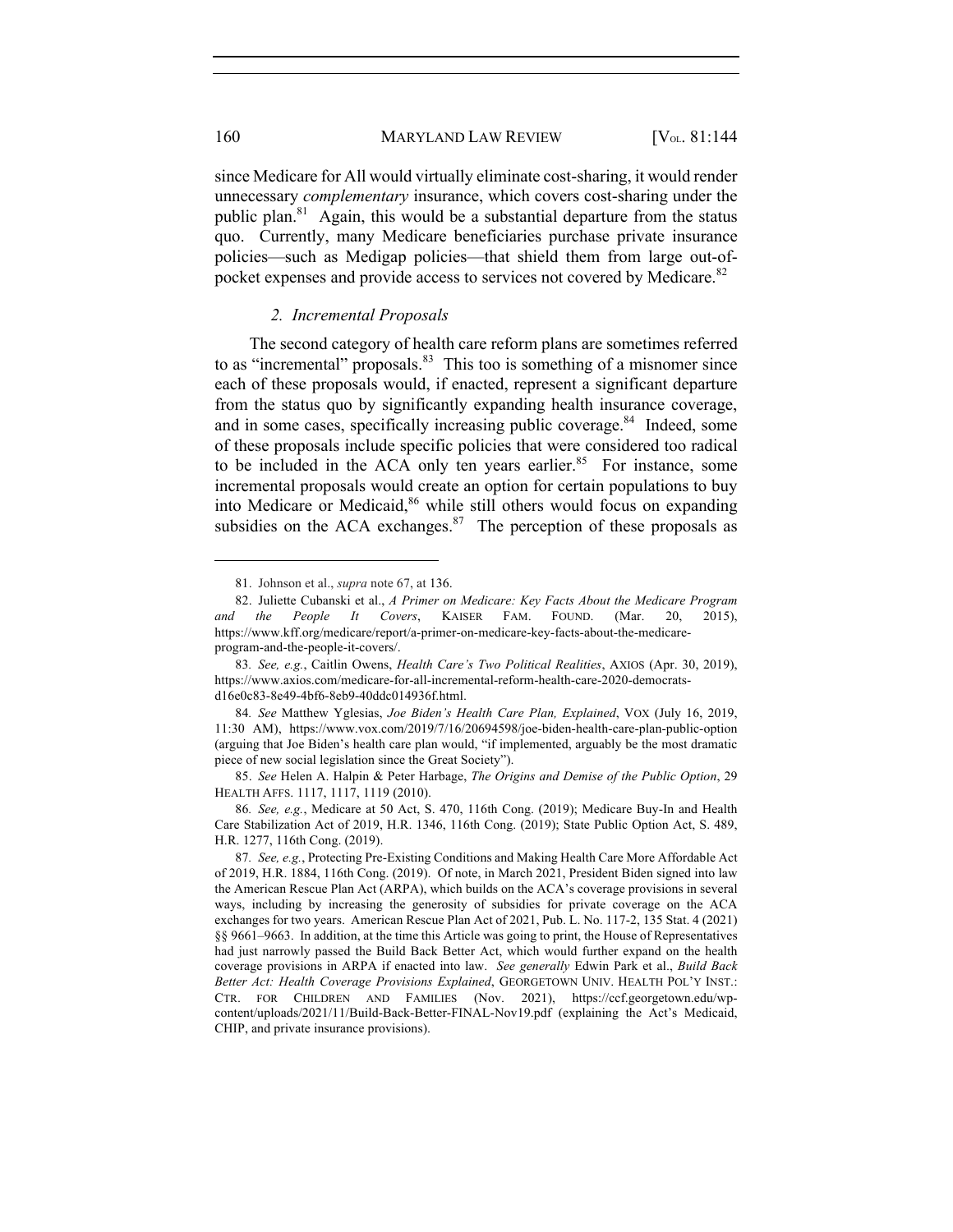# 2021] EQUALITY AND SUFFICIENCY IN HEALTH CARE REFORM 161

incremental reflects how far the debate over health care reform has shifted over the past ten years, at least on the Democratic side.<sup>88</sup> Nevertheless, these proposals are incremental compared to Medicare for All in the sense that they largely preserve the three key features of the current health care financing system that Medicare for All would transform or eliminate.

First, the incremental proposals would, for the most part, cover a similar set of health benefits to those that are covered by existing health programs.<sup>89</sup> The Biden plan would introduce a public option that would cover the ten categories of benefits deemed "essential health benefits" (EHBs) under the  $ACA<sup>90</sup>$  These include ambulatory patient services, emergency services, hospitalization, maternity and newborn care, mental health and substance use disorder services, prescription drugs, rehabilitative and habilitative services and devices, laboratory services, preventive and wellness services and chronic disease management, and pediatric services.<sup>91</sup> These EHB categories have significant gaps: for instance, they do not cover custodial long-term care (either at home or at an institution), routine non-pediatric dental care, or routine non-pediatric vision care.  $92$ 

Second, these plans would still require a substantial level of costsharing, although some of them would reduce cost-sharing to some degree. The Biden plan would increase the size of the tax credits offered on the ACA exchanges by linking them to so-called "gold" insurance plans that cover  $80\%$  of medical costs.<sup>93</sup> This provision would result in lower deductibles, copayments, and out-of-pocket maximums.<sup>94</sup> Other prominent public option proposals would continue to apply the current cost-sharing limits in existing health care programs.<sup>95</sup>

<sup>88.</sup> Julie Rovner, *Biden's 'Incremental' Health Plan Still Would Be a Heavy Lift*, KAISER HEALTH NEWS (July 22, 2019), https://khn.org/news/bidens-incremental-health-plan-still-wouldbe-a-heavy-lift/.

<sup>89</sup>*. See Side-by-Side Comparison of Medicare-for-All and Public Plan Proposals Introduced in the 116th Congress*, KAISER FAM. FOUND. 4 (May 15, 2019), https://files.kff.org/attachment/Table-Side-by-Side-Comparison-Medicare-for-all-Public-Plan-Proposals-116th-Congress [hereinafter *Side-by-Side Comparison*].

<sup>90.</sup> Scott, *supra* note 62.

<sup>91.</sup> Affordable Care Act § 1302(b), 42 U.S.C. § 18022(b)(1) (2010).

<sup>92</sup>*. Information on Essential Health Benefits (EHB) Benchmark Plans*, CTRS. FOR MEDICARE & MEDICAID SERVS., https://www.cms.gov/CCIIO/Resources/Data-Resources/ehb (last visited Oct. 30, 2021).

<sup>93.</sup> *Health Care*, *supra* note 5.

<sup>94.</sup> Scott, *supra* note 62; LINDA J. BLUMBERG ET AL., URB. INST., FROM INCREMENTAL TO COMPREHENSIVE HEALTH INSURANCE REFORM: HOW VARIOUS REFORM OPTIONS COMPARE ON COVERAGE AND COSTS  $16-17$  (2019), https://www.urban.org/sites/default/files/2019/10/15/from\_incremental\_to\_comprehensive\_health \_insurance\_reform-how\_various\_reform\_options\_compare\_on\_coverage\_and\_costs.pdf.

<sup>95</sup>*. Side-by-Side Comparison*, *supra* note 89, at 5.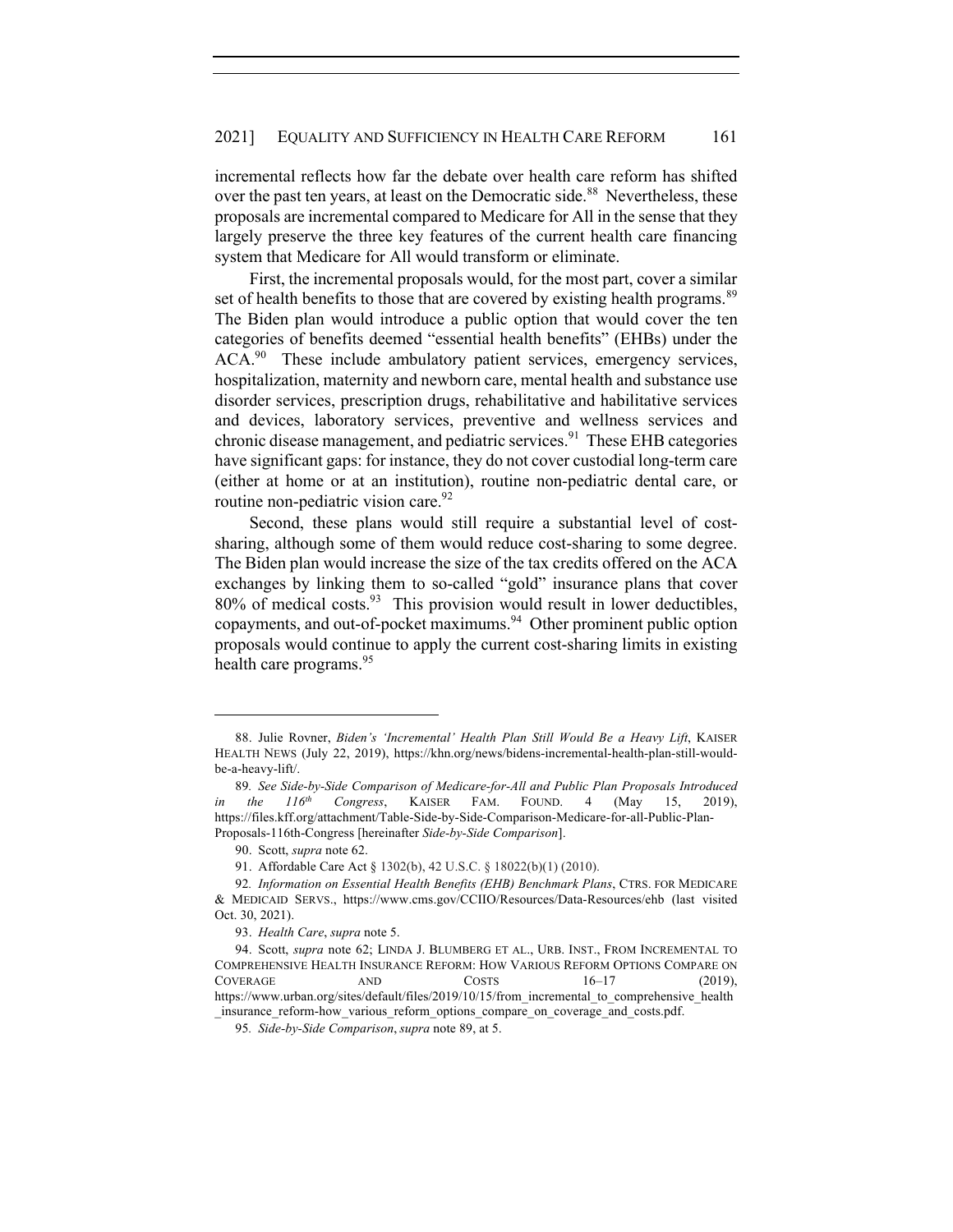### 162 MARYLAND LAW REVIEW [V<sub>OL.</sub> 81:144]

Third, the incremental proposals would maintain the current patchwork of health insurance programs, and in particular preserve a role for private insurance. President Biden's plan would lower the Medicare eligibility age to sixty, expand the subsidies on the ACA exchanges, and create a new Medicare-like "public option" that would compete with private insurers on the ACA exchanges. $96$  The public option would offer premium-free coverage for people who currently fall into the Medicaid "coverage gap," who are ineligible for Medicaid because their state has declined to expand Medicaid under the ACA, and it would automatically enroll low-income beneficiaries when they interact with certain institutions like public schools, or programs geared toward low-income people. $97$  Although this program would increase the number of Americans enrolled in public coverage, Americans would still be allowed to enroll in private coverage, and many—if not most—people with employer-based coverage would be expected to keep it.<sup>98</sup>

#### II. TWO CONCEPTIONS OF THE RIGHT TO HEALTH CARE

The two categories of health care reform proposals discussed above are supported by two distinct conceptions of the right to health care. By this, I do not necessarily mean that these conceptions have different notions of what it means for something to be a "right," but rather that they differ in terms of

<sup>96.</sup> There are other public option proposals as well. *See, e.g.*, Keeping Health Insurance Affordable Act of 2019, S. 3, 116th Cong. (2019); Choose Medicare Act, S. 1261, 116th Cong. (2019). A public option was originally included in the version of the ACA passed by the House of Representatives, but it was excised from the Senate version after objections from Senators Ben Nelson and Joe Lieberman. *See* JOHN E. MCDONOUGH, INSIDE NATIONAL HEALTH REFORM 136– 37 (2011).

<sup>97.</sup> *Health Care*, *supra* note 5; Joe Biden, *Joe Biden Outlines New Steps to Ease Economic Burden on Working People*, MEDIUM (Apr. 9, 2020), https://medium.com/@JoeBiden/joe-bidenoutlines-new-steps-to-ease-economic-burden-on-working-people-e3e121037322. There are estimated to be more than two million uninsured adults who fall into the Medicaid coverage gap. *See* Rachel Garfield, Kendal Orgera & Anthony Damico, *The Coverage Gap: Uninsured Poor Adults in States that Do Not Expand Medicaid*, KAISER FAM. FOUND. (Jan. 21, 2021), https://www.kff.org/medicaid/issue-brief/the-coverage-gap-uninsured-poor-adults-in-states-thatdo-not-expand-medicaid/.

<sup>98</sup>*. See* Dylan Scott, *Joe Biden's Health Care Plan, Explained in 800 Words*, VOX (Nov. 6, 2020, 10:50 AM), https://www.vox.com/21540041/election-2020-joe-biden-health-care (explaining that Biden's plan would likely not result in an exodus from employer coverage since it would not allow employees to use their employers' contributions to their health insurance premiums to pay for coverage through the public option, nor would it allow employers to place their employees on the public plan). The Urban Institute estimated that around 18.5 million people would drop employer-sponsored coverage under the proposal upon which an earlier version of the Biden plan appeared to be based, leaving nearly 130 million people enrolled in employer coverage. LINDA J. BLUMBERG ET AL., URB. INST. & ROBERT WOOD JOHNSON FOUND., *The Healthy America Program, An Update and Additional Options* 10 (Sept. 2019), https://www.urban.org/sites/default/files/publication/100910/the\_healthy\_america\_program\_an\_u pdate-1\_2.pdf.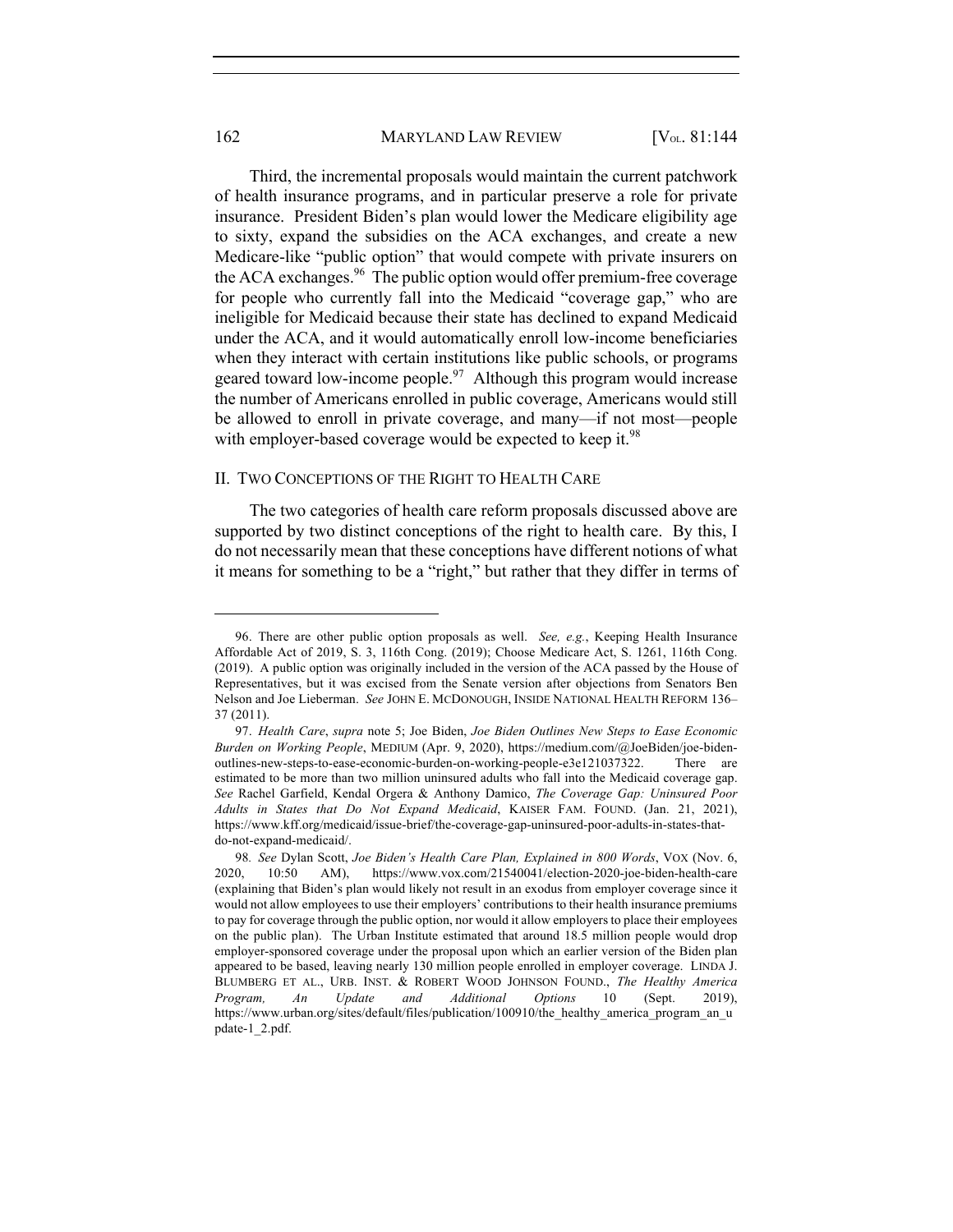## 2021] EQUALITY AND SUFFICIENCY IN HEALTH CARE REFORM 163

the scope of that right and what it entails.<sup>99</sup> In brief, the Right to a Decent Minimum entails a right to some basic level of health care.<sup>100</sup> This right is grounded in the notion of "sufficiency," the idea that what is morally important is that people have enough.<sup>101</sup> By contrast, the Right to Equal Access is egalitarian, meaning that there should be some level of equality in health care access.<sup>102</sup> The Right to Equal Access implies that differences in people's access to health care may be objectionable even if everyone has access to a decent minimum of health care services. Put more succinctly, the Right to Equal Access diagnoses the problem with the U.S. health care system as one of *unequal* access, whereas the Right to a Decent Minimum implies that the problem is one of *inadequate* access.

In order to fully understand the scope and implications of these two conceptions of the right to health care, we must examine their underlying distributional justifications.<sup>103</sup> In this Part, I consider two prominent accounts of the Right to Equal Access: one based on what is sometimes referred to as the "insulation ideal" and one based on the idea of fair equality of opportunity. Then I consider two prominent accounts of the Right to a Decent Minimum: one based on a prudent insurance package and one based on a modified market conception.

Each of these accounts has its own assumptions and premises, many of which are quite complex and rich, and I cannot do justice to all of the issues that they raise in this Article. Moreover, the list of accounts in this Part is by no means exhaustive; at the end of this Part, I briefly consider a few other accounts that support these different conceptions of the right to health care. Nevertheless, even offering a basic sketch of the four distributional accounts below provides a sense of the range of different justifications for providing a legal entitlement to health care, their different implications in terms of what the right to health care implies, and the challenges they entail.

<sup>99.</sup> This article does not address the specific ways in which these accounts may differ in terms of what it means for health care to be a "right," or the many associated conceptual and jurisprudential questions surrounding rights more generally. *See generally* Wenar, *supra* note 2.

<sup>100</sup>*. See, e.g.*, Erin C. Fuse Brown, *Developing A Durable Right to Health Care*, 14 MINN. J.L. SCI. & TECH. 439, 445 (2013) (defining the right to health care as "the non-excludable right to access and receive some minimum level of health care services").

<sup>101</sup>*. See supra* note 20 and accompanying text.

<sup>102</sup>*. See supra* note 19 and accompanying text.

<sup>103.</sup> DANIELS, JUST HEALTH CARE, *supra* note 3, at 5 ("[T]he appeal to a right to health care is not an appropriate starting point for an inquiry into just health care. Rights are not moral fruits that spring up from bare earth, fully ripened, without cultivation. Rather, we are justified in claiming a right to health care only if it can be harvested from an acceptable, general theory of distributive justice, or, more particularly, from a theory of justice for health care.").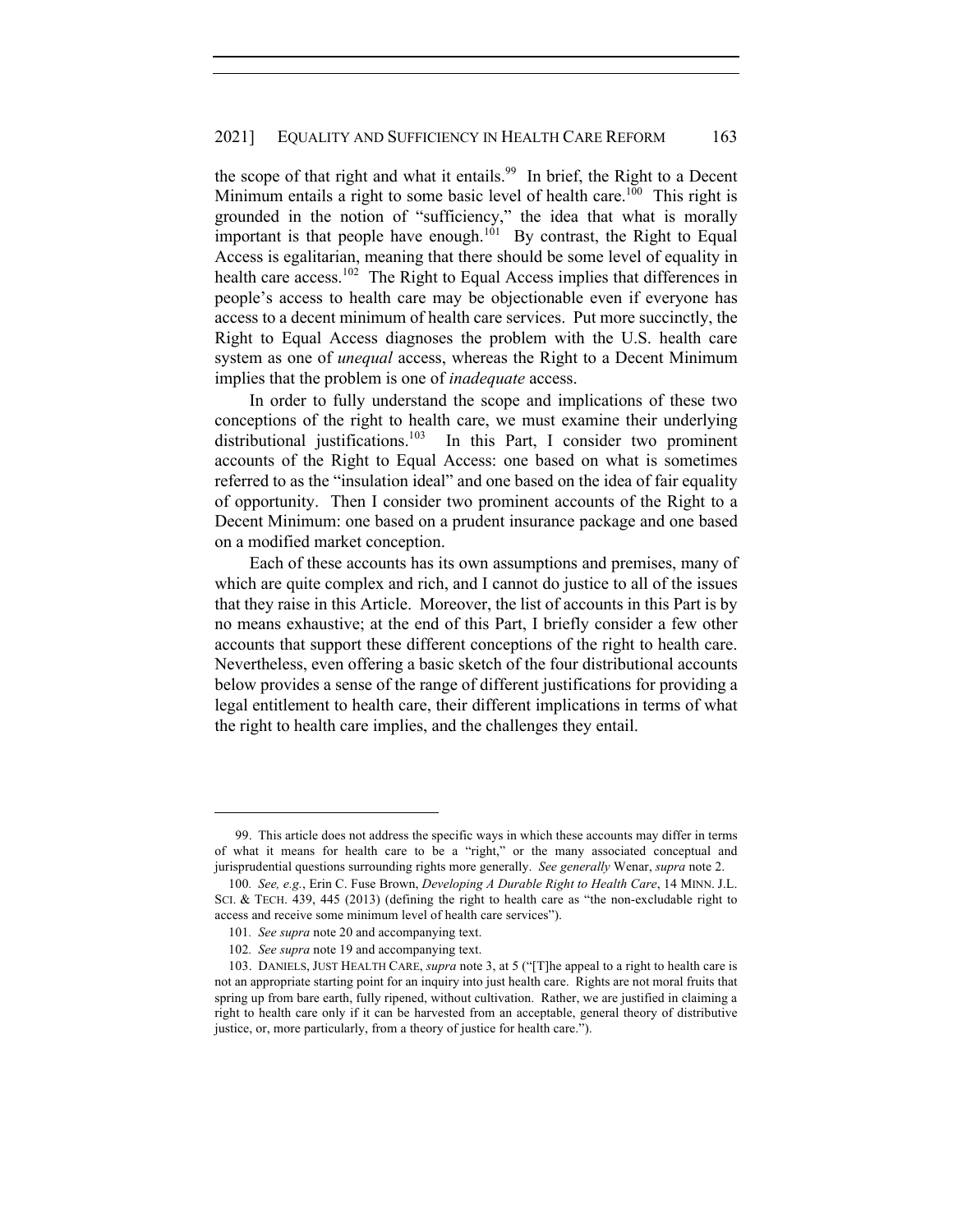#### *A. The Right to Equal Access*

Accounts of the Right to Equal Access share two features: First, they are egalitarian, in the sense that they are concerned with limiting inequality in access to health care. This is either because there is something about unequal access to health care that is intrinsically objectionable (perhaps because it signals unequal respect for persons or conflicts with the notion that life is priceless) or because it has consequences that are undesirable (such as undermining equality of opportunity).<sup>104</sup> The second common feature of these accounts is presupposed by the first—namely, that health care is "special," such that there are special reasons why health care should be distributed equally, which may or may not apply to other goods and services.<sup>105</sup> In particular, these accounts imply that health care should not be treated as a commodity, like cars or televisions, and should not be distributed based on ability to pay.106 Many people share this intuition (even those who do not find inequalities to be particularly objectionable in other contexts), though it is not necessarily obvious why health care should have any special moral significance.<sup>107</sup>

As a result of these two shared features, accounts of the Right to Equal Access also must contend with two challenges: The first is how to ensure that demands for equality in access to health care do not lead to a "leveling down" of health care services (i.e., making the rich worse off while not making anyone else better off),  $108$  while at the same time not turning into a "bottomless pit" that consumes all of society's resources.<sup>109</sup> Second, insofar

<sup>104.</sup> Harry Frankfurt draws this same distinction in the context of economic inequality, referring to the latter as "derivative[]" reasons why inequality is objectionable, and the latter as reasons that "attribute[] to economic equality . . . *intrinsic* value." FRANKFURT, *supra* note 20, at 17. Frankfurt himself argues that economic inequality is not in itself intrinsically objectionable, but suggests that it may lead to objectionable consequences. *Id.* at 16–17. T.M. Scanlon makes a related distinction: According to Scanlon, economic inequality may be considered objectionable for reasons that have nothing to do with inequality (for instance, because it leads to negative consequences such as worse health outcomes), or for reasons that "are grounded, ultimately, in some idea of why equality itself is to be sought, or why inequality itself is objectionable." SCANLON, *supra* note 19, at 2. Scanlon refers to the former types of reasons as ones that are egalitarian in a "broader" sense, and the latter that are egalitarian in a "narrower" sense. *Id.*

<sup>105.</sup> DANIELS, JUST HEALTH CARE, *supra* note 3, at 17.

<sup>106.</sup> Shlomi Segall, *Is Health Care (Still) Special?*, 15 J. POL. PHIL. 342, 343 (2007).

<sup>107</sup>*. See* DANIELS, JUST HEALTH, *supra* note 17, at 18.

<sup>108.</sup> SCANLON, *supra* note 19, at 3.

<sup>109.</sup> Norman Daniels, *Health-Care Needs and Distributive Justice*, 10 PHIL. & PUB. AFFS. 146, 148 (1981) (citing CHARLES FRIED, RIGHT AND WRONG 126ff (1978)). *See also* Charles Fried, *Equality and Rights in Medical Care*, 6 HASTINGS CTR. REP. 29, 31 (1976) ("[I]f we commit ourselves to the notion that there is a right to whatever health care might be available, we do indeed get ourselves into a difficult situation where overall national expenditure on health must reach absurd proportions—absurd in the sense that far more is devoted to health at the expense of other important social goals than the population in general wants. . . . And if we recognize that it would be absurd to commit our society to devote more than a certain proportion of our national income to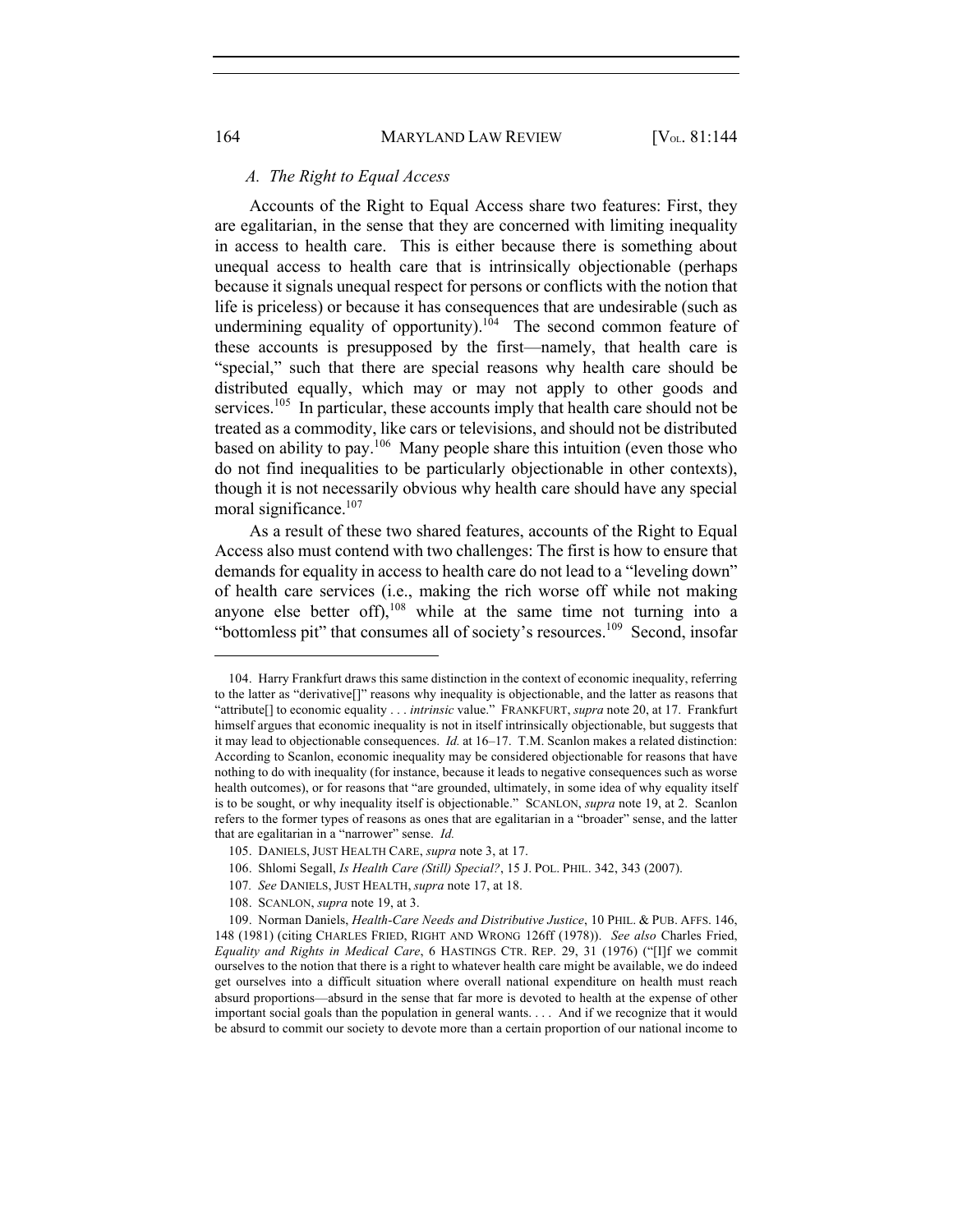as the special moral importance of health care rests on the special moral importance of *health*, each of these accounts must grapple with the fact that there are other goods and services (e.g., public health interventions, education, housing) that may play a larger role in determining health outcomes than medical care.<sup>110</sup> Therefore, to the extent that the demand for equality in health care access is based on the contribution of medical care to health outcomes, it would seem to apply—with equal or greater force—to these other goods and services.

This Section below focuses on two prominent accounts of the Right to Equal Access: one that is sometimes referred to as the *insulation ideal* and one that is based on the idea of *fair equality of opportunity*. In several respects, the insulation ideal and the fair equality of opportunity account are strange bedfellows. The fair equality of opportunity account is a comprehensive philosophical account of justice in health care, whereas the insulation ideal reflects an intuitive aversion to rationing health care that is untenable in practice. In addition, the insulation ideal demands complete equality in access to all forms of health care that provide any health benefit, whereas the fair equality of opportunity account requires only equal access to certain kinds of health care services. Nevertheless, these approaches are helpful to consider together because together, they provide a sense of the broad range of different approaches to limiting inequality in health care and the different challenges facing such approaches.

#### *1. The Insulation Ideal*

The most extreme account of the Right to Equal Access is variously referred to as the *insulation ideal* or the *rescue principle*.<sup>111</sup> According to Ronald Dworkin (who describes this ideal but opposes it himself), this position has three features: (1) that health care (by which he appears to mean exclusively medical care) is the most important social good, because life and

health, while at the same time recognizing a 'right to health care,' we might then be caught on the other horn of the dilemma. For we might then be required to say that because a right to health care implies a right to equality of health care, then we must limit, we must lower the quality of the health care that might be purchased by some lest our commitment to equality require us to provide such care to all and thus carry us over a reasonable budget limit.").

<sup>110</sup>*. See, e.g.*, Elizabeth H. Bradley et al., *Variation in Health Outcomes: The Role of Spending on Social Services*, *Public Health, and Health Care, 2000–09*, 35 HEALTH AFFS. 760, 760 (2016) ("Taken together, social, behavioral, and environmental factors are estimated to contribute to more than 70 percent of some types of cancer cases, 80 percent of cases of heart disease, and 90 percent of cases of stroke.").

<sup>111</sup>*. See* DWORKIN, SOVEREIGN VIRTUE, *supra* note 22, at 309; Dworkin, *Justice in the Distribution of Health Care*, *supra* note 13, at 885. Similarly, Einer Elhauge calls the "absolutist position" the idea "that health care should be provided whenever it has any positive health benefit, denouncing as immoral any attempt to weigh health against mere monetary costs." Einer Elhauge, *Allocating Health Care Morally*, 82 CALIF. L. REV. 1449, 1457 (1994).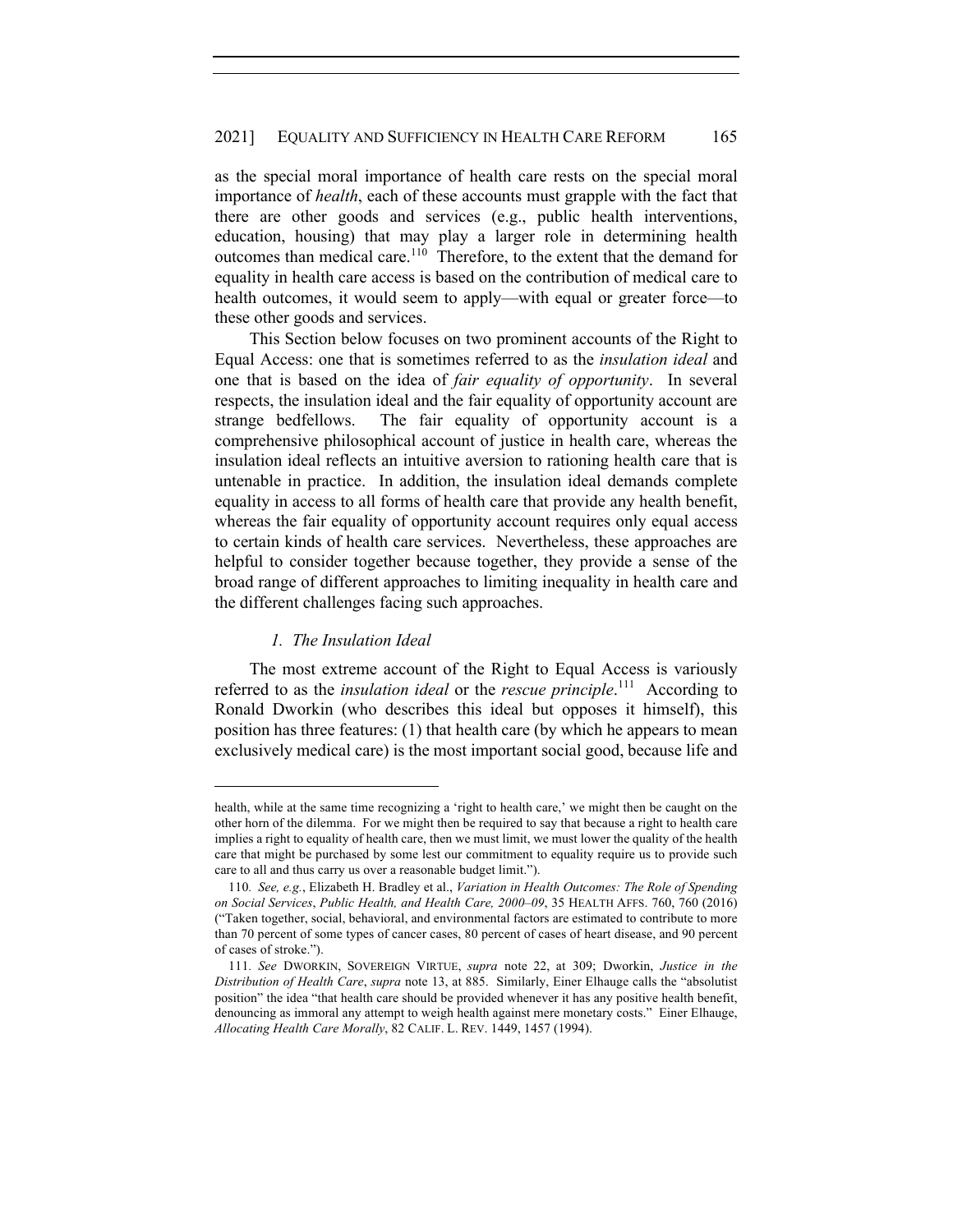health are the most important things; (2) that health care should be distributed equally even in a society that is rife with inequality; and (3) that it is "intolerable" when needed health care is "withheld on grounds of economy."112 A health care system that satisfied the insulation ideal would ensure equal access to health care by providing all the health care services that promoted health to everyone who needed it.

Although the insulation ideal is less often defended than invoked to present a point of contrast with another theory of justice in health care,  $^{113}$  a few rough justifications have been offered for this position. For instance, some proponents deny the "act/omission" distinction, concluding that failing to save a life is the same as killing; $114$  others draw on religious beliefs and the sanctity of life; still others simply feel "that any failure to provide beneficial care reflects a cold-hearted indifference toward human suffering or conflicts with the moral belief that life and health have priceless value."<sup>115</sup>

Although many people find the insulation ideal to be intuitively appealing,<sup>116</sup> it is not a tenable way to guide the distribution of health care.<sup>117</sup> Given the rise of expensive medical technology, the amount of money required to address this ideal would not leave enough resources to provide other valuable social goods.<sup>118</sup> Moreover, even if the United States were to spend its entire wealth on health care, it still could not afford to provide all the medical care to every person who would benefit from such care.<sup>119</sup> In

<sup>112.</sup> Dworkin, *Justice in the Distribution of Health Care*, *supra* note 13, at 885.

<sup>113.</sup> Dworkin attributes this position to Rene Descartes and Michael Walzer. Dworkin, *Justice in the Distribution of Health Care*, *supra* note 13, at 885–86. However, Walzer himself appears to reject Dworkin's characterization of his view. *See* Michael Walzer, *'Spheres of Justice': An Exchange*, N.Y. REV. BOOKS, July 21, 1983, https://www.nybooks.com/articles/1983/07/21/spheres-of-justice-an-exchange/; *see also* Segall, *supra* note 106, at 344 n.9, 345–46 n.14.

<sup>114.</sup> Elhauge, *supra* note 111 (citing JONATHAN GLOVER, CAUSING DEATH AND SAVING LIVES 92–112 (1977); JOHN HARRIS, THE VALUE OF LIFE 28–33 (1985)).

<sup>115</sup>*. Id.* (citing GUIDO CALABRESI & PHILIP BOBBITT, TRAGIC CHOICES 32, 39, 49 (1978); DANIEL CALLAHAN, WHAT KIND OF LIFE: THE LIMITS OF MEDICAL PROGRESS 213 (1990)); *see also* Peter Singer, *Why We Must Ration Health Care*, N.Y. TIMES MAG. (July 15, 2009), https://www.nytimes.com/2009/07/19/magazine/19healthcare-t.html ("The way we regard rationing in health care seems to rest on [the] assumption . . . that it's immoral to apply monetary considerations to saving lives . . . .").

<sup>116.</sup> Elhauge, *supra* note 111, at 1459 ("Moral absolutism has powerful emotive appeal. Easy as it may be to reject in the abstract, moral absolutism remains difficult to reject in practice. Indeed, the persistent power of absolutist beliefs in the face of unending escalation of health care costs is the most striking moral phenomenon of health law policy in the past quarter-century.").

<sup>117</sup>*. Id.* ("[M]oral absolutism is wholly untenable as a societal system of resource allocation.").

<sup>118.</sup> Allen E. Buchanan, *The Right to a Decent Minimum of Health Care*, 13 PHIL. & PUB. AFFS. 55, 58 (1984); Fried, *supra* note 109, at 31.

<sup>119</sup>*. See, e.g.*, Katherine Baicker & Amitabh Chandra, *Uncomfortable Arithmetic—Whom to Cover Versus What to Cover*, 362 NEW ENG. J. MED. 95, 97 (2010) ("There is only 100% of Gross Domestic Product to go around, whereas we could theoretically spend a virtually unlimited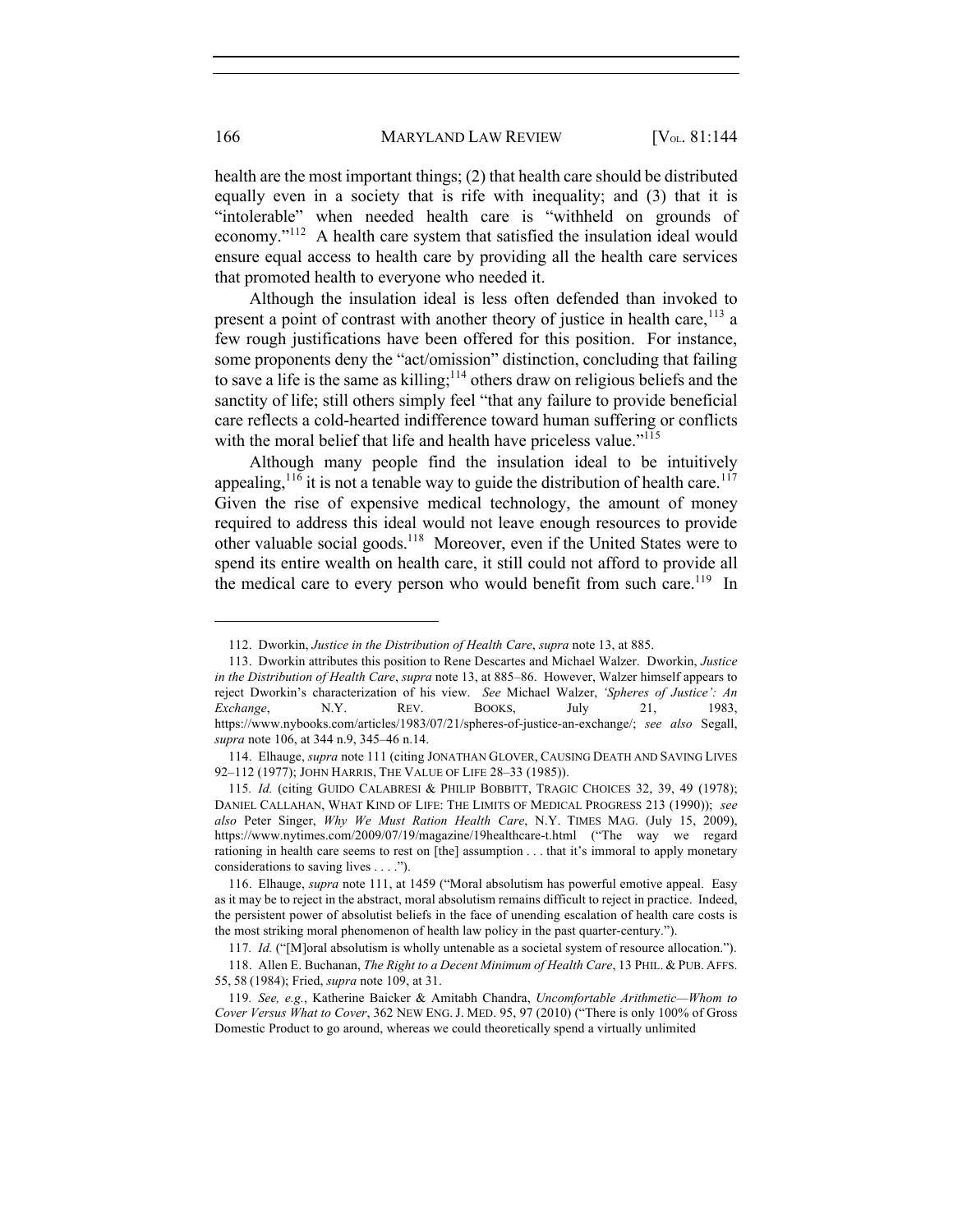addition, it is not clear why the insulation ideal should be exclusively concerned with medical care, rather than with the array of other public health measures and social determinants of health, given that each of the rough justifications offered above (e.g., alleviating suffering, preserving the sanctity of life) seem equally applicable to at least some of these other measures. Once resource constraints and the importance of other social goods are acknowledged, the insulation ideal provides no guidance as to how health care should be allocated.<sup>120</sup>

## *2. Fair Equality of Opportunity*

The second variant of the Right to Equal Access has been developed by Norman Daniels, drawing on John Rawls's general theory of justice as fairness, and in particular, his principle of "fair equality of opportunity."<sup>121</sup> Rawls's principle of fair equality of opportunity holds that people's natural talents and skills should determine the opportunities (and in particular, the jobs and offices) available to them.<sup>122</sup> This implies not only that there must be a prohibition on laws that restrict some people's opportunities (such as racially discriminatory laws or religious quotas), but also that there must be affirmative measures (such as education programs) to help correct for past discriminatory practices and differences in people's family and social circumstances that have prevented the development of their talents and skills.<sup>123</sup>

Although Rawls himself does not address the implications of his theory of justice for health care, Daniels argues that health care institutions play an important role in ensuring fair equality of opportunity.<sup>124</sup> This is the case,

amount of money on health care."); Elhauge, *supra* note 111, at 1459 ("Most knowledgeable observers believe we could today easily spend 100% of our GNP on health care without running out of services that would provide some positive health benefit to some patient."); Alan Williams, *Priority Setting in Public and Private Health Care: A Guide Through the Ideological Jungle*, 7 J. HEALTH ECON. 173, 173 (1988) ("[N]o country (not even the richest) can afford to carry out all the potentially beneficial procedures that are now available, on all the people who might possibly benefit from them.") (emphasis omitted).

<sup>120.</sup> Dworkin, *Justice in the Distribution of Health Care*, *supra* note 13, at 886 ("Once, however, this suggestion of the ancient ideal is rejected as incredible, the ideal has nothing more to say. It has, as it were, no second best or fall-back level of advice. It simply falls silent.").

<sup>121</sup>*. See* DANIELS, JUST HEALTH CARE, *supra* note 3, at 39–48. *See generally* JOHN RAWLS, A THEORY OF JUSTICE (1971).

<sup>122.</sup> RAWLS, *supra* note 121, at 39–40.

<sup>123.</sup> DANIELS,JUST HEALTH,*supra* note 17, at 52–53. Rawls distinguishes the former from fair equality of opportunity, referring to it as *formal* equality of opportunity. *Id.* at 52.

<sup>124</sup>*. Id.* at 42–48. To be more specific, for the purposes of developing his theory of justice as fairness, Rawls makes a simplifying assumption that people "are fully functional over a normal lifespan," an assumption which drew criticism that Rawls's theory was not useful in the real world. *Id.* at 47; *see* Kenneth J. Arrow, *Some Ordinalist-Utilitarian Notes on Rawls's Theory of Justice*, 70 J. PHIL. 245, 251 (1973). Daniels tries to address this criticism by relaxing this assumption and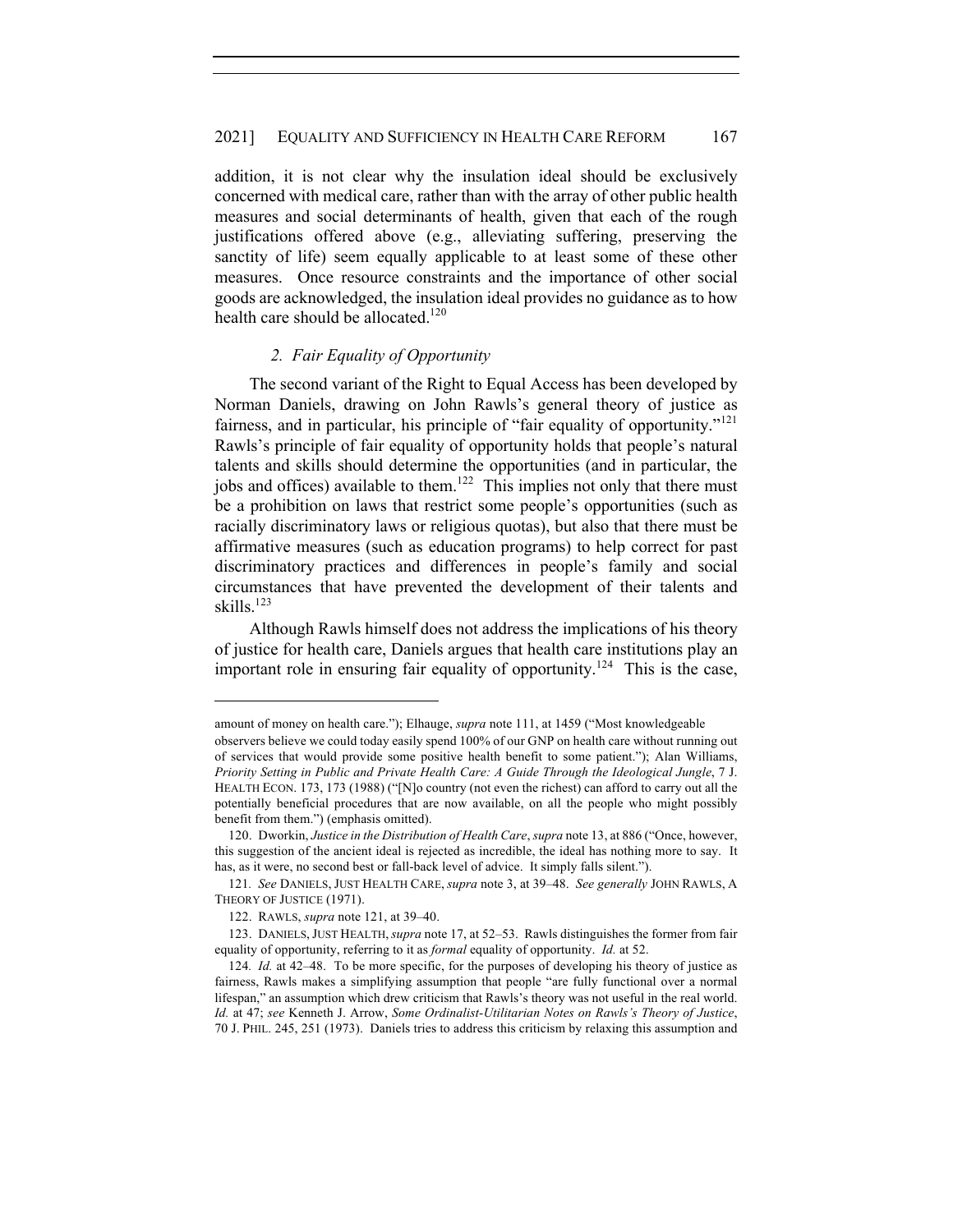Daniels argues, because meeting health needs has an important impact on equality of opportunity.125Health, which Daniels describes as "normal species-functioning," makes a "significant—if limited—contribution to protecting the range of opportunities individuals can reasonably exercise."<sup>126</sup> Thus, Daniels maintains that health care is special because it contributes to maintaining or restoring health, which in turn is necessary to protect fair equality of opportunity.<sup>127</sup> If, as Rawls argues, society has an obligation to protect the fair equality of opportunity, "then health-care institutions should be designed to meet that obligation."<sup>128</sup>

On this basis, Daniels argues that there must be "universal access, based on health needs," to the subset of health care services (which Daniels refers to as the "basic tier") that promotes "fair equality of opportunity under reasonable resource constraints."129 He writes that "there should be no obstacles – financial, racial, geographical, and so on – to access the basic tier" of the system.<sup>130</sup>Without such a guarantee, some people's health outcomes would be worse than others by no fault of their own, and this would undermine equality of opportunity.

There are several important differences, however, between Daniels' account and the insulation ideal. First, Daniels' account implies that only certain health care services must be distributed equally on the basis of health care needs: namely, those health care services in the basic tier that are necessary for maintaining or restoring normal functioning.<sup>131</sup> Daniels' account thus provides a means of limiting the demands that health care makes

concluding that there is a societal obligation to protect normal functioning. *See* Norman Daniels, *Capabilities, Opportunity, and Health*, in MEASURING JUSTICE: PRIMARY GOODS AND CAPABILITIES 131, 131–33 (Harry Brighouse & Ingrid Robeyns eds., 2010) [hereinafter Daniels, *Capabilities, Opportunity, and Health*]. Rawls, in his later work, endorsed Daniels' account of the relationship between health and fair equality of opportunity. *Id.* at 136.

<sup>125.</sup> DANIELS, JUST HEALTH CARE, *supra* note 3, at 45; *see also* Leonard M. Fleck, *Just Health Care (II): Is Equality Too Much?*, 10 THEORETICAL MED. 301, 303 (1989) ("Losing one's health is not like losing one's job. Losing one's job may result in a temporarily constrained standard of living. But even in a weak economy one will still have the opportunity to find another job, or create work for oneself. By way of contrast, loss of health means that virtually all opportunities for life plans in a normal range are lost or very severely constrained.").

<sup>126.</sup> Norman Daniels, *Justice and Access to Health Care*, *in* STAN. ENCYC. OF PHIL., 1, 25 (Edward N. Zalta et al., 2017), https://leibniz.stanford.edu/friends/preview/justicehealthcareaccess/.

<sup>127.</sup> DANIELS, JUST HEALTH CARE, *supra* note 3, at 45.

<sup>128</sup>*. Id.* at 79.

<sup>129</sup>*.* DANIELS, JUST HEALTH, *supra* note 17, at 143.

<sup>130.</sup> DANIELS, JUST HEALTH CARE, *supra* note 3, at 79–80. Although Daniels' views have evolved over time, especially early in his career, he clearly committed to a principle of equal access to the basic tier. *Id.* at 80 (arguing for "[t]he importance of such equality of access to the basic tier").

<sup>131.</sup> *Id.* at 53.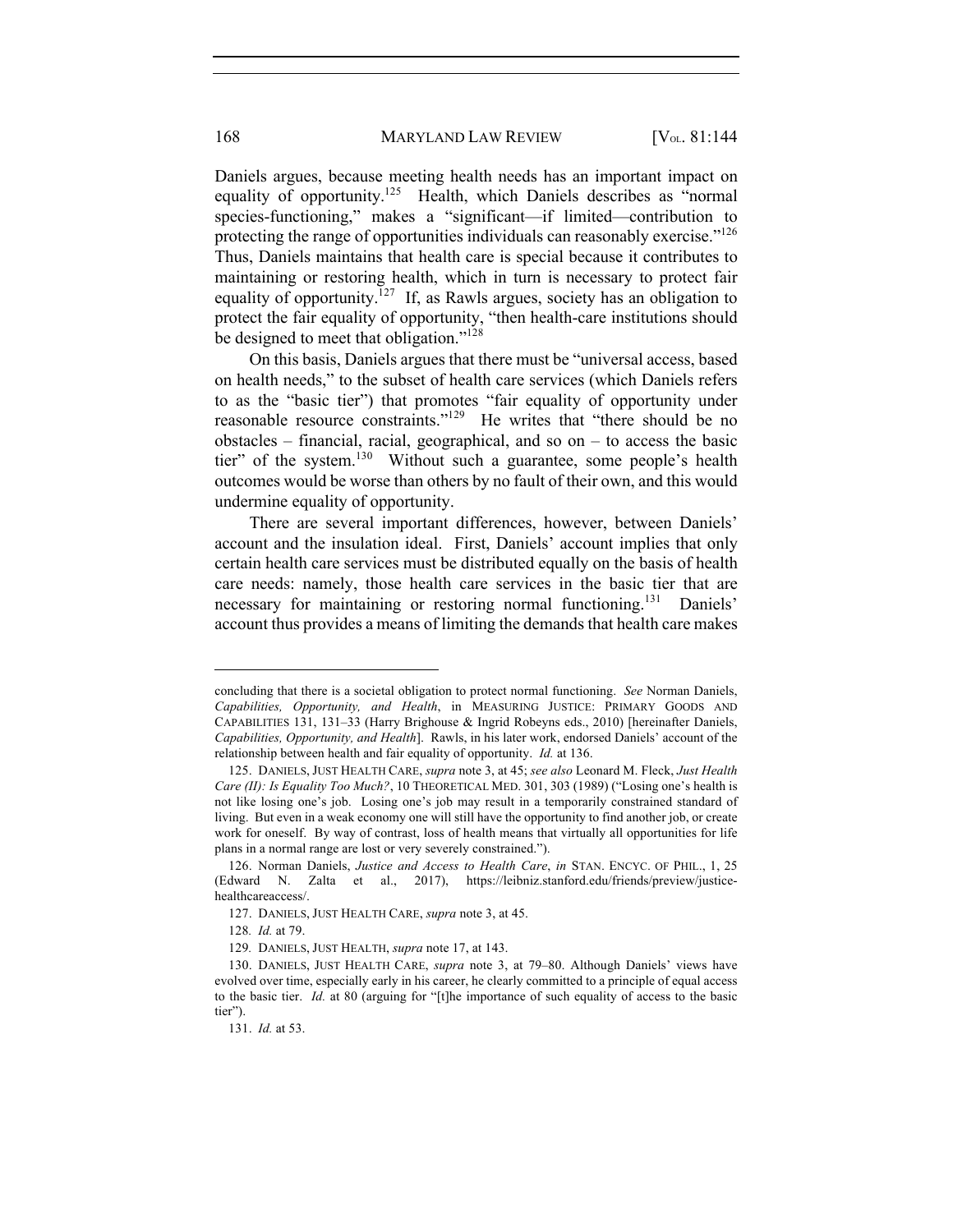upon societal resources and avoiding the "bottomless pit" objection.<sup>132</sup> Although it is not obvious at first glance which services are necessary to promote normal functioning, Daniels argues that "[h]ealth needs" or "things we need to maintain normal functioning" are "objectively ascribable,"<sup>133</sup> and that this gives us at least "a crude measure of the relative importance of meeting different health needs."<sup>134</sup>

Second, Daniels acknowledges that there are other important factors that affect health besides medical care, and that there are other factors besides health that affect opportunity. In Daniels' first book outlining his theory, he defined "health care" broadly to include not just medical care, but also public health interventions.<sup>135</sup> In more recent work, he has also emphasized the role of social determinants of health, such as early childhood education, nutritional programs, and economic inequality.136 Likewise, Daniels acknowledges that there are other factors besides health—he singles out education in particular—that "are strategically important contributors to fair equality of opportunity."<sup>137</sup>

Third, Daniels acknowledges that given resource constraints and the importance of these other social goods, we cannot meet everyone's health care needs.<sup>138</sup> In fact, Daniels argues that "setting limits [on health spending] is a general requirement of justice, not something we must regrettably do only in countries with few resources and should resist doing in wealthier ones."<sup>139</sup> He argues that the various institutions that affect fair equality of opportunity (such as health care and education) "must be weighed against each other," as must the resources required to promote opportunity be weighed against other social goods.<sup>140</sup> He also argues that shifting some resources away from medical care toward the social determinants of health may be appropriate.<sup>141</sup>

<sup>132</sup>*. Id.*

<sup>133.</sup> DANIELS, JUST HEALTH, *supra* note 17, at 37.

<sup>134</sup>*. Id.* at 45.

<sup>135.</sup> DANIELS, JUST HEALTH CARE, *supra* note 3, at ix.

<sup>136</sup>*. See, e.g.*, DANIELS, JUST HEALTH, *supra* note 17, at 4; Norman Daniels, Bruce Kennedy & Ichiro Kawachi, *Justice Is Good for Our Health*, *in* IS INEQUALITY BAD FOR OUR HEALTH? 3, 25– 31 (Joshua Cohen & Joel Rogers eds., 2000). *But see* Marcia Angell, *Pockets of Poverty*, *in* IS INEQUALITY BAD FOR OUR HEALTH?, *supra*, at 42, 45–46 ("[Daniels, Kennedy, and Kawachi] are on less solid ground in their contention that inequality somehow contributes to poor health directly, above and beyond the effects of poverty itself. . . . Inequality just *seems* to be a direct contributor to poor health, whereas the real cause is poverty.").

<sup>137.</sup> DANIELS, JUST HEALTH CARE, *supra* note 3, at 46.

<sup>138.</sup> DANIELS, JUST HEALTH, *supra* note 17, at 63.

<sup>139</sup>*. Id.* at 104.

<sup>140.</sup> DANIELS, JUST HEALTH CARE, *supra* note 3, at 54.

<sup>141.</sup> Daniels, Kennedy, & Kawachi, *supra* note 136, at 25 ("We do not suggest, then, that our society should immediately reallocate resources away from medicine to schools, for example, in the hope and expectation that a better-educated population will be healthier. But the arguments here suggest that some reallocations of resources to improve the social determinants are justifiable.").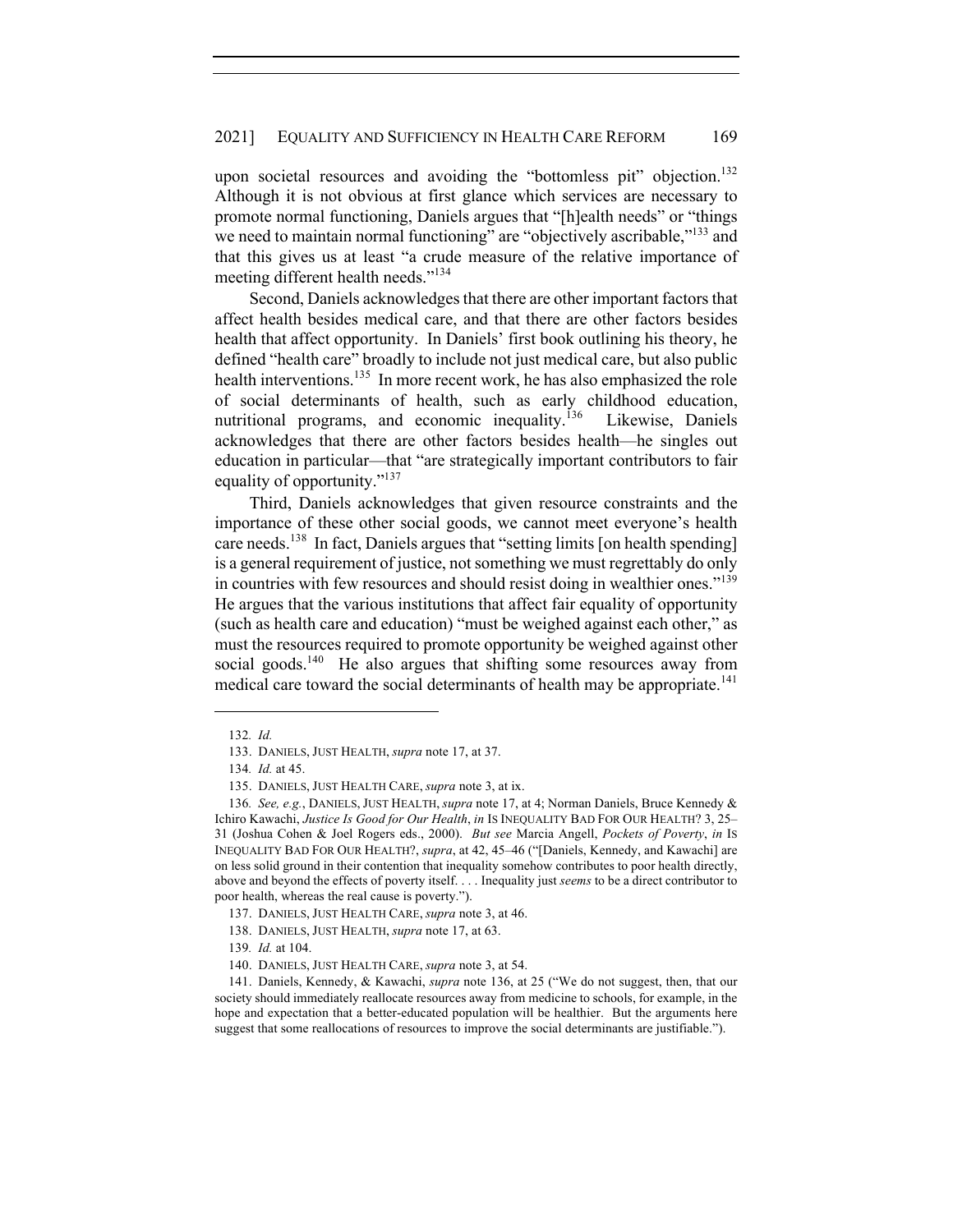To determine how these goods should be weighed, what services should be included in the basic tier, and what limits on health spending are appropriate, Daniels (in collaboration with James Sabin) proposes a procedural solution to this problem: a "fair deliberative process" to determine how to account for these resource constraints while still protecting fair equality of opportunity.142

In sum, Daniels' account suggests that health care is special because it is an important contributor to maintaining fair equality of opportunity. This provides a rationale for why inequality in access to health care must be limited, which may or may not apply to other goods. His account suggests that some health care services—those necessary to maintain normal functioning—must be provided equally and fully. The contents of this "basic tier" of services must be determined by a fair, deliberative process.

The fair equality of opportunity account has drawn a number of objections.143 Some critics question the empirical basis for Daniels' argument that health care is special by arguing that the distribution of health care has a relatively trivial impact on the distribution of health outcomes.<sup>144</sup> Others argue that Daniels' fair equality of opportunity account cannot justify health care treatment for elderly patients who have already completed their life plans.<sup>145</sup> Still others argue that Daniels' account fails to meet the "leveling down" objection, since "[e]qual *unhealth* among all people would be consistent with equal opportunity as well."<sup>146</sup>

### *B. The Right to a Decent Minimum*

The accounts of the Right to a Decent Minimum share two common features: First, they argue that there is a societal obligation to provide access to some absolute level of health care benefits. This right is grounded in the notion of "sufficiency," the idea that what is morally important is that people have enough, not that some people have more than others.<sup>147</sup> Unlike the Right to Equal Access, the Right to a Decent Minimum does not view it as

<sup>142.</sup> DANIELS, JUST HEALTH, *supra* note 17, at 25, 117–39.

<sup>143</sup>*. See* Jennifer Prah Ruger, *Health, Capability, and Justice: Toward a New Paradigm of Health Ethics, Policy and Law*, 15 CORNELL J.L. & PUB. POL'Y 403, 421–22 (2006) (outlining several different critiques).

<sup>144</sup>*. See* Gopal Sreenivasan, *Opportunity Is Not the Key*, 1 AM. J. BIOETHICS 1b (2001). *But see, e.g.,* Deaton, *supra* note 53, at 269 ("One reason for pinpointing the effects of health care is the clear importance of health-related innovations for the decline in mortality in the developed world over the past half century.").

<sup>145.</sup> Segall, *supra* note 106, at 342–43. Segall characterizes Daniels as claiming that "[h]ealth is strategically important because it contributes significantly to our ability to pursue and realize our life plans." *Id.* at 347.

<sup>146.</sup> F.M. KAMM, *Health and Equality of Opportunity*, *in* BIOETHICAL PRESCRIPTIONS: TO CREATE, END, CHOOSE, AND IMPROVE LIVES 393, 393–94 (2013).

<sup>147</sup>*. See* FRANKFURT, *supra* note 20.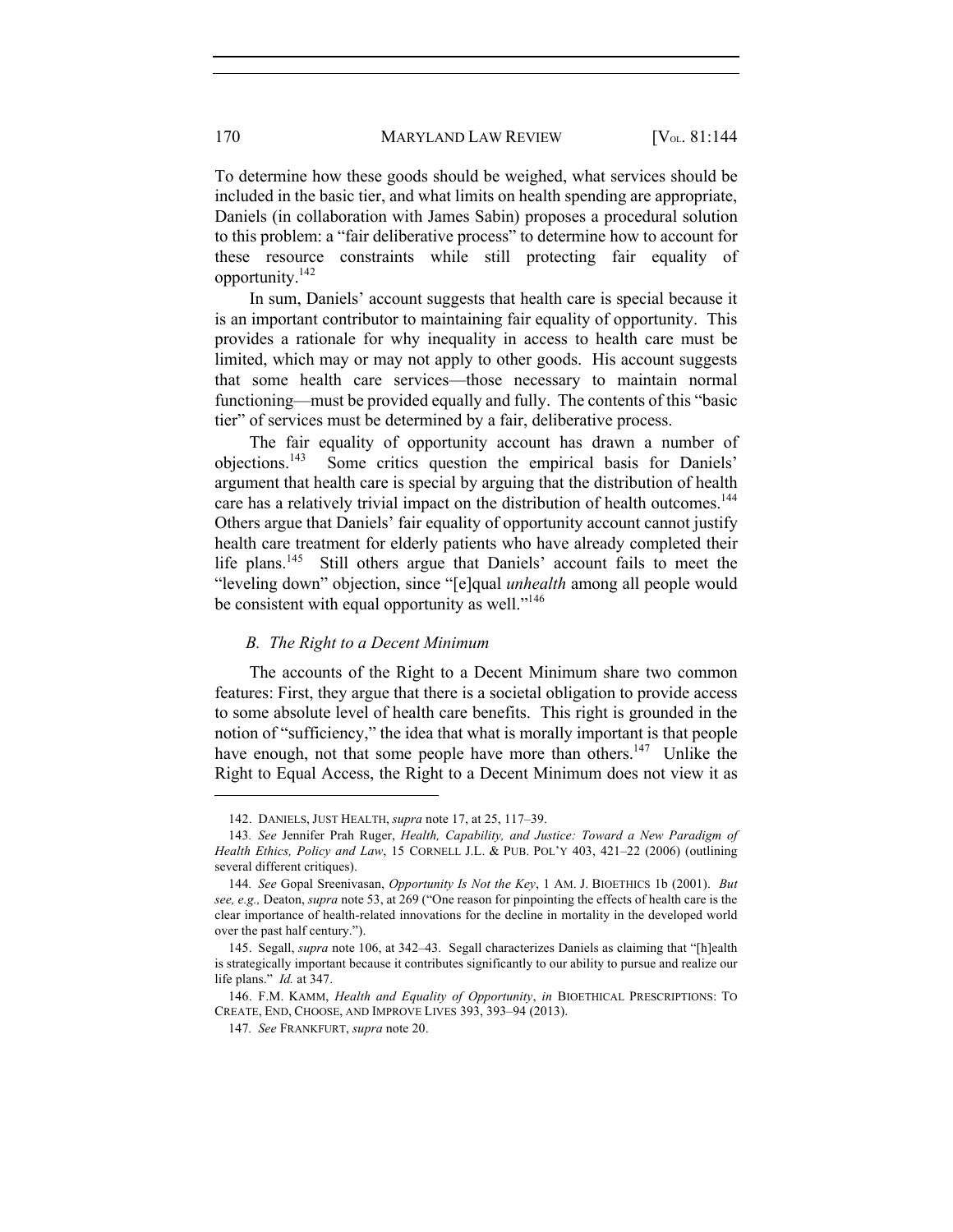problematic if some people have better access to health care than others, as long as everyone has some basic level of access to the services included in the decent minimum. In contrast to the insulation ideal, the Right to a Decent Minimum does not require that everyone have access to *all* health care services. In addition, in contrast to the fair equality of opportunity account, the Right to a Decent Minimum does not require *equal* access to a basic set of health care services, only *sufficient* access.

Second, the accounts of the Right to a Decent Minimum do not view health care as "special" in the sense that there are special reasons for why it needs to be distributed more equally than other goods. These accounts do not view health as being of special moral importance, and the rationales they offer for why the government should ensure access to a decent minimum of health care seem applicable to a range of other social benefits.

Because it is not concerned with ensuring equal access to health care, the Right to a Decent Minimum avoids both the leveling down objection and the bottomless pit objection. However, the Right to a Decent Minimum faces a different challenge—that of specifying which services are included in the decent minimum.<sup>148</sup> In addition, the Right to a Decent Minimum must still justify why society has an obligation to provide access to some level of health care goods. Although some of these accounts do not explicitly invoke the language of "rights" at all, they nevertheless each provide justifications for enacting a legal right to health care.

This Section below focuses on two prominent arguments in favor of the Right to a Decent Minimum: a prudent insurance ideal and a modified market account. The prudent insurance ideal stems from a more general theory of equality of resources developed by Ronald Dworkin, whereas the modified market account emphasizes maximizing overall welfare through market mechanisms.

## *1. The Prudent Insurance Ideal*

The first variant is Ronald Dworkin's "prudent insurance" ideal, which asserts that we should provide access to the kinds of care for which it would be prudent for people to purchase insurance coverage, under certain idealized conditions.<sup>149</sup>

<sup>148</sup>*. See* DANIELS, JUST HEALTH CARE, *supra* note 3, at 74–75; *see also* FRANKFURT, *supra* note 20, at 15 ("Calculating the size of an *equal share* of something is generally much easier—a more straightforward and well-defined task—than determining how much a person needs of it in order to have enough. The very concept of having an *equal* share is itself considerably more transparent and intelligible than the concept of having *enough*. A theory of equality is much easier to articulate, accordingly, than a theory of sufficiency.").

<sup>149.</sup> DWORKIN, SOVEREIGN VIRTUE, *supra* note 22, at 311–13. For another version of the prudent insurance approach, see Allan Gibbard, *The Prospective Pareto Principle and Equity of Access to Health Care*, 60 MILBANK MEM'L FUND Q. HEALTH & SOC'Y 399 (1982).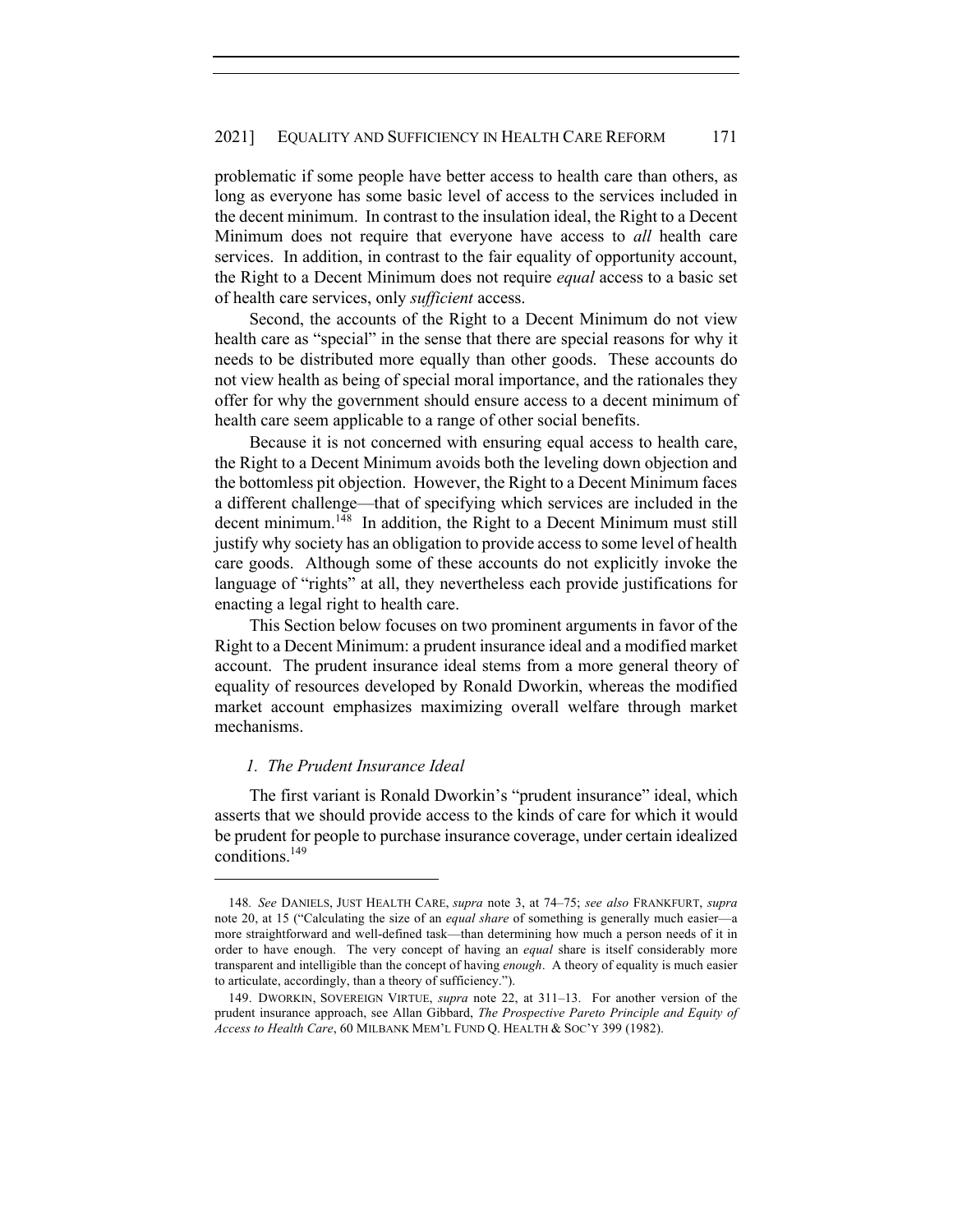172 MARYLAND LAW REVIEW [V<sub>OL.</sub> 81:144]

Dworkin's account rests on inquiring how much people would spend to insure themselves against negative health outcomes under certain idealized "fair-free market" conditions.<sup>150</sup> First, suppose that society provides for an equal distribution of resources, but that people are free to use those resources as they see fit to pursue their own life goals. This is part of Dworkin's more general egalitarian theory: that we have an obligation to treat each other as equals, and that the best way to do that is by ensuring equality of resources, a concept which he develops through imagining an initial auction and subsequent trading.<sup>151</sup> Second, suppose that all information about the value, side effects, and costs of particular medical procedures are known by the public. Third, suppose that no one has any information about the "antecedent probability" of anyone contracting any disease or other health condition.<sup>152</sup>

Dworkin suggests that under these fair-free market conditions, most people would choose to purchase health insurance coverage to protect against the possibility of experiencing certain kinds of conditions.153 He hypothesizes that individuals might start off by making their own insurance arrangements, and that over time, these would evolve into "collective institutions and arrangements."154 He speculates that insurance companies might offer a "basic scheme" of insurance coverage that would be "much the same for everyone."<sup>155</sup>

Dworkin argues that in our non-idealized society, we should design our health care financing system to approximate the system that would develop under his idealized fair-free market conditions. He justifies this conclusion by arguing that "a just distribution is one that well-informed people create for themselves by individual choices, provided that the economic system and the distribution of wealth in the community in which these choices are made are themselves just."156 Therefore, according to Dworkin, the government should aim to provide everyone with a package of health insurance benefits that approximates those benefits that most people would choose for themselves if they were purchasing health insurance under fair-free market conditions.157

<sup>150.</sup> Dworkin, *Justice in the Distribution of Health Care*, *supra* note 13, at 888–89 (spelling out these assumptions).

<sup>151</sup>*. See generally* Ronald Dworkin, *What Is Equality? Part 2: Equality of Resources*, 10 PHIL. & PUB. AFFS. 283 (1981).

<sup>152.</sup> Dworkin, *Justice in the Distribution of Health Care*, *supra* note 13, at 889 (emphasis omitted).

<sup>153</sup>*. Id.* at 889–90.

<sup>154</sup>*. Id.* at 890.

<sup>155</sup>*. Id.* 

<sup>156.</sup> DWORKIN, SOVEREIGN VIRTUE, *supra* note 22, at 313.

<sup>157</sup>*. See id.* at 316–17.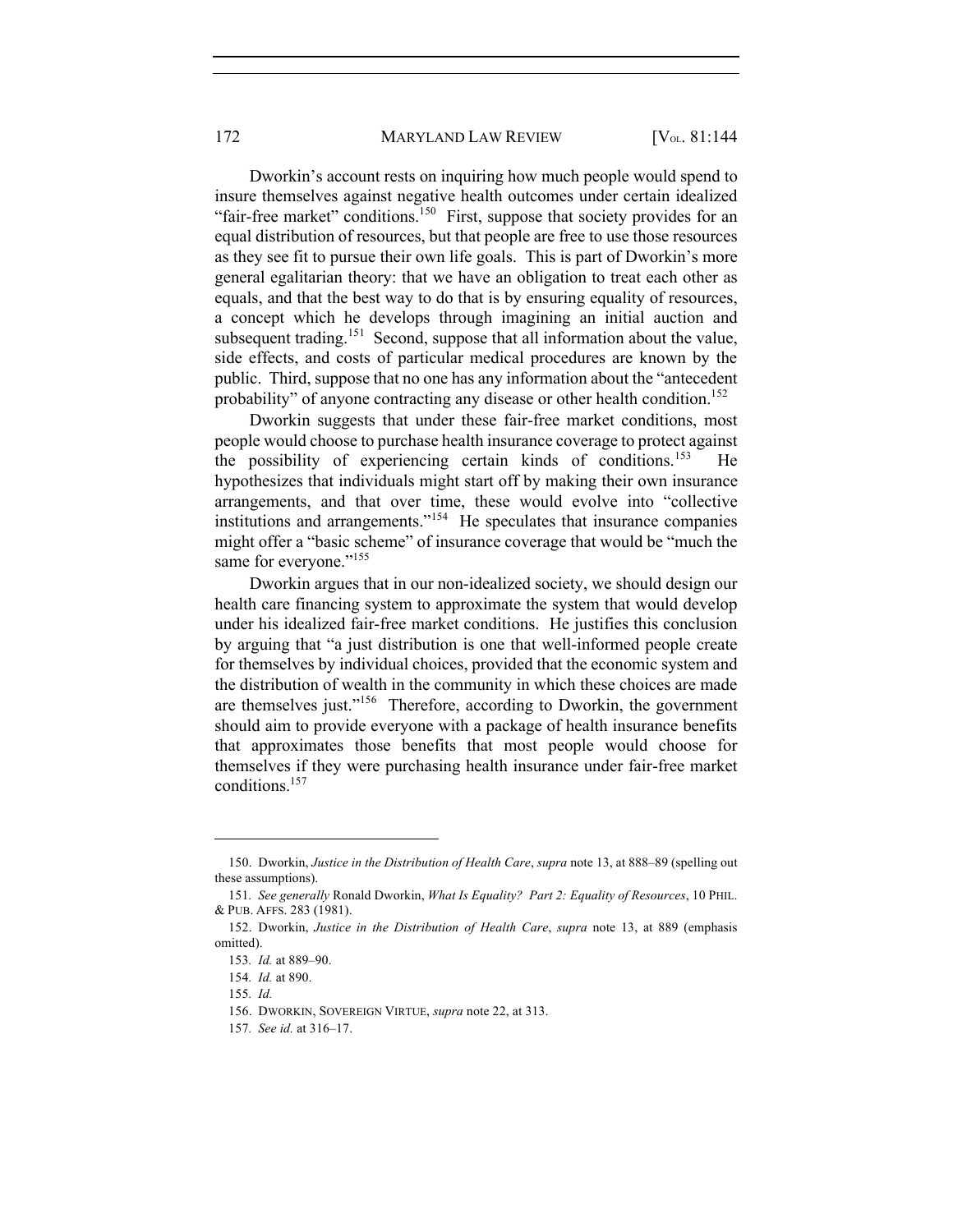### 2021] EQUALITY AND SUFFICIENCY IN HEALTH CARE REFORM 173

Although Dworkin acknowledges that we cannot know what individuals would spend on health care under his idealized conditions "with any precision,"<sup>158</sup> he contends that there are at least a few kinds of procedures that would certainly cover most people in such a plan, including "standard prenatal care," primary care examinations, and inoculations.<sup>159</sup> Dworkin also contends that there are certain kinds of procedures that would definitely *not* be covered in the basic plan.<sup>160</sup> For example, Dworkin contends that "[i]t would be irrational for almost any twenty-five-year-old to insure himself as to provide for life-sustaining treatment if he falls into a persistent vegetative state."<sup>161</sup> Similarly, he claims that "it would not be prudent" for almost anyone to pay for insurance coverage for expensive medical intervention after someone entered the late stages of irreversible dementia.<sup>162</sup> He also ventures that the basic package would likely not include "ultra-expensive marginal diagnostics or extraordinarily costly treatments that have some but very little prospects for success."<sup>163</sup>

Although Dworkin's account is an egalitarian one in the sense that it is concerned with equality generally, it does not require a particular level of equality in access to health care. Under Dworkin's account, people may choose to purchase health insurance beyond the "basic" level of coverage.<sup>164</sup> Dworkin explicitly acknowledges that in a just society (as he understands it), "some people would have better medical care—some people would live longer and healthier lives—only because they had more money."<sup>165</sup> More generally, he acknowledges that his "conception of equality will not make people equal in the amount of money or goods each has at any particular time; still less will it mean that everyone will lead the same kind of life."<sup>166</sup> Dworkin defends this conception of equality as "dynamic and sensitive to people's differing convictions about how to live."<sup>167</sup>

Nor does Dworkin appear to think that health care is special, such that there are special reasons why the distribution of health care in particular should be equal. Rather, he concedes that his interest in health care is

<sup>158.</sup> Dworkin, *Justice in the Distribution of Health Care*, *supra* note 13, at 889.

<sup>159</sup>*. Id.* at 894. *But see* Daniels, *Justice and Access to Health Care*, *supra* note 126, at 33 ("Since there is no feasible way to meet the assumptions about the distribution of medical knowledge or the exclusion of knowledge of individual risks, these assumptions make Dworkin's argument completely hypothetical and theoretical rather than practical.").

<sup>160.</sup> Dworkin, *Justice in the Distribution of Health Care*, *supra* note 13, at 891.

<sup>161.</sup> DWORKIN, SOVEREIGN VIRTUE, *supra* note 22, at 313.

<sup>162</sup>*. Id.* at 314.

<sup>163.</sup> Dworkin, *Justice in the Distribution of Health Care*, *supra* note 13, at 896.

<sup>164</sup>*. Id.* at 890.

<sup>165</sup>*. Id.* at 896.

<sup>166</sup>*. Id.* at 888.

<sup>167</sup>*. Id.* at 898.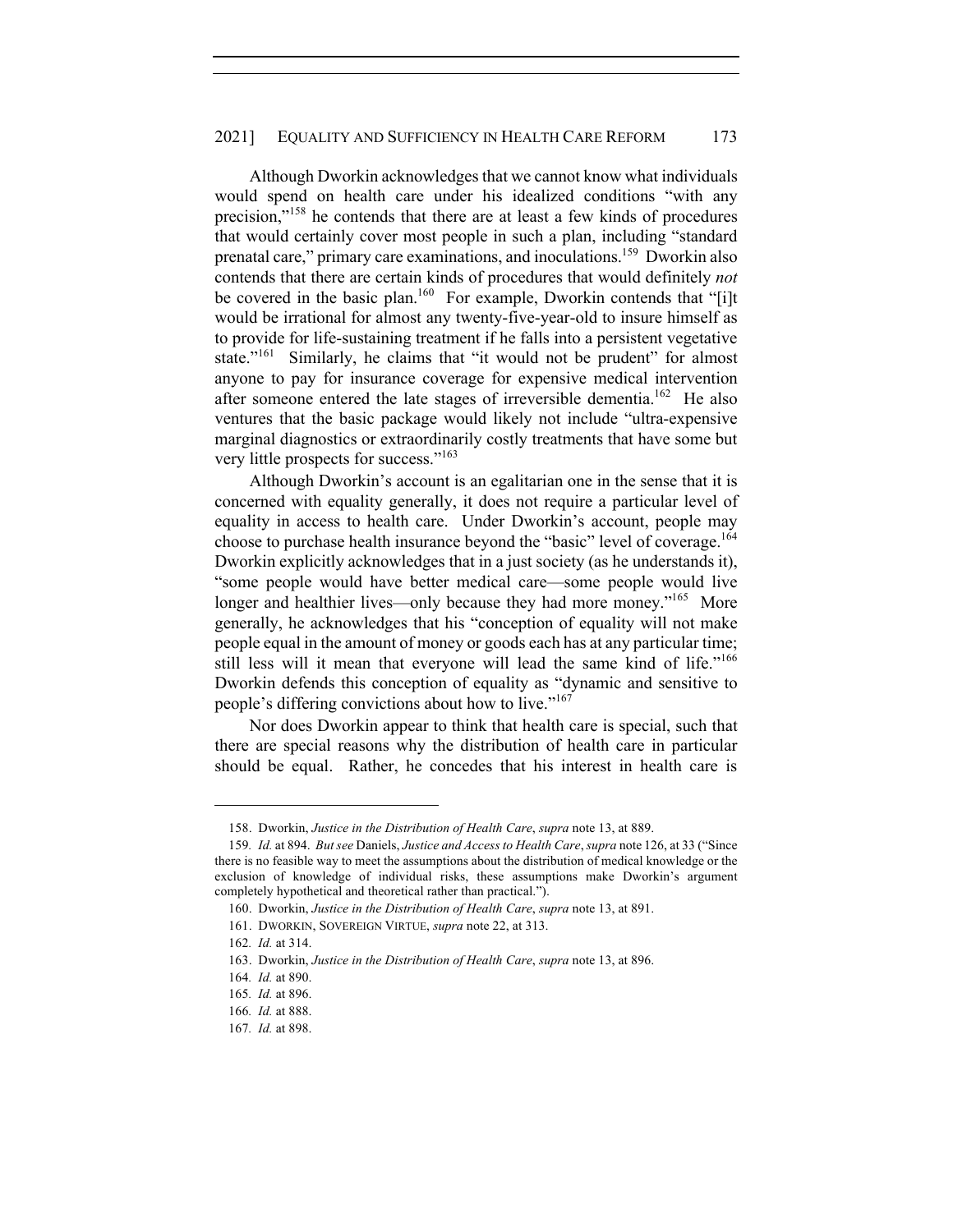174 MARYLAND LAW REVIEW [V<sub>OL.</sub> 81:144]

"largely practical," driven by the fact that there is more middle- and upperclass interest in health care and that Americans are more open to government involvement in health care than in other areas.<sup>168</sup> Dworkin suggests that he views health care reform as a means of promoting equality of resources more generally, rather than thinking there are special reasons to promote an equal distribution of health care.<sup>169</sup>

#### *2. The Modified Market Account*

A second prominent account of the Right to a Decent Minimum is what has been referred to as the "modified market account."<sup>170</sup> This view first came to the fore in the early  $1970s$ ,<sup>171</sup> and has been incredibly influential. In particular, it influenced the structure and development of the 2010 Patient Protection and Affordable Care Act.<sup>172</sup> This view has two main parts: First, it supports the provision of a decent minimum of health care on the grounds that doing so will improve overall welfare; and second, it implies that the most efficient (i.e., welfare-enhancing) way to provide a decent minimum is through market mechanisms.<sup>173</sup>

This account emphasizes market mechanisms because it explains the demand for health care in terms of "preferences," rather than needs, and so it treats health care like any other commodity.<sup>174</sup> Thus, market mechanisms are viewed as necessary to deliver health care benefits since they are the best means of enabling people to satisfy their own health care preferences.<sup>175</sup> Another implication of this view is that it does not object to inequalities in access to health care, but rather views such inequalities "merely as the expression of different preference curves, just as food budgets might vary among a welfare recipient, a factory worker, and a wealthy industrialist."<sup>176</sup> That being said, the modified market account does not leave health care completely to the free market; it acknowledges that some forms of government intervention or subsidies are necessary to correct for market

<sup>168.</sup> *Id.* at 897.

<sup>169</sup>*. Id.* at 897–98.

<sup>170.</sup> DANIELS, JUST HEALTH, *supra* note 17, at 249.

<sup>171</sup>*. See* Rand E. Rosenblatt, *The Four Ages of Health Law*, 14 HEALTH MATRIX: J. L.-MED. 155, 156 (2004).

<sup>172</sup>*. See* Allison K. Hoffman, *Health Care's Market Bureaucracy*, 66 UCLA L.REV. 1926, 1931 (2019). Norman Daniels characterizes the modified market account as "not really a position represented in the empirical literature on access . . . [but rather] a composite abstracted from views which are common in economics and health planning literature." DANIELS, JUST HEALTH CARE, *supra* note 3, at 71.

<sup>173</sup>*. See generally* ENTHOVEN, *supra* note 25.

<sup>174.</sup> DANIELS, JUST HEALTH CARE, *supra* note 3, at 71–72; Rosenblatt, *supra* note 171, at 176.

<sup>175</sup>*. See* Hoffman, *supra* note 172, at 1932–33.

<sup>176</sup>*. See* DANIELS, JUST HEALTH CARE, *supra* note 3, at 73.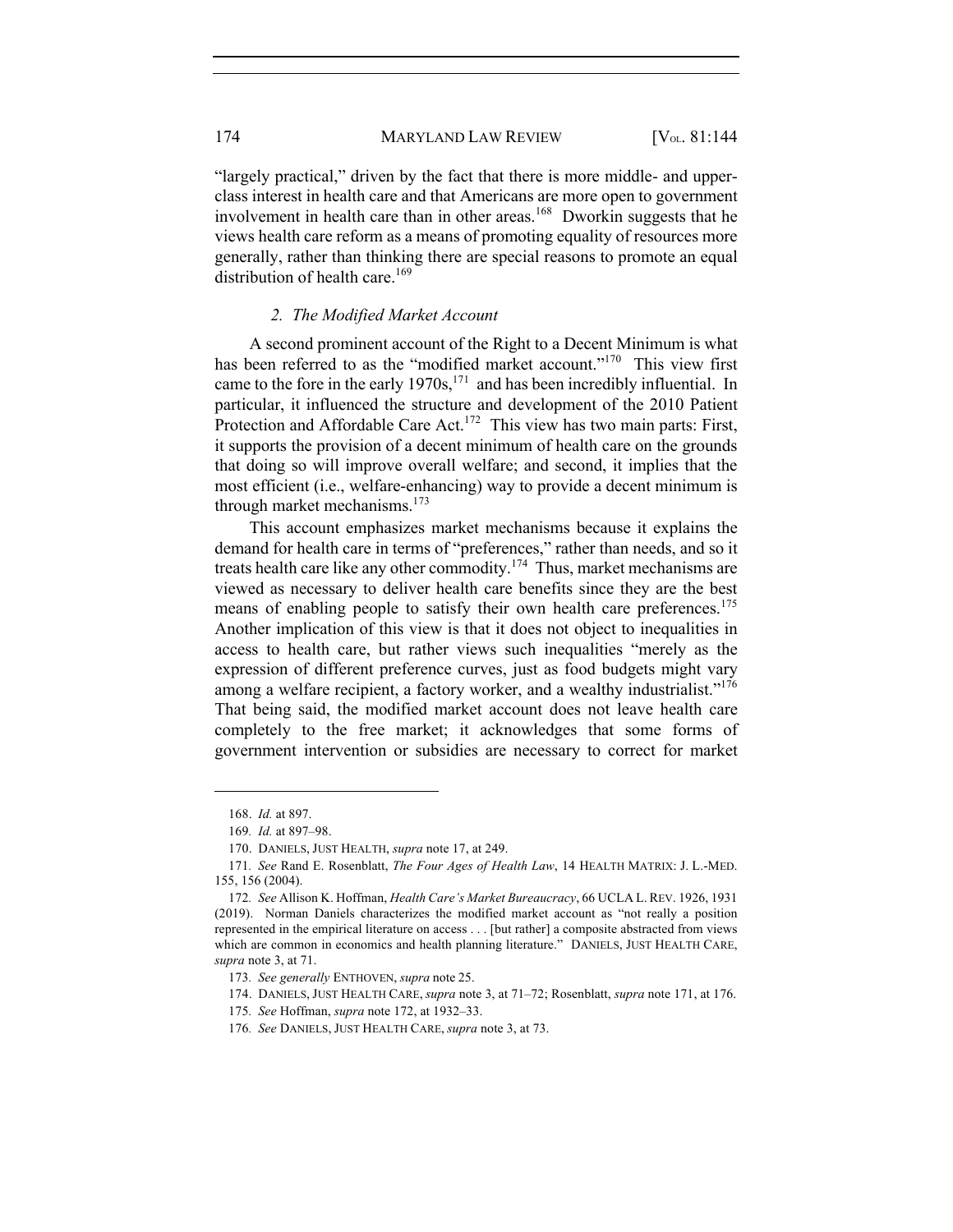failures, such as informational or financial barriers, that would otherwise prevent access to a decent minimum.<sup>177</sup>

How does the provision of a decent minimum maximize societal welfare? One possible answer is that health insurance—like wealth and income—has diminishing marginal utility, so that providing a basic level of benefits is an efficient means of maximizing health benefits.<sup>178</sup> Yet this still leaves a puzzle unanswered: If health care is just a commodity, then why not just provide cash vouchers and let people choose for themselves which commodities to purchase? Indeed, economic orthodoxy suggests that providing cash transfers would be a much more efficient means of improving welfare than providing in-kind benefits like health insurance coverage.<sup>179</sup>

Economists have offered a number of possible justifications for why governments nevertheless frequently choose to offer in-kind benefits, and why they often choose to provide health care benefits in particular.<sup>180</sup> One justification is that people simply have a preference for redistributive policies when it comes to health care, so that ensuring a basic level of access to health care makes everyone happier.<sup>181</sup> A second justification is that providing

<sup>177</sup>*. See, e.g.*, Fried, *supra* note 109, at 33 ("What if, instead, each person were assured a certain amount of money to purchase medical services as he chose?").

<sup>178</sup>*. See, e.g.*, Amy Gutmann, *For and Against Equal Access to Health Care*, 59 MILBANK MEM'L FUND Q. HEALTH & SOC'Y 542, 549 (1981) ("Several defenders of the market as a means of allocating goods and services also support a moderate degree of income redistribution on grounds of its diminishing marginal utility, or because they believe that every person has a right to a 'basic minimum.'"); *see also* Kenneth J. Arrow, *A Utilitarian Approach to the Concept of Equality in Public Expenditures*, 85 Q.J. ECON. 409, 409 (1971). *But see* FRANKFURT, *supra* note 20, at 17–40 (arguing that regarding income and wealth, the principle of diminishing marginal utility depends on false assumptions).

<sup>179</sup>*. See* Uwe E. Reinhardt, *Can Efficiency in Health Care Be Left to the Market?*, 26 J. HEALTH POL., POL'Y & L. 967, 978 (2001) ("While elementary justice seems to require greater equality in the distribution of medical care, the question is complicated by the fact that the poor suffer deprivation in many directions. Economic theory suggests it might be better to redistribute income and allow the poor to decide which additional goods and services they wish to buy.") (citation omitted); Mark V. Pauly, *Valuing Health Care in Money Terms*, *in* VALUING HEALTH CARE: COSTS BENEFITS, AND EFFECTIVENESS OF PHARMACEUTICALS AND OTHER MEDICAL TECHNOLOGIES 117 (Frank A. Sloan ed., 1995) ("If we want to provide benefit to low-income people, a more efficient approach would be to use the money that would have been spent on the program [as opposed to making] a direct money transfer to them, since the money will benefit low-income people more than the program would.").

<sup>180</sup>*. See generally* Janet Currie & Firouz Gahvari, *Transfers in Cash and In-Kind: Theory Meets the Data*, 46 J. ECON. LIT. 333 (2008) (reviewing various theoretical explanations for in-kind transfers and the empirical evidence supporting such theories).

<sup>181</sup>*. See* Kenneth J. Arrow, *Uncertainty and the Welfare Economics of Medical Care*, 53 AM. ECON.REV. 941, 954 (1963) ("[T]here is a more general interdependence, the concern of individuals for the health of others. The economic manifestations of this taste are to be found in individual donations to hospitals and to medical education, as well as in the widely accepted responsibilities of government in this area. The taste for improving the health of others appears to be stronger than for improving other aspects of their welfare."); Mark Shepard, Katherine Baicker & Jonathan S. Skinner, *Does One Medicare Fit All? The Economics of Uniform Health Insurance Benefits* 8 (Nat'l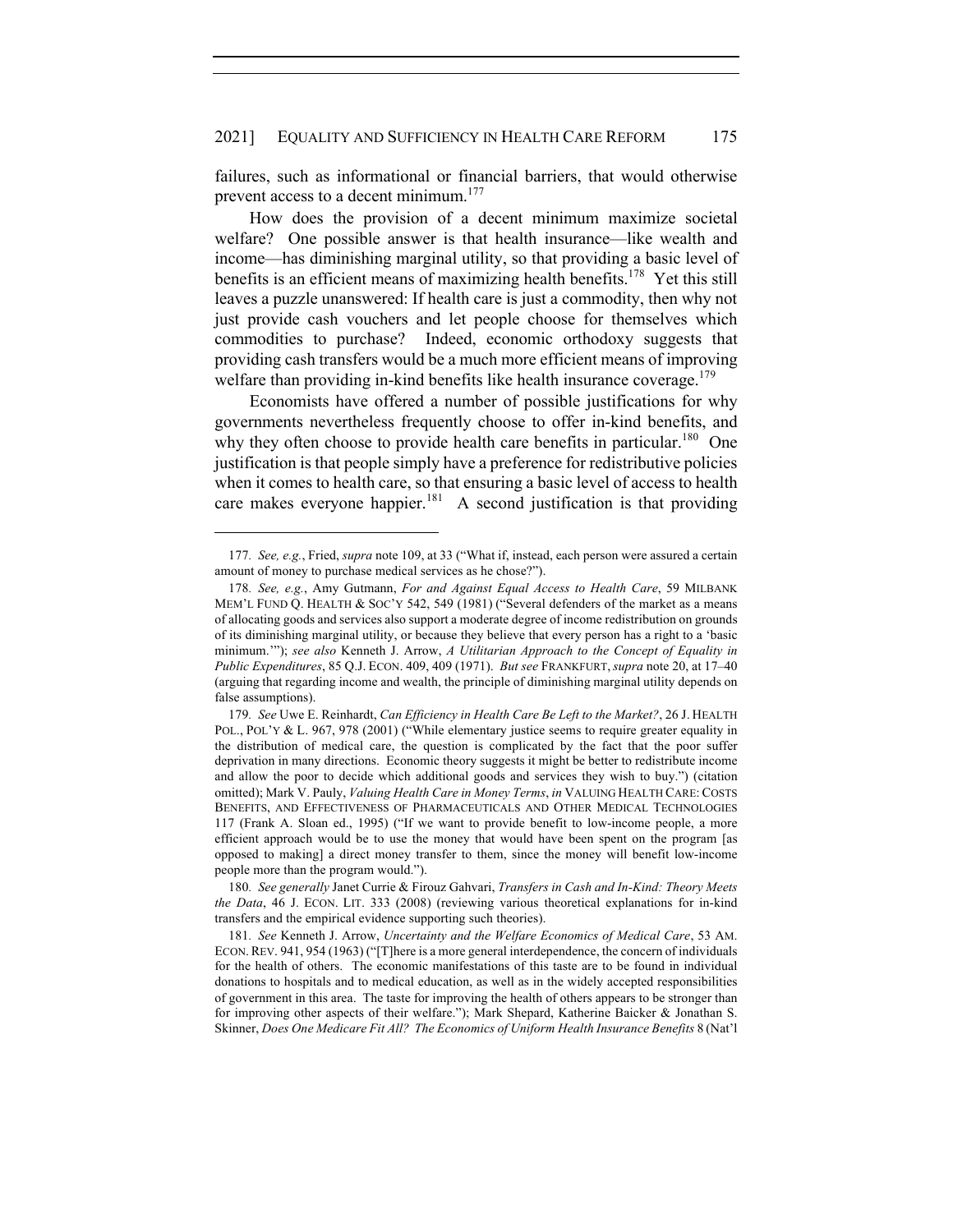health benefits has positive externalities: the benefits of providing health insurance extend beyond the insured. This may be because, for example, universal access to health care reduces the spread of communicable diseases,  $182$  or makes the labor force more productive.<sup>183</sup> A third justification is paternalism: Many people prefer in-kind benefits out of a concern that if the poor were given cash vouchers, then they would fail to spend the vouchers appropriately.<sup>184</sup>

One challenge to the modified market account is that because it is grounded in utilitarianism, it does not actually justify providing the decent minimum to everyone.<sup>185</sup> In particular, Allen Buchanan suggests that utilitarianism would not justify providing the decent minimum to people with physical or mental conditions that will render the costs of the minimum greater than their contribution to social utility.<sup>186</sup>

\* \* \*

Although this Article focuses on the four accounts described above, these are by no means the only possible accounts of the Right to Equal Access and the Right to a Decent Minimum. For instance, Amy Gutmann suggests that the values of equal efforts to relieve pain and equal respect would also support a principle of equal access to health care.<sup>187</sup> Another prominent variant of the Right to Equal Access stems from Amartya Sen's and Martha Nussbaum's influential work on *capabilities*. Capabilities, as Sen and Nussbaum define them, are "what people are actually able to do and to be."<sup>188</sup>

Bureau of Econ. Rsch., Working Paper No. 26472, 2019) (suggesting that most countries use inkind transfers because of an "*egalitarian social preference* for health").

<sup>182.</sup> Elhauge, *supra* note 111, at 1480–81.

<sup>183.</sup> Walter McClure, Alain C. Enthoven & Tim McDonald, *Universal Health Coverage? Why?*, **HEALTH** AFFS. (July 25, 2017), https://www.healthaffairs.org/do/10.1377/hblog20170725.061210/full/.

<sup>184</sup>*. See generally* Zachary Liscow & Abigail Pershing, Why Is So Much Redistribution In-Kind and Not in Cash? Evidence from a Survey Experiment (Oct. 2020), (unpublished manuscript) https://papers.ssrn.com/sol3/papers.cfm?abstract\_id=3672415 (conducting a survey experiment and finding that respondents' preferences for in-kind redistribution were primarily driven by paternalistic concerns).

<sup>185.</sup> Buchanan, *supra* note 118, at 60.

<sup>186</sup>*. Id.*

<sup>187.</sup> Gutmann, *supra* note 178, at 548.

<sup>188.</sup> Martha C. Nussbaum, *Capabilities as Fundamental Entitlements: Sen and Social Justice*, 9 FEMINIST ECON. 33, 33 (2003). According to Sen, "[a] person's 'capability' refers to the alternative combinations of functionings that are feasible for her to achieve." AMARTYA SEN, DEVELOPMENT AS FREEDOM 75 (2000). *Functionings*, in turn, represent "the various things a person may value doing or being," ranging from being free from disease to participating in the community. *Id.* In other words, capabilities represent a form of liberty: the liberty to achieve different lifestyles. *Id.* at 74; Amartya Sen, Tanner Lecture on Human Values, Delivered at Stanford University: Equality of What?, 217–19 (May 22, 1979).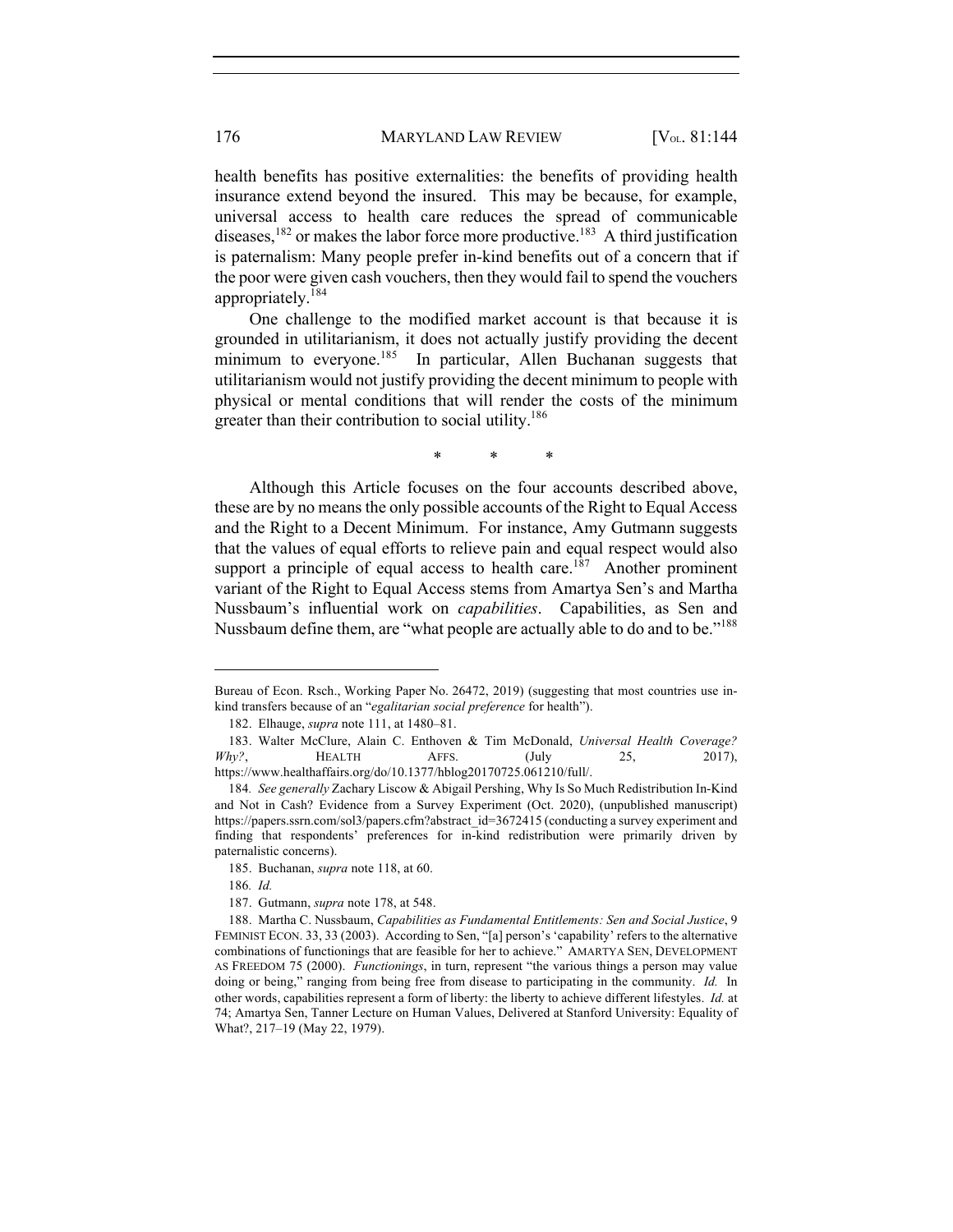Understood in this way, people are equal when they have the same capability sets.<sup>189</sup> Although the precise relation between capabilities and health is disputed,<sup>190</sup> the capabilities approach treats health care with special moral importance and justifies some degree of equality in access to health care services.<sup>191</sup>

In practice, it is not clear how much these other variants of the Right to Equal Access differ from the fair equality of opportunity account. It seems plausible that an account of the Right to Equal Access that is focused on efforts to relieve pain or support equal conditions of self-respect might require equal access to a broader range of health care services than necessary to ensure fair equality of opportunity.<sup>192</sup> Likewise, some proponents of the capabilities approach claim it requires a more robust level of equality than the fair equality of opportunity account,  $193$  though Daniels himself suggests

192. Gutmann, *supra* note 178, at 547.

<sup>189.</sup> AMARTYA SEN, INEQUALITY REEXAMINED 39–55 (1992). Of note, equality of capabilities does not, however, require equality of *all* capabilities. As Elizabeth Anderson puts it, "[b]eing a poor card player does not make one oppressed." Elizabeth S. Anderson, *What Is the Point of Equality?*, 109 ETHICS 287, 317 (1999). Instead, Sen calls for equality of what he refers to as "basic capabilities," which are "prerequisites to other capabilities." Jennifer Prah Ruger, *Toward a Theory of a Right to Health: Capability and Incompletely Theorized Agreements*, 18 YALE J.L. & HUMANS. 273, 302, 302 n.119 (2006). Sen himself does not provide a full list of these capabilities, but he specifically mentions "[t]he ability to move about ... the ability to meet one's nutritional requirements, the wherewithal to be clothed and sheltered, [and] the power to participate in the social life of the community." Sen, *supra* note 188, at 218. Nussbaum provides a more comprehensive list of ten "Central Human Capabilities," which she claims are "central requirements of a life with dignity." Nussbaum, *supra* note 188, at 40.

<sup>190.</sup> Nussbaum includes the capability of "[b]odily [h]ealth," which she defines as "[b]eing able to have good health, including reproductive health; to be adequately nourished; to have adequate shelter," on her list of the ten Central Human Capabilities. *Id.* at 41. Others have distinguished between "central" and "non-central health capabilities," the former of which are "prerequisites for other capabilities." Ruger, *supra* note 189, at 302. Yet others have argued that health in itself is not a capability, but that some level of health is actually necessary for all ten of Nussbaum's capabilities. Per-Anders Tengland, *Health and Capabilities: A Conceptual Clarification*, 23 MED., HEALTH CARE & PHIL. 25, 25 (2020).

<sup>191.</sup> Jennifer Prah Ruger writes that the capabilities approach necessitates reducing disparities in access to health care because "unequal access can reduce individuals' capability to function." JENNIFER PRAH RUGER, *A Health Capability Account of Equal Access*, *in* HEALTH AND SOCIAL JUSTICE 144 (2009). Thus, the capabilities approach "requires society to ensure social conditions, goods, and services in proportion to individuals' and groups' health needs, as determined by the requirements each individual or group has to achieve their potential in health." *Id.* at 141.

<sup>193.</sup> RUGER, *supra* note 191. More generally, Sen and Nussbaum argue that the capabilities approach is preferable to the Rawlsian emphasis on equality of resources both because the latter "fetishizes" resources over human beings, and because the capabilities approach accounts for the fact that people have different needs for resources depending on their individual circumstances. Thus, the same set of resources will not necessarily make people equally well off in terms of what they can do or be. Sen, *supra* note 188, at 215–16; Martha C. Nussbaum, *Human Functioning and Social Justice*: *In Defense of Aristotelian Essentialism*, 20 POL. THEORY 202, 233 (1992). For instance, a mobility-impaired person will need more resources to attain the same level of mobility as a person without such an impairment. Sen, *supra* note 188, at 215. That being said, the extent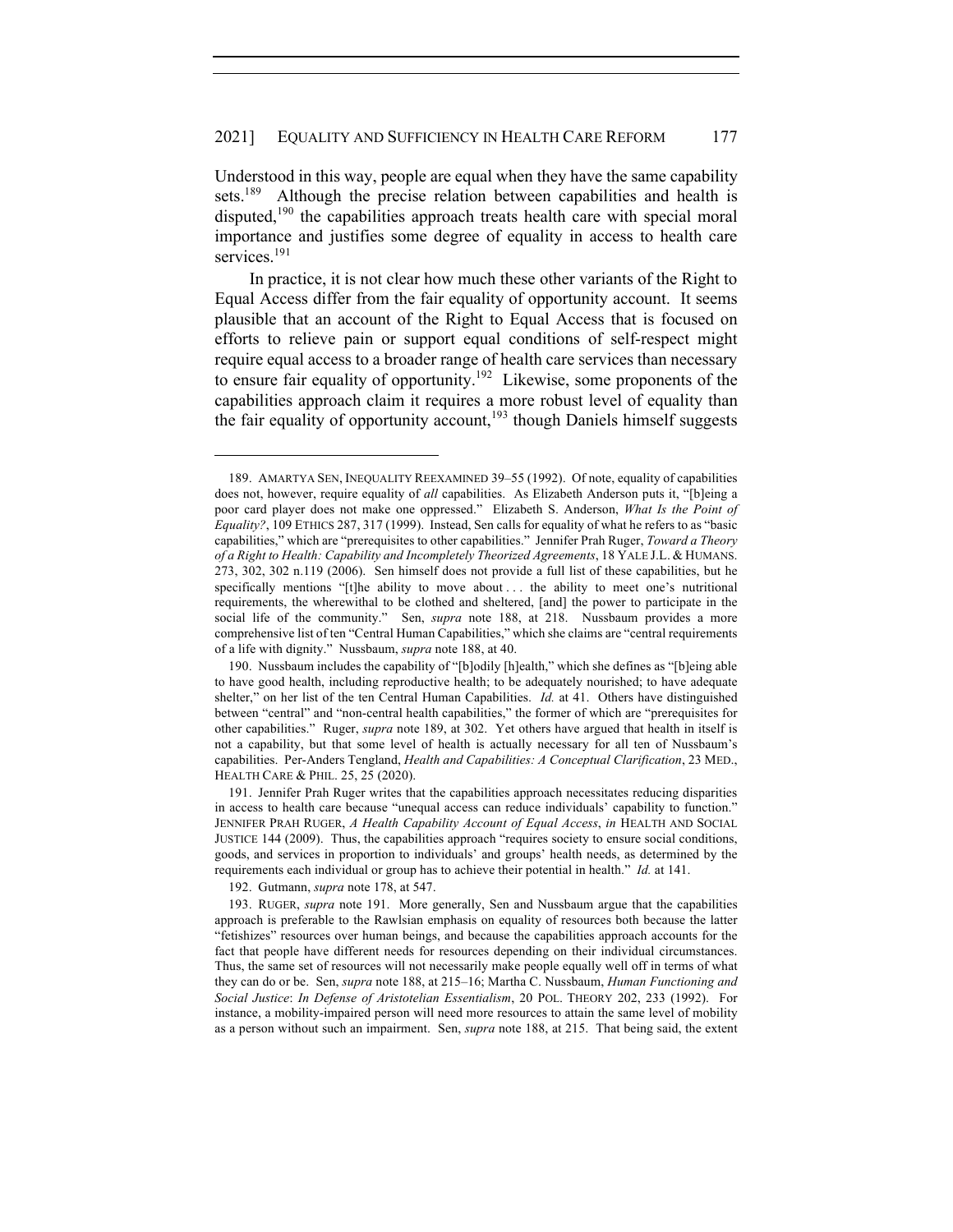that the two accounts largely converge, at least once Rawls's theory is extended to health and health care in the way he proposes.<sup>194</sup>

There are other justifications that can be offered for the Right to a Decent Minimum as well. For instance, Allen Buchanan concludes that no single theory of justice can provide an adequate foundation for a universal Right to a Decent Minimum.<sup>195</sup> Instead, he makes a pluralistic case for a legal entitlement to health care that stems from the combined weight of multiple moral considerations,<sup>196</sup> together with an argument for what he terms "[e]nforced [b]eneficence."<sup>197</sup> Henry Shue justifies the right to a decent minimum of health care services as part of a category of "basic rights" that are necessary to realize other rights, such as the right to free assembly.<sup>198</sup> These accounts may differ in terms of how they determine the contents of the decent minimum.

The various accounts of the Right to Equal Access and Right to a Decent Minimum differ both in the types of assumptions and arguments that they

196. Buchanan outlines three different moral considerations in support of a Right to a Decent Minimum. *Id.* at 67–68. First, he argues that certain groups have "special" (as opposed to universal) rights to a decent minimum: groups who have experienced a history of prejudice and discriminatory treatment that has affected their health (such as Black Americans and Native Americans); groups whose health has been unjustly affected by unjust treatment by private parties (such as people sickened by a corporation dumping toxic pollutants); and groups who have made special sacrifices for the good of society, such as veterans. *Id.* at 67. Second, he argues that the principle of harm prevention, which has been invoked to support public health interventions generally, should provide the same protections across racial and geographic groups. *Id.* at 67–68. Third, he outlines a few "prudential arguments" in favor of providing health care, such as improving the productivity of the labor force and ensuring the fitness of the citizenry for national defense. *Id.* at 68. Buchanan argues that the combined weight of these considerations supports a legal entitlement to a decent minimum of health care for at least certain groups, perhaps the groups that we are most concerned about lacking health care. *Id.*

197*. Id.* Buchanan articulates two arguments for what he calls "enforced beneficence." Both arguments assume that there is a moral obligation of beneficence to provide help to people in need, and that this includes the provision of at least certain forms of health care. *Id.* at 69. However, Buchanan argues that even if one grants the assumption that people will act on these charitable obligations, there are certain forms of beneficence—such as health care—that can only be provided through the contributions of large numbers of people, and that legal enforcement is necessary to achieve such coordinated joint efforts. *Id.* at 70.

198*. See* HENRY SHUE, BASIC RIGHTS: SUBSISTENCE, AFFLUENCE, AND U.S. FOREIGN POLICY 22–25 (1980) (describing the right to "minimal preventive public health care" as part of broader "right to subsistence" which is a "basic right" necessary to realize other rights); *see also* James W. Nickel, *Linkage Arguments For and Against Rights*, OXFORD J. LEG. STUD. (forthcoming) (explaining how these types of "Justificatory Linkage Arguments" can be used to support—and attack—rights claims).

to which Sen's and Nussbaum's capabilities approach differs from Rawls's theory of justice more generally is disputed. Rawls himself appeared to view his theory as capturing the importance of capabilities. *See* DANIELS, JUST HEALTH, *supra* note 17, at 50 n.29 ("[T]he account of primary goods does take into account, and does not abstract from, basic capabilities: namely, the capabilities of citizens as free and equal persons in virtue of their two moral powers.") (citation omitted).

<sup>194.</sup> Daniels, *Capabilities, Opportunity, and Health*, *supra* note 124, at 134.

<sup>195.</sup> Buchanan, *supra* note 118, at 59.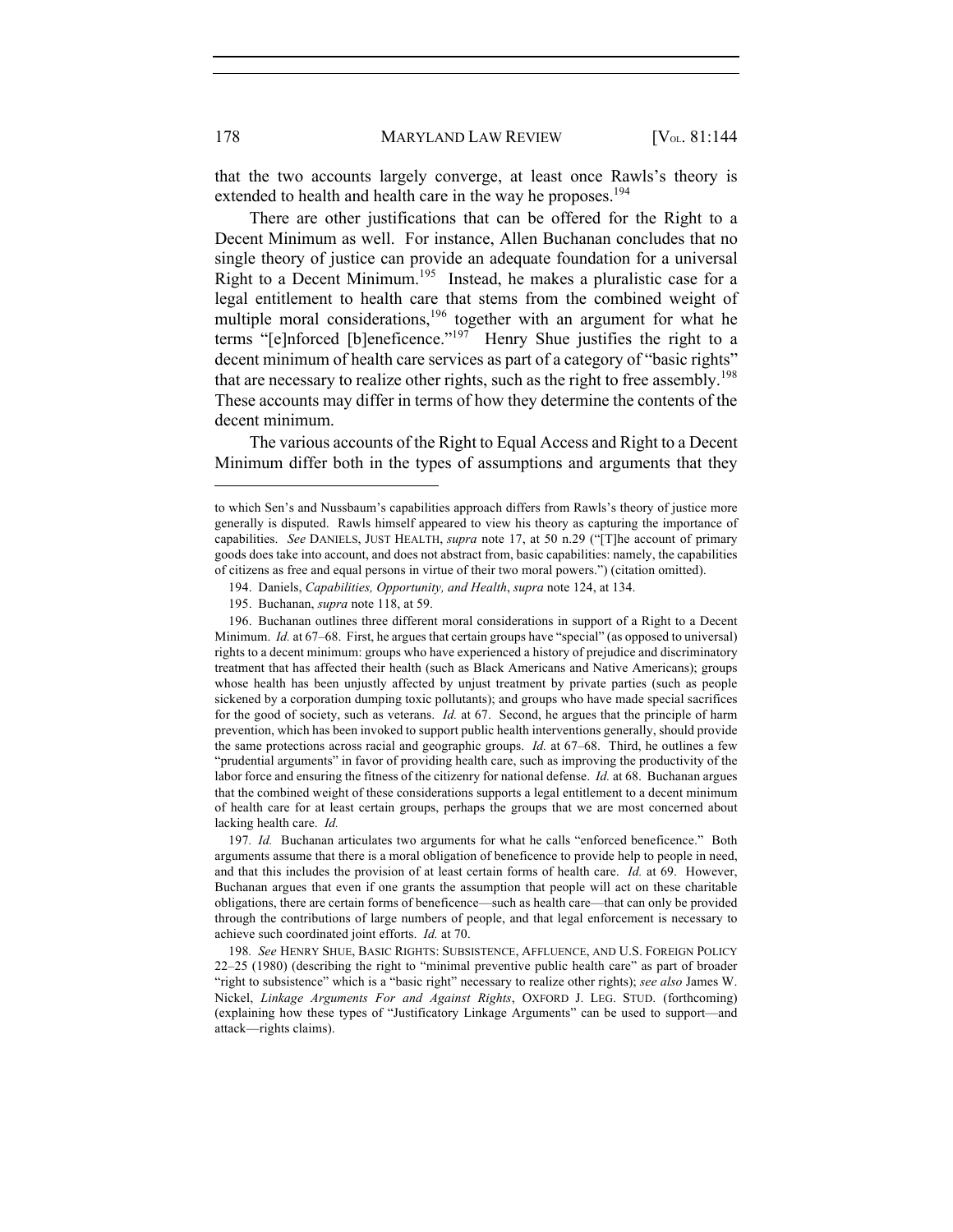rely on as well as their implications in terms of what the right to health care implies. Broadly, the accounts of the Right to Equal Access all support some level of equality in access to health care services, yet they vary in terms of whether *all* health care services must be distributed equally, or only some subset. By contrast, the accounts of the Right to a Decent Minimum all support the right to some basic level of health care benefits and do not object to inequalities in health care access, yet they suggest different approaches to determining the basic minimum. As I will show in Part III, these different approaches lead to distinct practical implications for health care reform.

#### III. IMPLICATIONS AND COMPARISONS

This Part first examines the implications of the two conceptions of the right to health care with respect to the three key policy issues described above: what health care benefits should be covered, whether cost-sharing is appropriate, and whether private health insurance should be preserved. Then, it compares these theoretical implications to the actual approaches taken by Medicare for All and the incremental plans.

Making these comparisons helps to illuminate the normative underpinnings of the debate over health care reform, and to understand some of the most salient differences between Medicare for All and the incremental reforms. Yet it also reveals that there are surprising areas of convergence between the two theoretical conceptions of the right to health care, and accordingly, that there is room for greater convergence between the two types of reform proposals. In addition, it reveals that in at least one important respect, both types of reforms fall short of the perspective of either conception of the right to health care.

#### *A. Theoretical Implications*

I begin by examining the implications of the Right to Equal Access and the Right to a Decent Minimum with regard to the three aforementioned policy issues. Although these two conceptions largely converge when it comes to the issue of covered benefits, they diverge with regard to cost-sharing and private health insurance (see Table 1 below). These divergent implications stem from their different views about inequalities in health care access: The Right to Equal Access views at least some kinds of inequality in health care access as inherently objectionable, whereas the Right to a Decent Minimum does not. However, the different versions of these conceptions of the right to health care do not have uniform implications. For instance, although all the accounts of the Right to Equal Access would restrict the provision of private health insurance and cost-sharing to some degree, the individual accounts of this right differ in terms of just how strictly they would do so.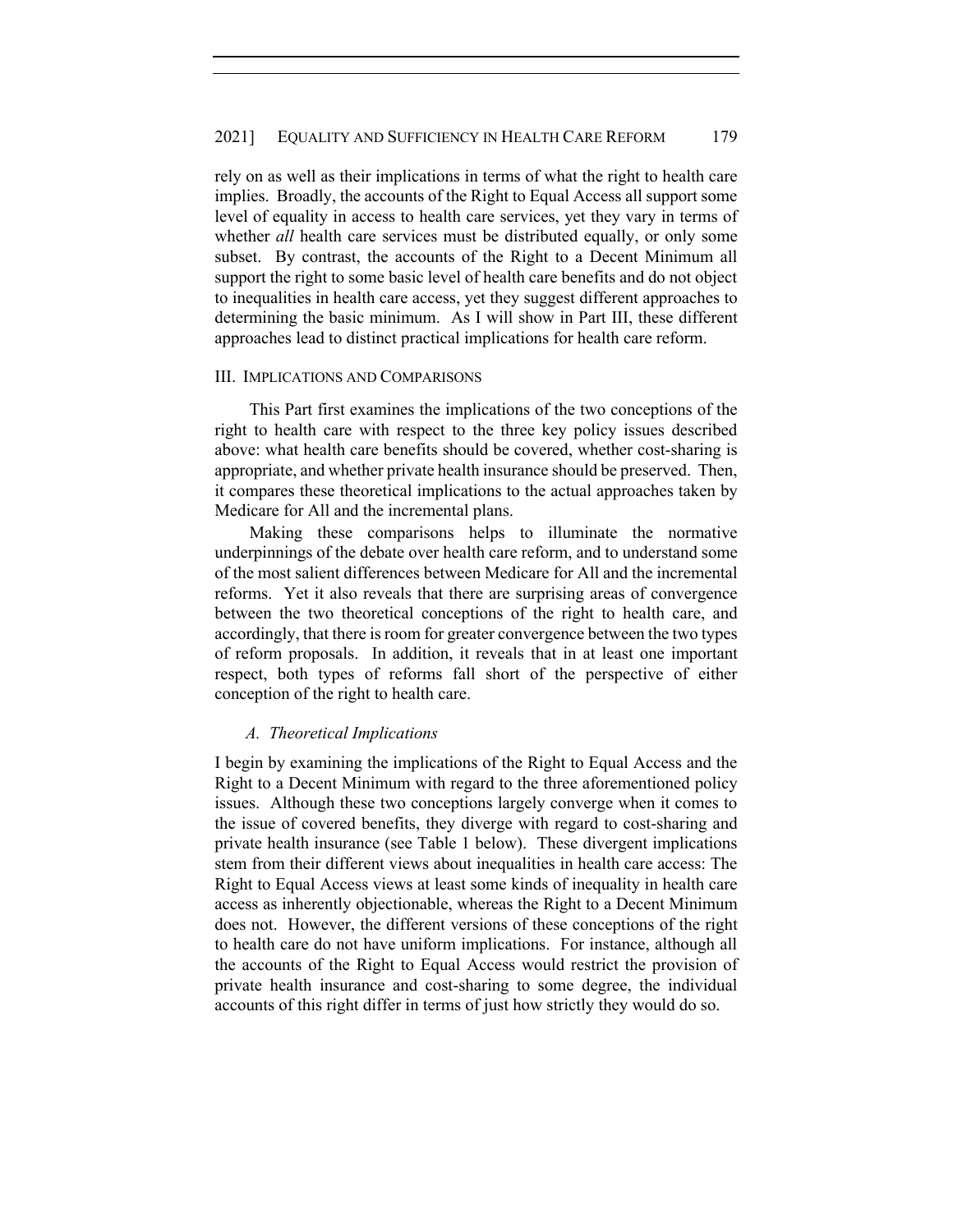|                                                 | The Right to Equal Access  |                                                         | The Right to a Decent<br><b>Minimum</b>     |                                    |
|-------------------------------------------------|----------------------------|---------------------------------------------------------|---------------------------------------------|------------------------------------|
|                                                 | Insulation<br><i>Ideal</i> | Fair Equality of<br>Opportunity                         | Prudent<br><i>Insurance</i><br><i>Ideal</i> | Modified<br>Market<br>Account      |
| Reasonable<br>limits on<br>covered<br>benefits? | None                       | <b>Yes</b><br>(accountability<br>for<br>reasonableness) | <b>Yes</b><br>(imprudent<br>purchases)      | Yes (e.g., cost-<br>effectiveness) |
| $Cost-$<br>Sharing?                             | None                       | Yes, outside of<br>the basic tier                       | Yes                                         | Yes                                |
| Private<br>health<br>insurance?                 | None                       | Yes, with<br>restrictions                               | Yes                                         | Yes                                |

**Table 1: Theoretical Implications for Key Policy Issues in Health Care Reform**

#### *1. Covered Benefits*

Perhaps surprisingly, it is not clear that the Right to Equal Access necessarily justifies covering a broader set of health care benefits than the Right to a Decent Minimum. Because the accounts of the Right to a Decent Minimum are not particularly specific regarding which benefits would be included in the "decent minimum,"<sup>199</sup> it is at least possible to imagine a decent minimum of health care benefits that is comparable to the benefits covered under the Right to Equal Access.<sup>200</sup>

Moreover, three out of the four accounts of the right to health care (all except for the insulation ideal) suggest that a just distribution of health care is not only compatible with imposing reasonable limitations on covered

<sup>199.</sup> Arti Kaur Rai, *Rationing Through Choice: A New Approach to Cost-Effectiveness Analysis in Health Care*, 72 IND. L.J. 1015, 1021 (1997) ("Close examination of even the most systematic approaches to specifying adequate care demonstrates that each of them is, at the most fundamental level, wholly indeterminate.").

<sup>200.</sup> Daniels, *Justice and Access to Health Care*, *supra* note 126, at 40–41 (noting that "Dworkin's prudential insurance approach might have the same scope as the opportunity-based view if the insurance policy that (most?) prudent buyers purchase includes protections against health risks that go beyond treatments for illness").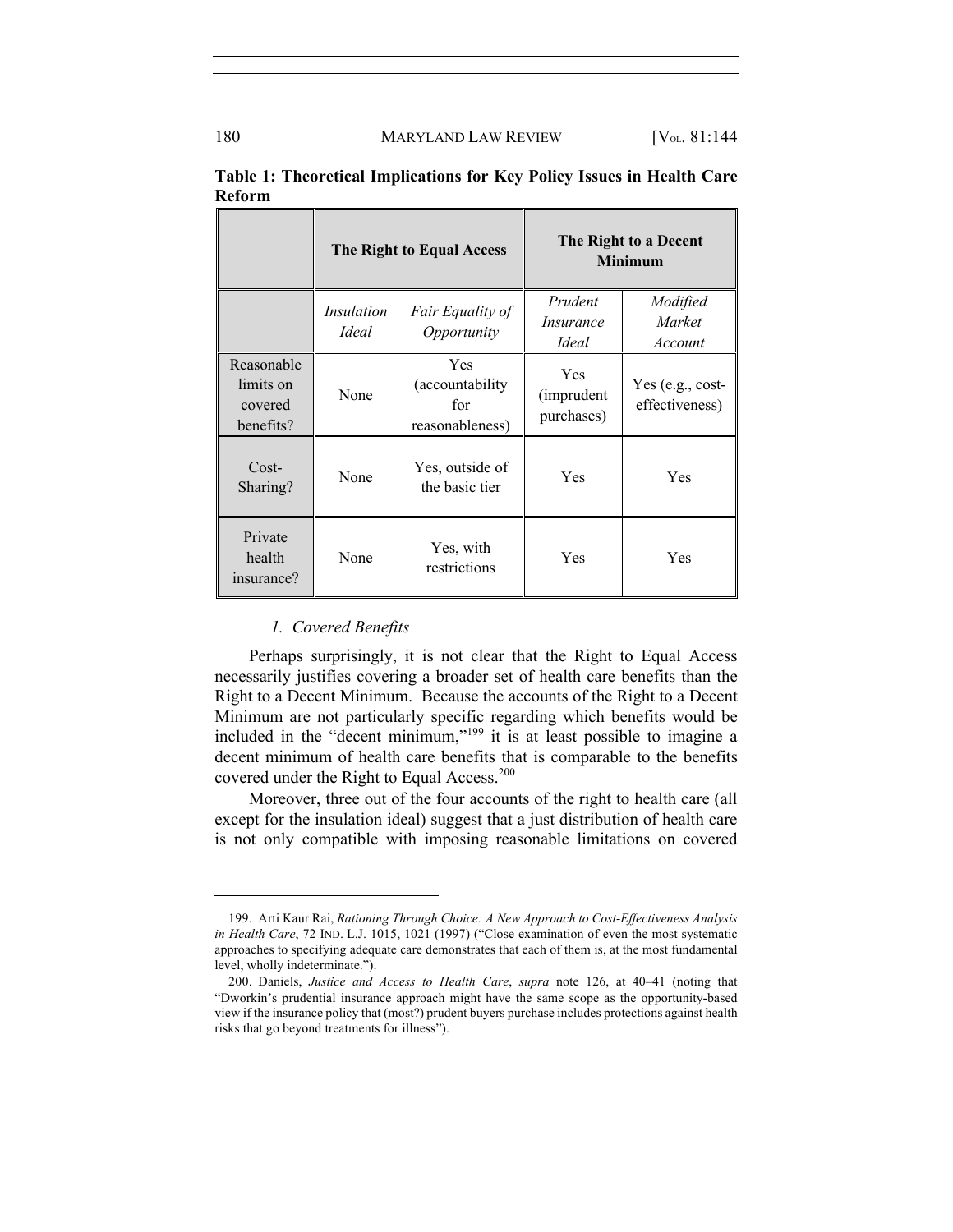health care benefits, but it in fact requires imposing such limitations.<sup>201</sup> This follows from the fact that, in a society with limited resources, public financing of health care benefits has opportunity costs: Any decision about covering health care benefits will leave less money to pay for other important social goods, such as education, transportation, and housing.<sup>202</sup> This in turn implies that a just health care system must place *some* reasonable limits on the amount of health care spending. $203$ 

### *The Right to Equal Access*

Of all the versions of the right to health care described in Part II, only the insulation ideal suggests that there is no need to set limits on covered benefits. The insulation ideal suggests that every kind of medical care that contributes at all to people's health should be covered, no matter the cost, and no matter how minimal the benefits.<sup>204</sup> While this ideal may be intuitively appealing to many people,  $205$  it is especially vulnerable to the bottomless pit objection, since attempting to satisfy it would leave no resources for other important social goods, such as education, transportation, housing, or national defense.<sup>206</sup> Therefore, as discussed above, the insulation ideal is not a realistic principle to guide a just distribution of health care.

By contrast, the fair equality of opportunity account provides that a just distribution of health care must include limits on covered services, and in particular that it must weigh health care benefits against other social goods.<sup>207</sup> This is true for a couple of reasons: First, insofar as the special importance of health care derives from its impact on health, non-medical services such as public health, education, and housing arguably contribute more to health than

<sup>201</sup>*. See* DANIELS, JUST HEALTH, *supra* note 17, at 104 ("[S]etting limits is a general requirement of justice, not something we must regrettably do only in countries with few resources and should resist doing in wealthier ones."); DWORKIN, SOVEREIGN VIRTUE, *supra* note 22, at 315 ("If we substituted the prudent insurance approach for the rescue principle as our abstract ideal of justice in health care, we would therefore accept certain limits on universal coverage, and we would accept these not as compromises with justice but as required by it.").

<sup>202</sup>*. See, e.g.,* Katherine Baicker & Amitabh Chandra, *Do We Spend Too Much on Health Care?*, 383 N. ENG. J. MED. 605, 607 (2020).

<sup>203.</sup> Gopal Sreenivasan, *Why Justice Requires Rationing in Health Care*, *in* MEDICINE, CARE, AND SOCIAL JUSTICE: ESSAYS ON THE DISTRIBUTION OF HEALTH CARE 143, 144 (Rosamond Rhodes et al. eds., 2012) [hereinafter Sreenivasan, *Why Justice Requires Rationing in Health Care*].

<sup>204</sup>*. See supra* notes 111–120 and accompanying text.

<sup>205</sup>*. See* David C. Hadorn, *Setting Health Care Priorities in Oregon: Cost-Effectiveness Meets the Rule of Rescue*, 265 JAMA 2218, 2219 (1991) ("[T]here is a fact about the human psyche that will inevitably trump the utilitarian rationality that is implicit in cost-effectiveness analysis: people cannot stand idly by when an identified person's life is visibly threatened if effective rescue measures are available.")

<sup>206</sup>*. See supra* note 109.

<sup>207</sup>*. See supra* note 140 and accompanying text.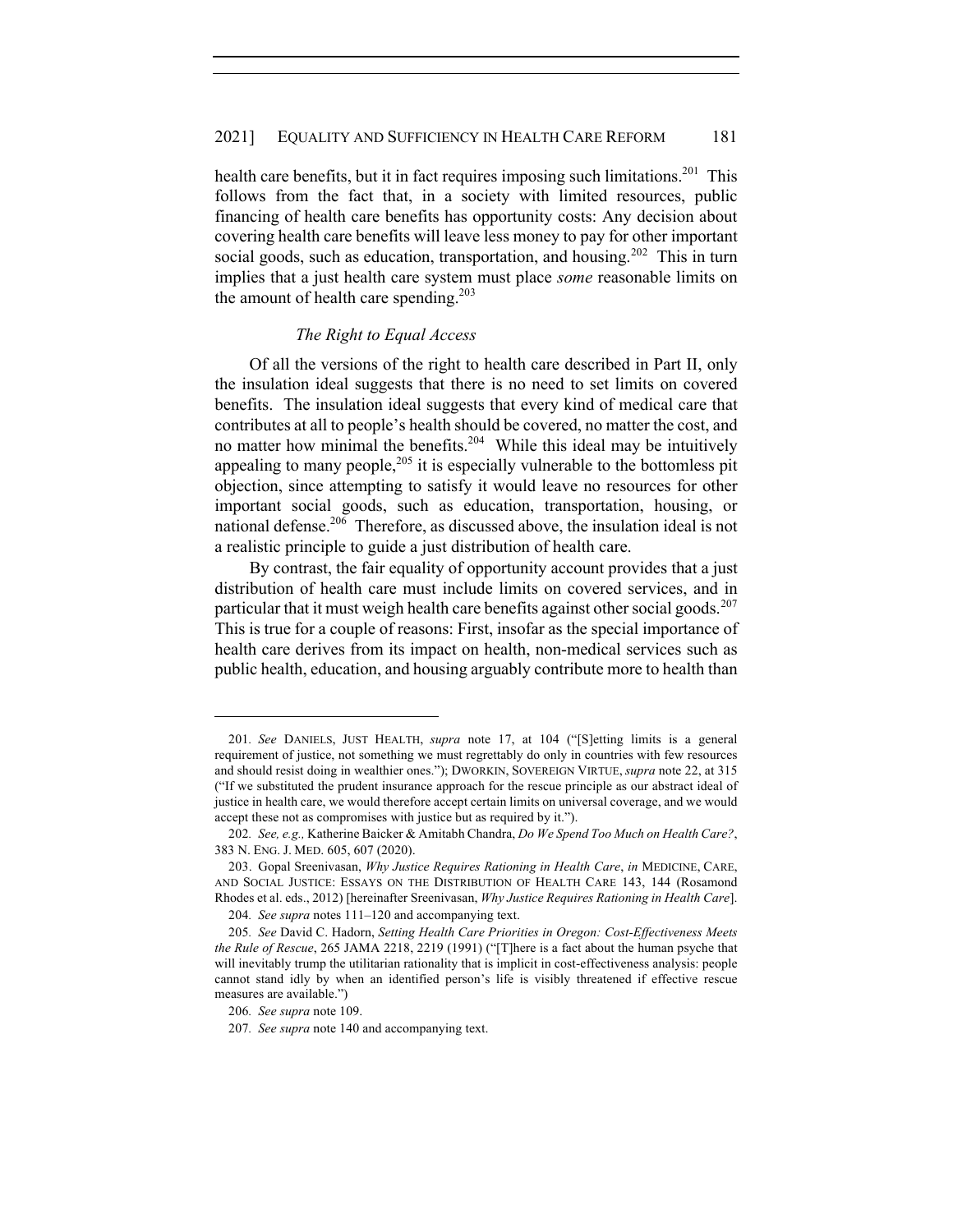health care does.<sup>208</sup> Second, the claim that health care is morally distinctive does not imply that it is the only important social good—or even the most important one.<sup>209</sup>

The fair equality of opportunity account attempts to address the bottomless pit objection by articulating a limitation on covered health care benefits: It provides that there must be equal access to a "basic" tier of benefits, based on health needs, that are "needed to maintain, restore, or compensate for the loss of normal species-typical functioning."<sup>210</sup> In earlier work, Daniels argued that this at least provides a "principled" approach, albeit an "abstract" one, of carving out certain benefits to which there would not be guaranteed access.<sup>211</sup> In more recent work, Daniels (together with James Sabin) has developed a procedural method, called "accountability for reasonableness," for determining what types of benefits would be included in the basic tier.<sup>212</sup> This process emphasizes "that the rationales for important . . . plan decisions should not only be publicly available, but should also be those that 'fair-minded' people can agree are relevant to pursuing appropriate patient care under necessary resource constraints."<sup>213</sup>

## *The Right to a Decent Minimum*

The different variants of the Right to a Decent Minimum suggest a few different ways that the incremental proposals might determine which benefits to cover. Dworkin's prudent insurance ideal suggests that the contents of the basic package would include those services for which most people would purchase insurance coverage, under the three "fair free market conditions" that he outlines.<sup>214</sup> As discussed above, he argues that this process would

<sup>208</sup>*. See, e.g.*, Elhauge, *supra* note 111, at 1460 ("The need for making tradeoffs is further underscored by studies showing that income, environment, sanitary housing, and good nutrition result in larger health improvements per expenditure than health care does.").

<sup>209</sup>*. See* DANIELS, JUST HEALTH, *supra* note 17, at 104 ("Opportunity is also not the only important social good. Basic liberties must also be protected, including institutions that assure people that they can effectively exercise them, especially their right of political participation.").

<sup>210.</sup> DANIELS, JUST HEALTH CARE, *supra* note 3, at 79.

<sup>211</sup>*. See id.*

<sup>212</sup>*. See* DANIELS, JUST HEALTH, *supra* note 17, at 143–44 ("Determining what is in that basic tier must be clarified in light of arguments about how to protect fair equality of opportunity under reasonable resource constraints; these arguments require a fair process (accountability for reasonableness) for appropriate democratic deliberation.") (citation omitted). *See generally* Norman Daniels & James Sabin, *The Ethics of Accountability in Managed Care Reform*, 17 HEALTH AFFS. 50, 51 (1998) (developing the concept of "accountability for reasonableness").

<sup>213</sup>*. Id*. at 51.

<sup>214.</sup> DWORKIN, SOVEREIGN VIRTUE, *supra* note 22, at 315 ("If most prudent people would buy a certain level of medical coverage in a free market if they had average means—if nearly everyone would buy insurance covering ordinary medical care, hospitalization when necessary, prenatal and pediatric care, and regular checkups and other preventive medicine, for example—then the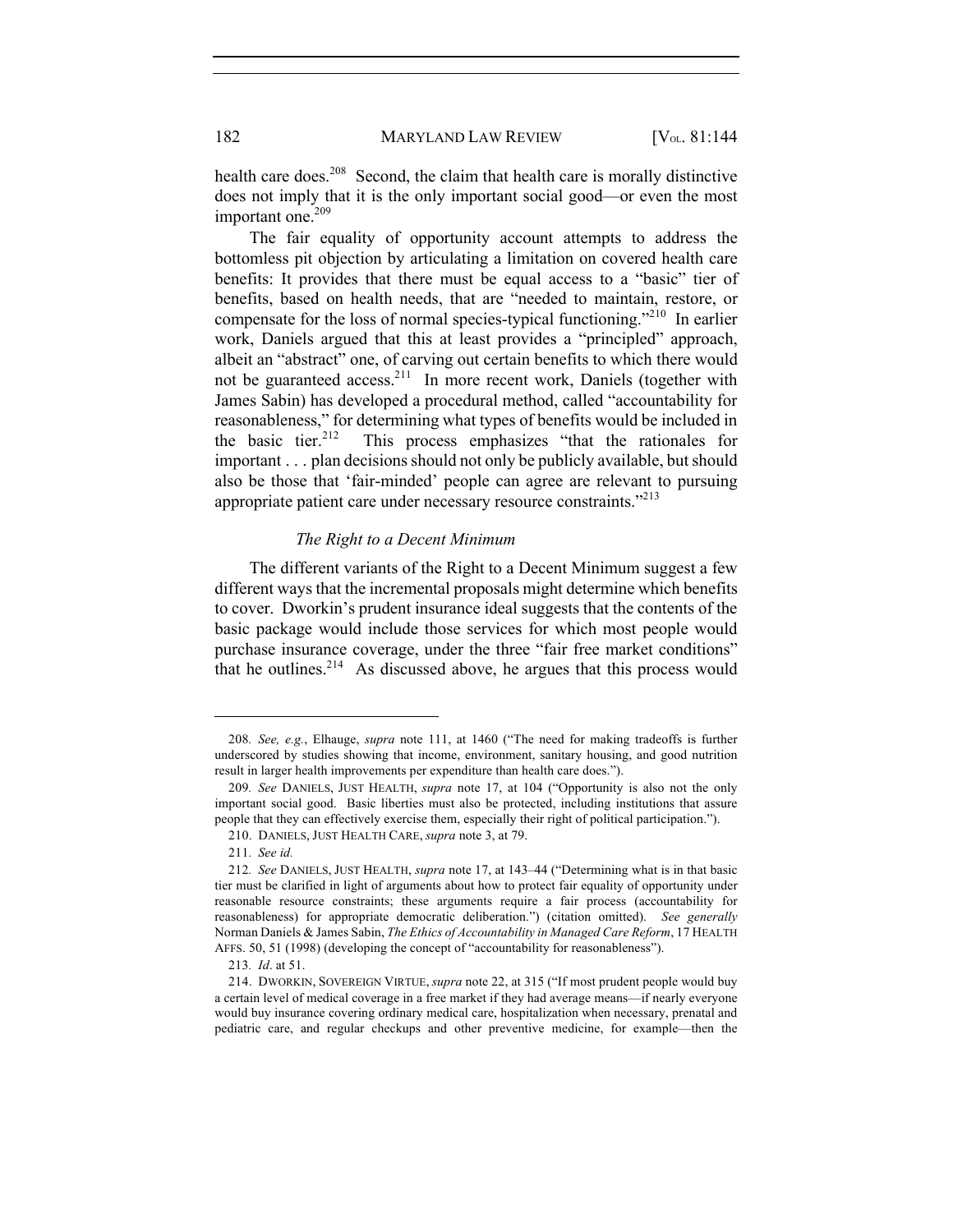likely exclude certain services, such as "extraordinarily costly treatments that have some but very little prospects for success."<sup>215</sup> Dworkin argues that this is the case because most young people would likely "think it wiser to spend what that insurance would cost on better health care earlier, or on education or training or investment that would provide greater benefit or more important security."<sup>216</sup>

By contrast, some proponents of the modified market approach have suggested determining the content of the decent minimum by either simply listing the types of services that would be covered or by appealing to an average level of services in the current health care system.<sup>217</sup> Both of these approaches are more administratively simple than resorting to a procedure, but they are arbitrary: they raise the question of why these services, and not others, should be included in the basic minimum.<sup>218</sup> Appealing to an average means that the contents of the decent minimum will reflect unnecessary or wasteful features of the current health care system, and exclude any features that are typically not covered, but which may still be quite valuable.<sup>219</sup> In addition, these approaches do not actually provide an effective means of limiting health care spending.<sup>220</sup> As Einer Elhauge observes, "any list that simply limits the categories of services funded does nothing to limit expenditures on care *within the funded categories*."<sup>221</sup> Faced with such a list, pharmaceutical companies, medical device manufacturers, and hospitals will simply focus on delivering expensive drugs, treatments, and technologies that fall into the specified categories. $222$ 

A less arbitrary and more effective method would be to employ either cost-effectiveness analysis (CEA), which weighs the costs and benefits of particular treatments, or comparative effectiveness research (CER), which weighs the relative efficacy of the treatment being considered compared to

unfairness of our society is almost certainly the reason some people do not have such coverage now. A universal health-care system should make sure, in all justice, that everyone does have it.").

<sup>215.</sup> Dworkin, *Justice in the Distribution of Health Care*, *supra* note 13, at 896.

<sup>216.</sup> DWORKIN, SOVEREIGN VIRTUE, *supra* note 22, at 314.

<sup>217</sup>*. See, e.g.*, ENTHOVEN, *supra* note 25; *see also* DANIELS, JUST HEALTH, *supra* note 17, at 250 ("[P]roponents of the market view shy away from developing a full justification of the focus on a decent minimum, perhaps because doing so may undercut the idea that health care is a commodity like any other.").

<sup>218</sup>*. See* Daniels, *Justice and Access to Health Care*, *supra* note 126, at 19–20 ("It is typical of such appeals to lists that there is no rationale offered for why items are on the list. If mental health services are included, we are often not told which ones; and there may be categorical omissions, such as dental care, without explanation.").

<sup>219.</sup> Daniels, *Justice and Access to Health Care*, at 20.

<sup>220.</sup> Elhauge, *supra* note 111, at 1470–71.

<sup>221</sup>*. Id*. at 1471 (emphasis added).

<sup>222</sup>*. Id.*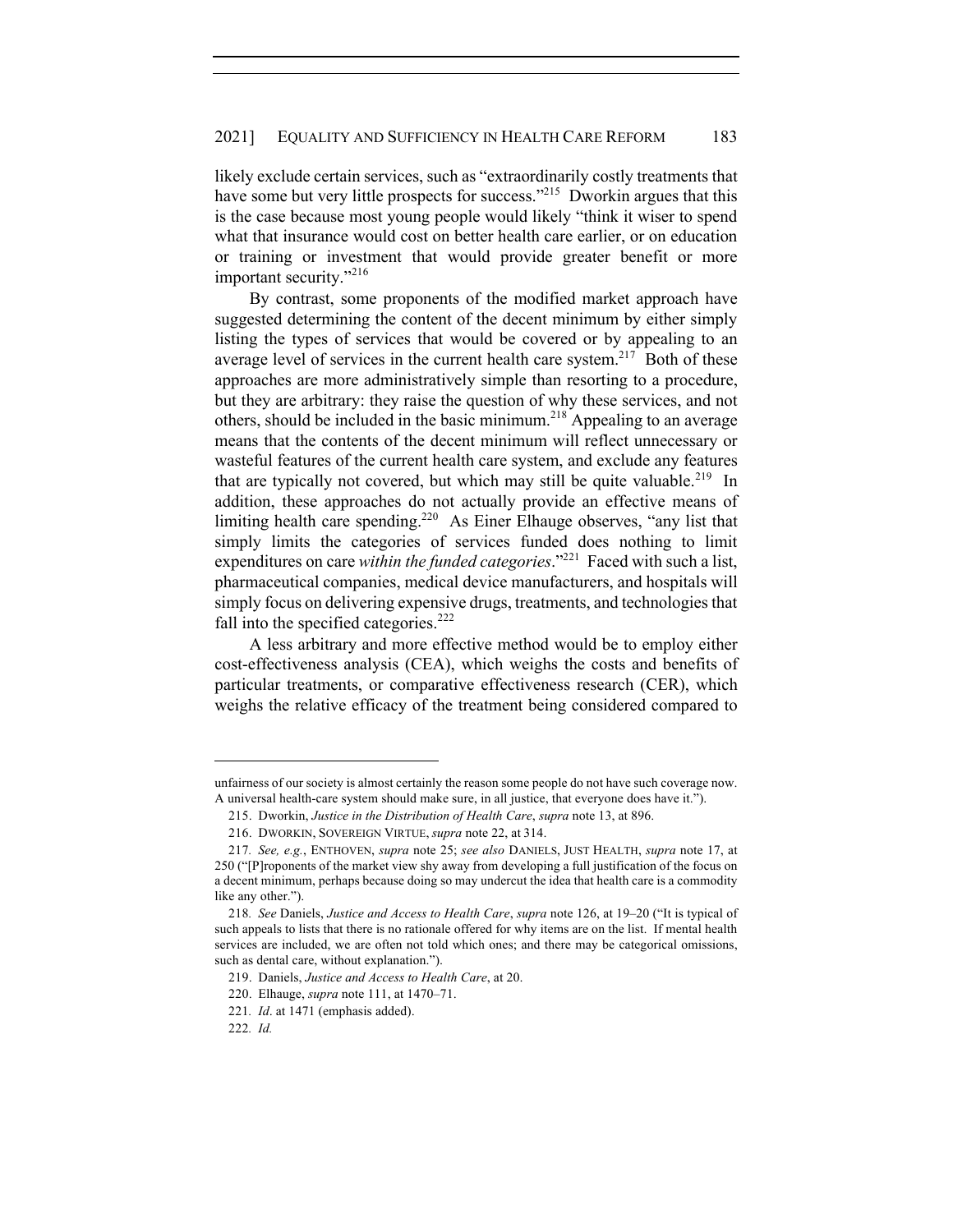184 MARYLAND LAW REVIEW [V<sub>OL.</sub> 81:144]

other treatments.223 Although CEA and CER may call to mind top-down bureaucratic rationing, some proponents argue that these methods can be implemented in such a way as to improve the market for health care by addressing informational problems and misaligned incentives, thereby enabling patients and providers to make better decisions.<sup>224</sup> Adopting either approach would be in line with the modified market approach's objective of maximizing welfare, though it would raise a host of other moral, pragmatic, and political objections.<sup>225</sup>

## *2. Cost-Sharing*

The Right to Equal Access and the Right to a Decent Minimum have divergent implications when it comes to cost-sharing: whereas the Right to Equal Access requires greatly restricting the use of cost-sharing, the Right to a Decent Minimum does not. In brief, this is because the Right to Equal Access is concerned with limiting inequality in access to health care services, whereas the Right to a Decent Minimum is only focused on providing some access to a decent minimum of health care services. The Right to Equal Access views at least some forms of inequality in access to health care as intrinsically objectionable, even if the public has access to a decent minimum.

### *The Right to Equal Access*

Although both variants of the Right to Equal Access imply the need for strict limits on cost-sharing, they have slightly different implications. The insulation ideal implicitly prohibits *any* amount of cost-sharing that would impede access to health care because it forbids any restrictions on access to

<sup>223.</sup> Johnson et al., *supra* note 67, at 134.

<sup>224</sup>*. See, e.g.*, Amitabh Chandra, Anupam B. Jena & Jonathan S. Skinner, *The Pragmatist's Guide to Comparative Effectiveness Research*, J. ECON. PERSPS., Spring 2011, at 27, 42; Russell Korobkin, *Comparative Effectiveness Research as Choice Architecture: The Behavioral Law and Economics Solution to the Health Care Cost Crisis*, 112 MICH. L. REV. 523, 527–28 (2014).

<sup>225</sup>*. See, e.g.,* DANIELS, JUST HEALTH, *supra* note 17, at 114 ("Unfortunately, [costeffectiveness analysis] carries with it some morally controversial — and, many insist, unacceptable — assumptions.") (citations omitted); Jerome Groopman, *Health Care: Who Knows 'Best'?*, N.Y. REV. BOOKS, Feb. 11, 2020, https://www.nybooks.com/articles/2010/02/11/health-care-whoknows-best/ ("Over the past decade, federal 'choice architects'—i.e., doctors and other experts acting for the government and making use of research on comparative effectiveness—have repeatedly identified 'best practices,' only to have them shown to be ineffective or even deleterious."); Hadorn, *supra* note 205, at 2225 ("[T]he use of cost-effectiveness analysis is unlikely to produce a socially or politically acceptable definition of necessary care."); Sharona Hoffman & Andy Podgurski, *Improving Health Care Outcomes Through Personalized Comparisons of Treatment Effectiveness Based on Electronic Health Records*, 39 J.L., MED. & ETHICS 425, 427–28 (2011) (expressing concerns that both CEA and CER may lead providers to pursue treatments that are not suitable for individual patients).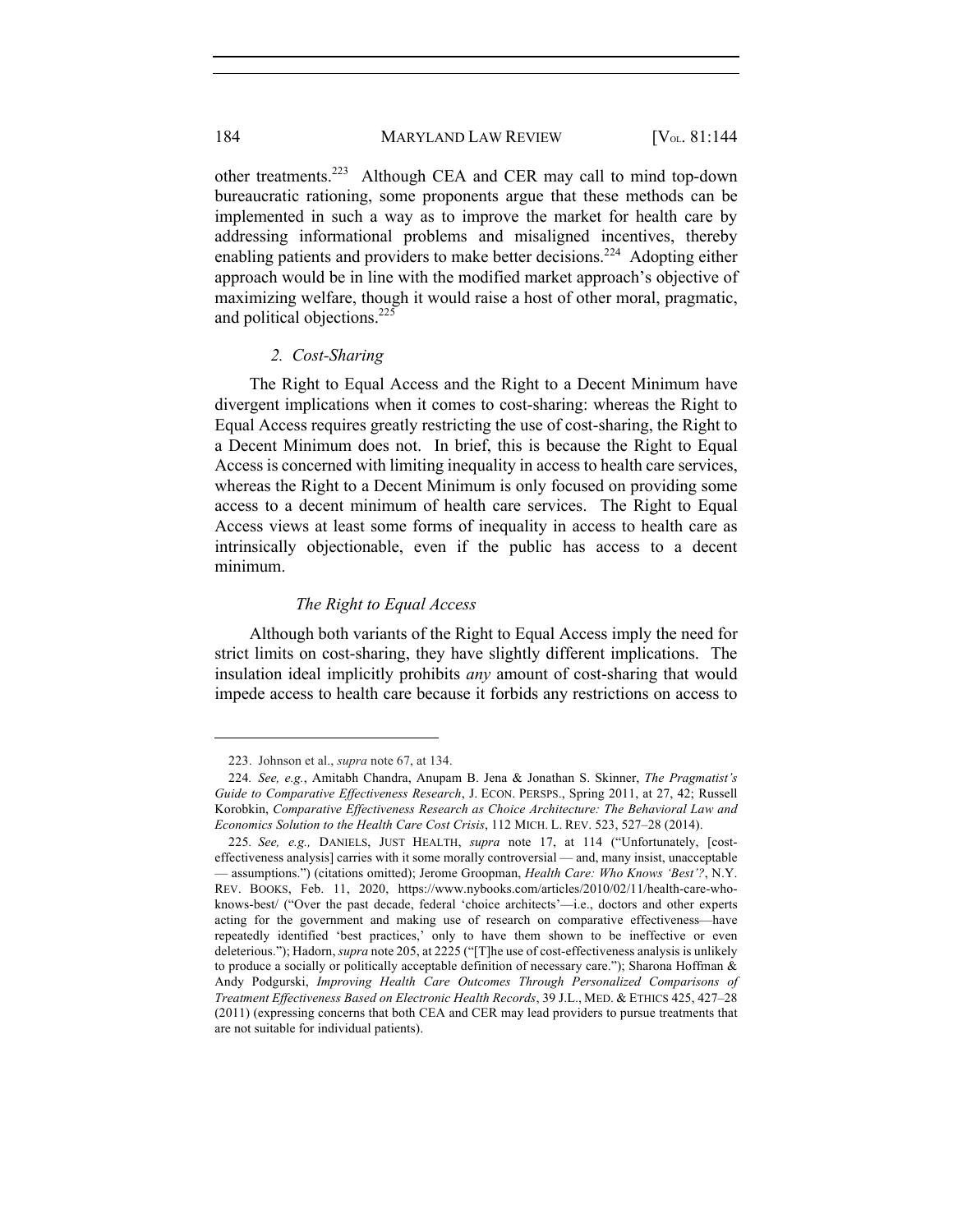health care that promote health "on grounds of economy."<sup>226</sup> Thus, out-ofpocket costs could be charged for health care only on the condition that they did not deter anyone's access to care.<sup>227</sup> Since even very small amounts of cost-sharing—such as copayments of \$1 or \$5—have been shown to lead patients to delay seeking necessary medical services, the insulation ideal would require dramatically scaling back—if not completely eliminating  $cost\text{-}sharing.<sup>228</sup>$ 

By contrast, the fair equality of opportunity account would restrict costsharing only for the "basic tier" of health care services that are necessary for promoting fair equality of opportunity.229 For services included in the basic tier, cost-sharing would be restricted since it would create inequalities in opportunity.230 The intuition underlying this conclusion is simple: Costsharing creates financial barriers to accessing health care, which disproportionately affect the sick (who have greater need for health care) and the poor (who are least able to afford it).<sup>231</sup> Cost-sharing places these populations in a bind: They may choose to defer or forgo seeking medical care, which may detrimentally affect their health.<sup>232</sup> Alternatively, if they fail to cut back on medical care, then they will face disproportionate financial

<sup>226</sup>*. See supra* note 112 and accompanying text.

<sup>227.</sup> Gutmann, *supra* note 178, at 544.

<sup>228</sup>*. See* Samantha Artiga, Petry Ubri & Julia Zur, *The Effects of Premiums and Cost Sharing on Low-Income Populations: Updated Review of Research Findings*, KAISER FAM. FOUND. 4 (June 1, 2017), https://files.kff.org/attachment/Issue-Brief-The-Effects-of-Premiums-and-Cost-Sharingon-Low-Income-Populations.

<sup>229.</sup> DANIELS,JUST HEALTH CARE,*supra* note 3, at 79–80; DANIELS,JUST HEALTH, *supra* note 17, at 143–44.

<sup>230</sup>*. See* DANIELS, JUST HEALTH CARE, *supra* note 3, at 80 ("[T]he basic tier is defined by reference to the impact of health-care services on opportunity, and inequalities of opportunity are not to be tolerated for the sorts of economic reasons that might make the preservation of these obstacles appealing.").

<sup>231.</sup> DANIELS, JUST HEALTH, *supra* note 17, at 259; Johnson et al., *supra* note 67, at 135–36.

<sup>232.</sup> Some empirical research suggests that low-income and sicker populations are more likely to cut back on medical care in response to cost-sharing than high-income populations, though there is not a clear consensus. *See* Artiga et al., *supra* note 228, at 4 ("Some studies find that lowerincome individuals are more likely to reduce their use of services, including essential services, than higher-income individuals."); Katherine Baicker & Dana Goldman, *Patient Cost-Sharing and Healthcare Spending Growth*, J. ECON. PERSPS., Spring 2011, at 47, 58 ("There is some evidence that the frequent users of health care (the sickest) are more likely to adjust utilization in response to changes in cost-sharing. . . . Overall, the evidence to support the contention that low-income groups are more price sensitive is suggestive, but seems less than fully reliable.") (citation omitted); Samuel L. Dickman et al., *Health Spending for Low-, Middle- and High-Income Americans, 1963-2012*, 35 HEALTH AFFS. 1189, 1195 (2016) (suggesting that the fact that wealthy Americans have higher medical expenditures than the poorest Americans, despite being in better health, likely reflects—at least in part—the disproportionate impact that cost-sharing has on poor people's access to health care); HAMEL ET AL., *supra* note 42, at 2 (finding that three-quarters of those in the highestdeductible plans who say that someone in their family has a chronic condition report that a family member has forgone or delayed medical care over the previous year due to concerns about cost).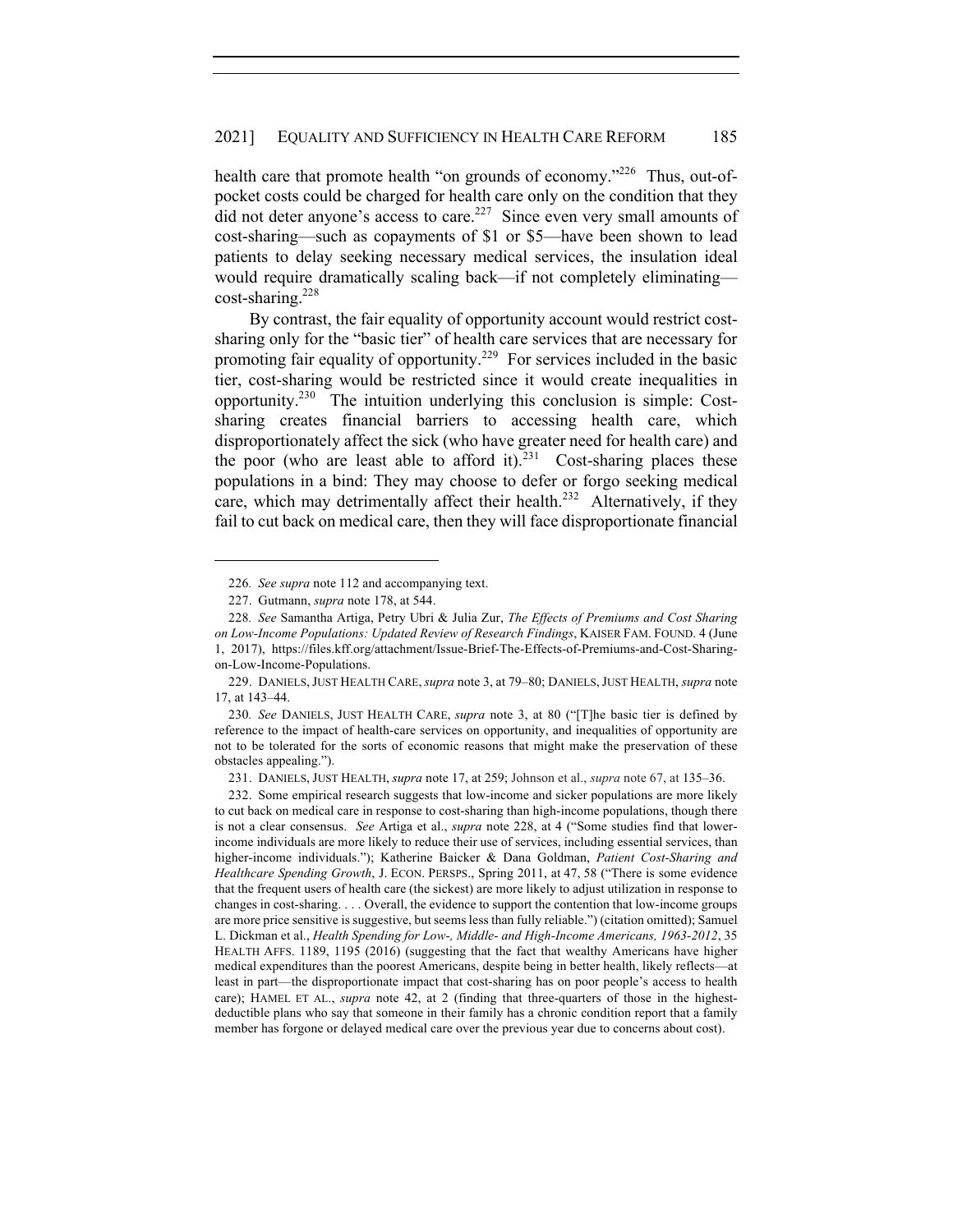burdens compared to healthy and high-income populations.<sup>233</sup> For services outside of the basic tier, some amount of cost-sharing would presumably be acceptable.

## *The Right to a Decent Minimum*

By contrast, neither of the variants of the Right to a Decent Minimum would eliminate cost-sharing. Although Dworkin does not explicitly address the issue of cost-sharing, he acknowledges that under the prudent insurance ideal, "some people would have better medical care—some people would live longer and healthier lives—only because they had more money."<sup>234</sup> He notes that "some people would be able and willing to make provision for queue-jumping, or elective cosmetic surgery, or other benefits that the basic provision made available through general collective schemes would not provide."<sup>235</sup> This suggests that not only is the prudent insurance ideal consistent with some people having access to a broader set of health care benefits than those provided under the public scheme, but that it is also compatible with some people having *better* access to the same benefits provided by the public scheme—which would be the case if the public scheme had greater cost-sharing requirements.

Likewise, the modified market account supports some level of costsharing. Indeed, the very notion of cost-sharing derives from the market view of health care as a commodity like cars or televisions.<sup>236</sup> According to this view, health insurance artificially lowers the cost of health care, and in doing so, creates "moral hazard," causing people to consume health care services that they do not value sufficiently to justify the costs of providing that care.<sup>237</sup> In theory, cost-sharing presents a solution to this problem by requiring patients (who are often referred to in this context as "consumers") to pay a portion of their health care costs out-of-pocket so that they will have more of

<sup>233</sup>*. See* Amitabh Chandra, Jonathan Gruber & Robin McKnight, *The Impact of Patient Cost-Sharing on Low-Income Populations: Evidence from Massachusetts*, 33 J. HEALTH ECON. 57, 65 (2014) (finding that "those who are chronically ill, and especially those with diabetes, high cholesterol and asthma, have a lower price elasticity of demand").

<sup>234.</sup> Dworkin, *Justice in the Distribution of Health Care*, *supra* note 13, at 896.

<sup>235</sup>*. Id.* at 890.

<sup>236</sup>*. See* DANIELS, JUST HEALTH, *supra* note 17, at 19 ("In general, the extensive use of costsharing suggests that many legislators, employers, and plan administrators believe that mechanisms for marketing other commodities are also appropriate for health care; that is, they believe that health care may not be as special as some think it should be.").

<sup>237</sup>*. See generally* Mark V. Pauly, *The Economics of Moral Hazard: Comment*, 58 AMER. ECON. REV. 531 (1968); Martin S. Feldstein, *The Welfare Loss of Excess Health Insurance*, 81 J. POL. ECON. 251 (1973); *see also* Joseph P. Newhouse, *Medical Care Costs: How Much Welfare Loss?*, J. ECON. PERSPS., Summer 1992, at 3, 15.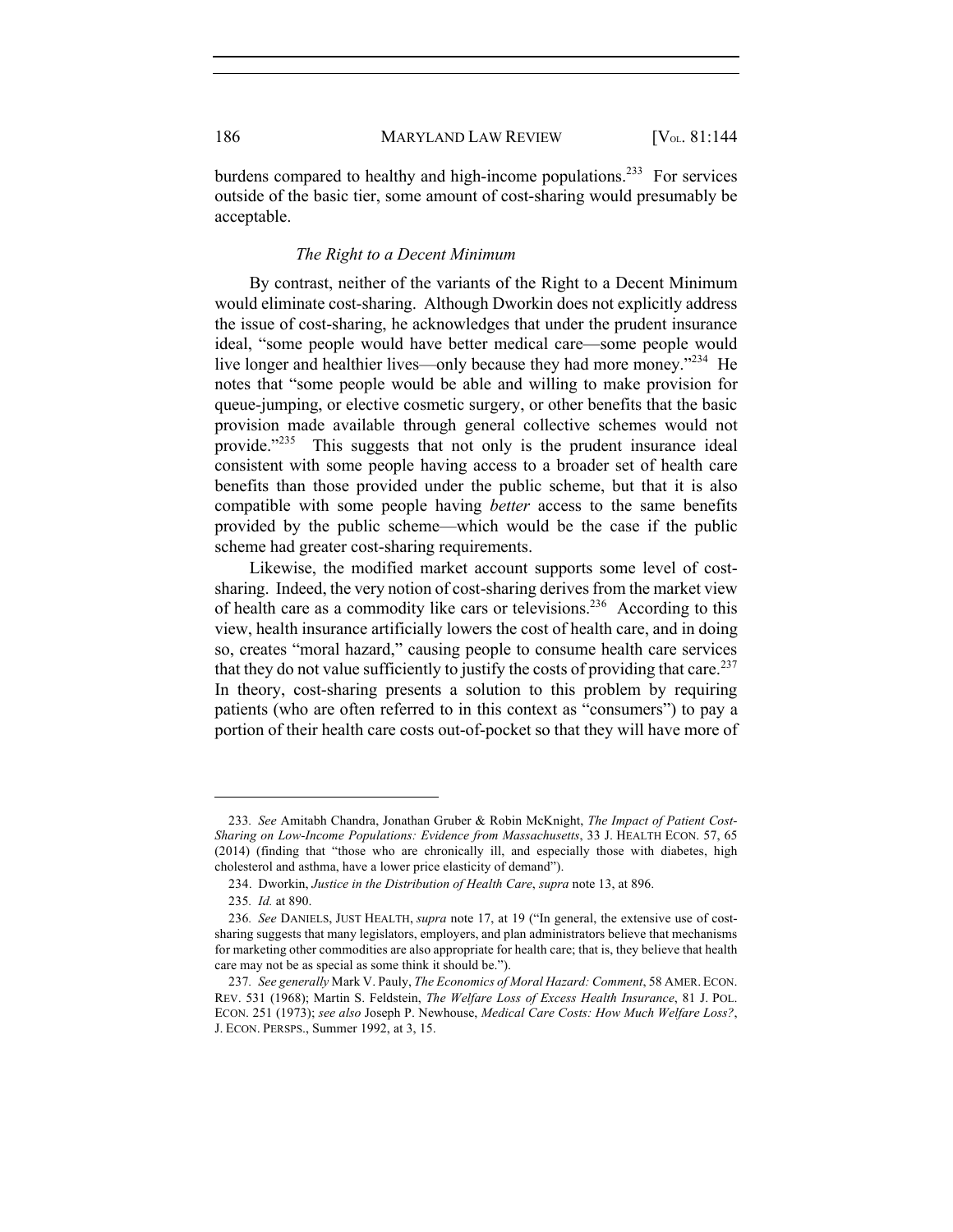an incentive to not seek low-value health care.<sup>238</sup> In practice, however, costsharing has not had this intended effect: Instead of prompting patients to become smarter health care "consumers," recent empirical research finds that cost-sharing in fact causes people to cut back indiscriminately on both lowand high-value care.<sup>239</sup> To address this problem, some market-oriented health scholars have endorsed "Value-Based Insurance Design," which "aligns patients' out-of-pocket costs with the value of services."<sup>240</sup>

#### *3. Private Insurance*

The Right to Equal Access and the Right to a Decent Minimum also diverge when it comes to private health insurance: The former supports restrictions on private health insurance to limit inequalities in access to health care, whereas the latter only supports such restrictions as necessary to preserve access to the decent minimum. Again, in essence this is because the Right to Equal Access is concerned with limiting inequality in health care access, whereas the Right to a Decent Minimum is only focused on providing access to a decent minimum.

#### *The Right to Equal Access*

The Right to Equal Access restricts private health insurance because it contributes to inequalities in access to health care. Allowing private health insurance may contribute to inequalities in health care access in two ways: First, it does so *directly* because different health insurance plans may provide different levels—or "tiers"—of access to health care. $^{241}$  For instance, wealthier people may obtain supplemental coverage that provides access to benefits that are not offered by the public scheme, or they may purchase private insurance that provides faster access to health care services (i.e., shorter wait times) or a broader network of providers. $242$ 

Second, allowing private health insurance may *indirectly* contribute to inequalities in health care access by undermining the provision of benefits in

<sup>238</sup>*. See* Hoffman, *supra* note 172, at 1970; John A. Nyman, *American Health Policy: Cracks in the Foundation*, 32 J. HEALTH POL., POL'Y & L. 759, 760–61 (2007).

<sup>239</sup>*. See* Zarek C. Brot-Goldberg et al., *What Does a Deductible Do? The Impact of Cost-Sharing on Health Care Prices, Quantities, and Spending Dynamics*, 132 Q.J. ECON. 1261, 1261 (2017).

<sup>240</sup>*. See, e.g.*, Haley Richardson et al., *V-BID X: Creating a Value-Based Insurance Design Plan for the Exchange Market*, HEALTH AFFS. BLOG (July 15, 2019), https://www.healthaffairs.org/do/10.1377/hblog20190714.437267/full/.

<sup>241</sup>*. See* Benjamin J. Krohmal & Ezekiel J. Emanuel, *Access and Ability to Pay: The Ethics of a Tiered Health Care System*, 167 JAMA INTERNAL MED. 433, 433 (2007) (distinguishing between the number of payers in a health care system and the number of tiers).

<sup>242</sup>*. See supra* note 48 and accompanying text; CONG. BUDGET OFF., *supra* note 72, at 12.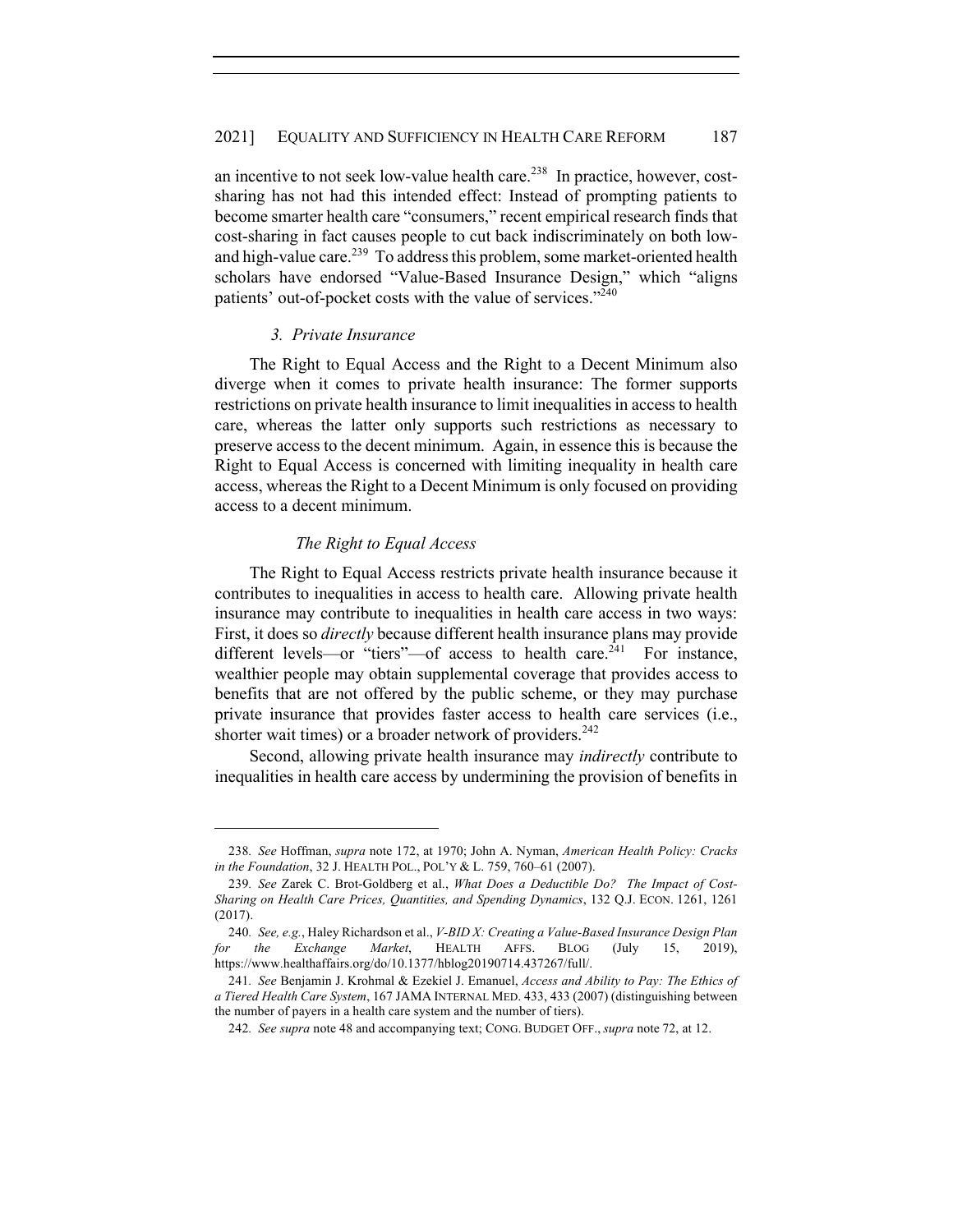the public plan.<sup>243</sup> This could happen because of the economic effects of private health insurance.<sup>244</sup> For instance, if private plans offer higher reimbursement rates (as is currently the case in the United States), $245$  then providers may prioritize patients with access to private insurance over those enrolled in the public scheme.<sup>246</sup> Alternatively, the provision of private health insurance could undermine the political sense of solidarity essential for maintaining the resources necessary for the public plan.<sup>247</sup> Such consequences are not inevitable, however.<sup>248</sup> Indeed, it is possible that allowing private health insurance could actually improve the public plan. For instance, if private insurance plans selectively contract with higher-quality providers, this could encourage providers to improve their quality generally.249

Although both variants of the Right to Equal Access would restrict all private health insurance, they differ in terms of their rationales and just how strictly they would do so. The insulation ideal would—at least in theory create a one-tier system of infinite generosity, where everyone would have access to any medical service that provided any health benefit. Under such a system, there would be no need for wealthier people to purchase private insurance coverage, since the public plan would guarantee full access to medical care for everyone based on their health needs.<sup>250</sup>

<sup>243</sup>*. See* Daniels, *Justice and Access to Health Care*, *supra* note 126, at 52.

<sup>244</sup>*. See* Norman Daniels, *Symposium on the Rationing of Health Care: 2 Rationing Medical Care — A Philosopher's Perspective on Outcomes and Process*, 14 ECON. & PHIL. 27, 33 (1998).

<sup>245.</sup> MATTHEW FIEDLER, USC-BROOKINGS SCHAEFFER INITIATIVE FOR HEALTH POL'Y, CAPPING PRICES OR CREATING A PUBLIC OPTION: HOW WOULD THEY CHANGE WHAT WE PAY FOR HEALTH CARE? 1 (Nov. 2020), https://www.brookings.edu/wp-content/uploads/2020/11/Price-Caps-and-Public-Options-Paper.pdf ("Commercial health insurers pay much higher prices for health care services than public insurance programs like Medicare or Medicaid.").

<sup>246</sup>*. See* CONG. BUDGET OFF., *supra* note 72, at 13 ("If providers were allowed to participate in both the single-payer system and the substitutive insurance market and if provider payment rates in the substitutive insurance plan were higher than in the single-payer system, providers might prioritize treating those enrollees. If many people enrolled in substitutive insurance, patients in the single-payer health plan might have longer wait times."); Gutmann, *supra* note 178, at 552 ("Without restricting the free market in extra health care goods, a society risks having its best medical practitioners drained into the private market sector, thereby decreasing the quality of medical care received by the majority of citizens confined to the publicly funded sector. The lower the level of public provision of health care and the less elastic the supply of physicians, the more problematic (from the perspective of the values underlying equal access) will be an additional market sector in health care."); Johnson et al., *supra* note 67, at 136 ("Duplicative insurance could . . . induce further inequities in care if providers exited the public system or gave priority to privately insured patients.").

<sup>247.</sup> Daniels, *Justice and Access to Health Care*, *supra* note 126, at 52; Krohmal & Emanuel, *supra* note 241, at 434.

<sup>248.</sup> Gutmann, *supra* note 178, at 553 (describing such effects as "empirically contingent").

<sup>249</sup>*. See* CONG. BUDGET OFF., *supra* note 72, at 13.

<sup>250.</sup> Gutmann, *supra* note 178, at 544.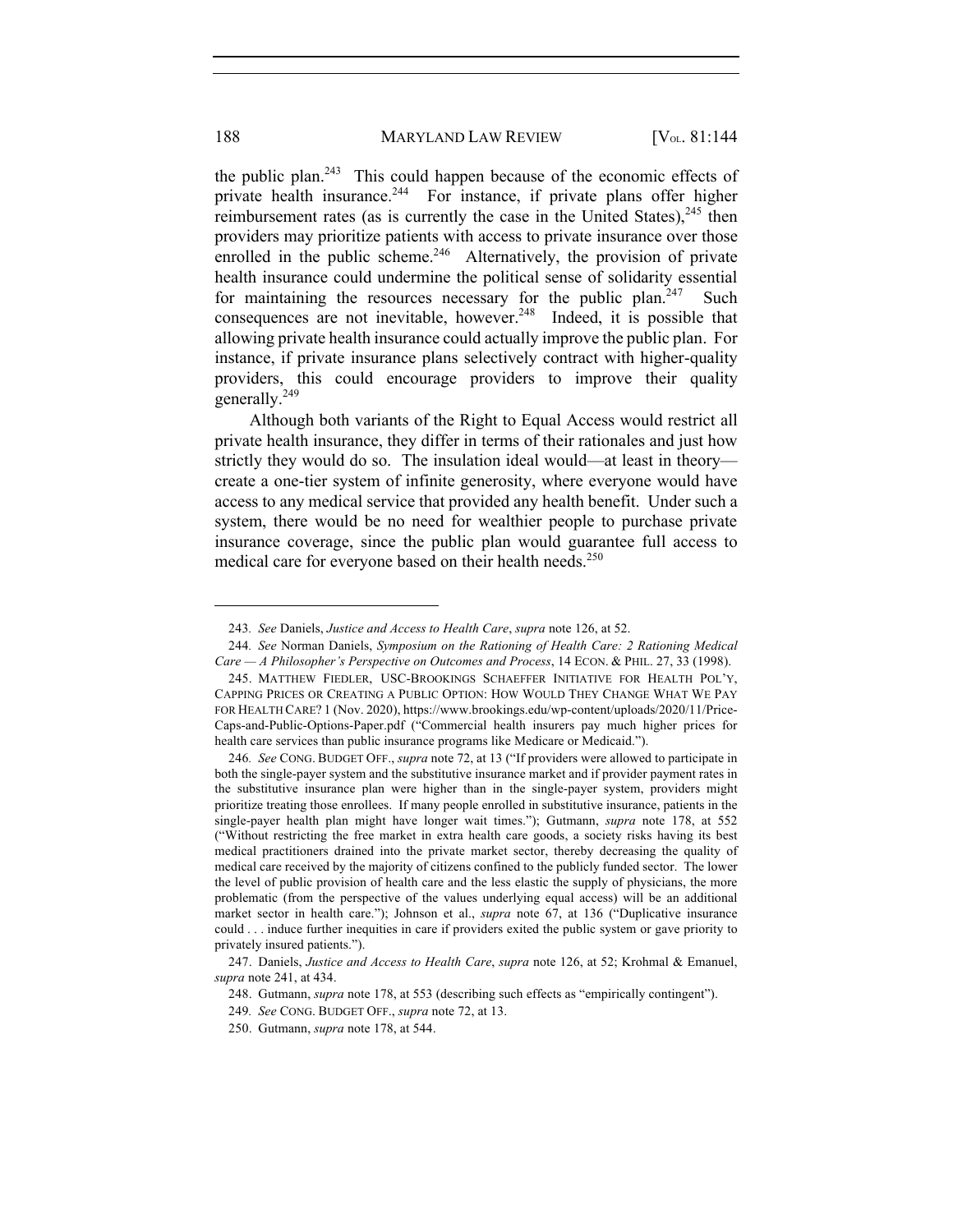The fair equality of opportunity principle, on the other hand, is compatible with some forms of private health insurance.<sup>251</sup> This is because the fair equality of opportunity account does not require complete equality in access to health care, since not all forms of health care contribute to opportunity.<sup>252</sup> Still, Norman Daniels specifies two constraints that the fair equality of opportunity principle imposes on private insurance: First, private plans must not undermine the public plan so that it still "protects normal functioning as much as possible under resource constraints."<sup>253</sup> The public plan must provide universal and equal access, based on health needs, to the subset of health care services that promote fair equality of opportunity under reasonable resource constraints (what Daniels refers to as the "basic tier").<sup>254</sup>

Second, Daniels writes that "the structure of inequality that results . . . [must not be] objectionable."<sup>255</sup> In particular, he suggests that it would be more morally objectionable if the public plan only served the poorest groups while most other people purchased private insurance than if most people used the public plan and only the richest people bought private insurance.256 Daniels argues that this is because under the former system, but not the latter, the poor might justifiably complain that they are being denied the medical resources that are necessary to achieve the range of normal opportunities that are available to most people.<sup>257</sup>

#### *The Right to a Decent Minimum*

By contrast, the Right to a Decent Minimum is compatible with private health insurance as long as it does not undermine access to a decent minimum of health care.<sup>258</sup> Since the various accounts of the Right to a Decent

<sup>251.</sup> Daniels, *Justice and Access to Health Care*, *supra* note 126, at 51.

<sup>252.</sup> DANIELS, JUST HEALTH CARE, *supra* note 3, at 79 ("[T]he fair equality of opportunity account shares with the market approach the view that health-care services have a variety of functions, only *some* of which may give rise to social obligations to provide them.").

<sup>253.</sup> DANIELS, JUST HEALTH, *supra* note 17, at 251.

<sup>254</sup>*. See supra* note 129 and accompanying text.

<sup>255.</sup> Daniels, *Justice and Access to Health Care*, *supra* note 126, at 52.

<sup>256.</sup> DANIELS, JUST HEALTH, *supra* note 17, at 259.

<sup>257.</sup> Norman Daniels, *Is the Oregon Rationing Plan Fair?*, 265 JAMA 2232, 2234 (1991). It is not obvious that this second constraint is distinct from the first that Daniels articulates. It would seem that if the basic tier were so barebones that only the poorest groups availed themselves of it, then it would fail to protect normal functioning as much as possible under reasonable resource constraints.

<sup>258</sup>*. See, e.g.*, Buchanan, *supra* note 118, at 58 ("Granted that individuals are allowed to spend their after-tax incomes on more frivolous items, why shouldn't they be allowed to spend it on health? If the answer is that they should be so allowed, as long as this does not interfere with the provision of an adequate package of health-care services for everyone, then we have retreated . . . to something very like the principle of a decent minimum."); Dworkin, *Justice in the Distribution of Health Care*, *supra* note 13, at 890 (specifying that under the prudent insurance ideal, "people would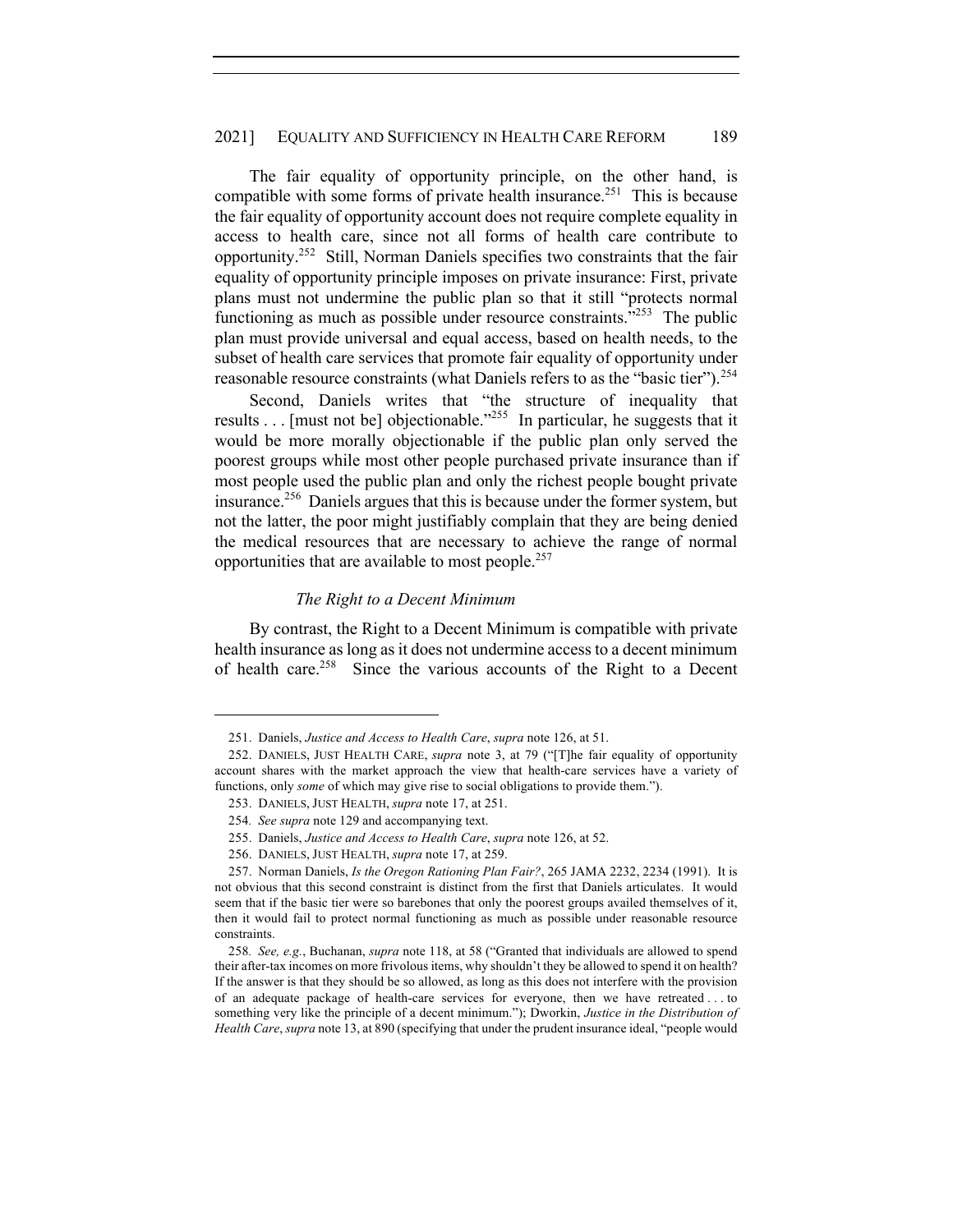190 MARYLAND LAW REVIEW [V<sub>OL.</sub> 81:144]

Minimum do not view health care as special, they regard it as arbitrary to prohibit wealthy individuals from purchasing better access to health care, while at the same time allowing them to purchase fancier cars and houses.<sup>259</sup>

While the Right to a Decent Minimum is generally compatible with a tiered health care system, the prudent insurance ideal and the modified market account support allowing people to enroll in private insurance for somewhat different reasons. The prudent insurance ideal does so since it supports a distribution of health care resources that reflects what people would choose for themselves under "fair free-market conditions."<sup>260</sup> Allowing some people to purchase more generous coverage if they wish is consistent with Dworkin's conception of equality, which is "sensitive to people's differing convictions about how to live."<sup>261</sup>

By comparison, the modified market account supports tiering on the basis that it leads to greater efficiency gains than establishing a single "onesize-fits-all" public plan.<sup>262</sup> Economists Mark Shepard, Katherine Baicker, and Jonathan Skinner show that these efficiency gains have actually grown over time for three main reasons: rising income inequality has led to greater divergence between the health care preferences of the rich and the poor; expensive medical technology is increasingly crowding out other important social goods; and the requisite tax financing has become prohibitively  $costly.<sup>263</sup>$  Moreover, although allowing tiering would lead to greater inequalities in access to health care, Shepard, Baicker, and Skinner point out that these inequalities can be offset by using the savings from a less generous health care program to provide progressive cash transfers.<sup>264</sup> Similar to Dworkin, they point out that low-income people may prefer having *less* generous health insurance coverage if it means they have more resources to spend on other goods and services such as housing, education, and transportation.<sup>265</sup>

## *B. Comparisons with Medicare for All and Incremental Reforms*

In this Section, I compare the theoretical implications of the two conceptions of the right to health care described above with the approaches

be free to negotiate specialized insurance in addition to [the] basic insurance package") (emphasis omitted).

<sup>259.</sup> Gutmann, *supra* note 178, at 545, 553.

<sup>260.</sup> DWORKIN, SOVEREIGN VIRTUE, *supra* note 22, at 317.

<sup>261.</sup> Dworkin, *Justice in the Distribution of Health Care*, *supra* note 13, at 898.

<sup>262.</sup> Shepard et al., *supra* note 181, at 1; *see also* DANIELS, JUST HEALTH CARE, *supra* note 3, at 79 (suggesting that the modified market view is not only compatible with supplemental private insurance, but in fact requires it).

<sup>263.</sup> Shepard et al., *supra* note 181, at 1.

<sup>264</sup>*. Id.* at 15.

<sup>265</sup>*. Id.*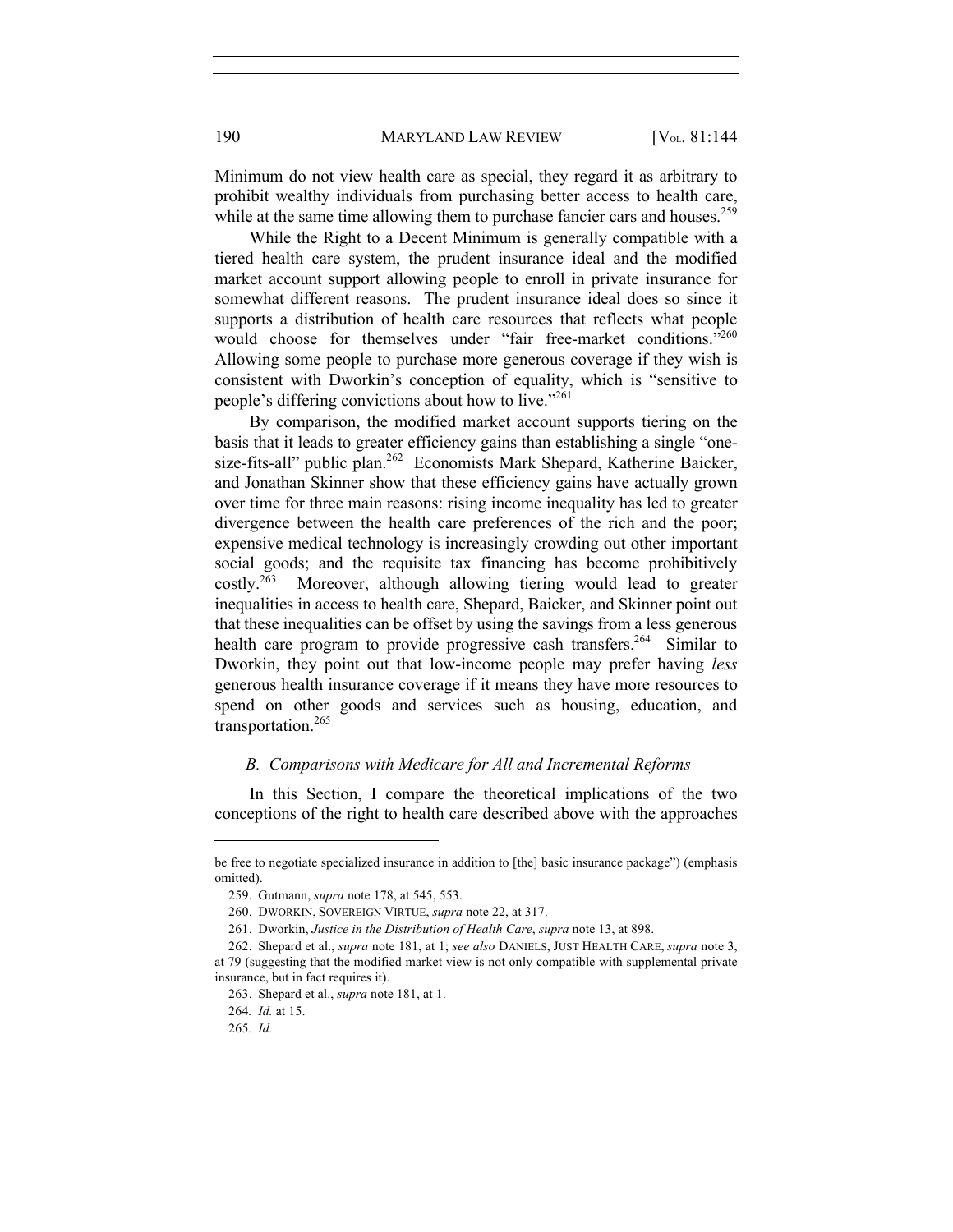actually taken by Medicare for All and incremental proposals on these issues. Exploring these comparisons reveals that Medicare for All is supported by the Right to Equal Access in its approach to private insurance and costsharing, whereas the incremental plans are supported by the approach of the Right to a Decent Minimum. Yet it also reveals that Medicare for All's approach is even more restrictive than necessary to conform to the Right to Equal Access. Moreover, it shows that both sets of reforms fall short of both theoretical conceptions of the right to health care in one important respect: failing to place reasonable limits on health care spending.

## *1. Covered Benefits*

As described above, both theoretical conceptions of the right to health care require placing reasonable limits on health care spending in order to avoid the bottomless pit objection. Yet even if one settles on a particular conception of the right to health care, determining which benefits should be guaranteed to all and which ones should not is challenging, to say the least.<sup>266</sup> Decisions to limit health care benefits must not only find a method of weighing these benefits against other social goods, but also of deciding how health care benefits should be aggregated across specific populations.<sup>267</sup> This raises difficult moral questions: For instance, should priority be given to treating the worst-off patients, maximizing overall welfare, or to some more intermediate position?<sup>268</sup>

Further compounding these challenges, the question of which benefits should be covered—and which ones should not—is one of the most politically controversial issues involved in health care reform. In the United States, the notion of government "rationing" of health care has long been a bugaboo, so much so that even the slightest hint of limits on health care benefits is viewed as politically toxic.<sup>269</sup> Perhaps the most famous example of this toxicity occurred when former Alaska Governor Sarah Palin mischaracterized an innocuous ACA provision that merely enabled Medicare

<sup>266</sup>*. See* Gutmann, *supra* note 178, at 556–57 ("We need to find some principle or procedure by which to draw a line at an appropriate level of access to health care short of what is socially and technologically possible, but greater than what an unconstrained market would afford to most people, particularly to the least advantaged. I suspect that no philosophical argument can provide us with a cogent principle by which we can draw a line within the enormous group of goods that can improve health or extend the life prospects of individuals.").

<sup>267</sup>*. See generally* F. M. KAMM, MORALITY, MORTALITY, VOL. 1: DEATH AND WHOM TO SAVE FROM IT (1993).

<sup>268.</sup> DANIELS, JUST HEALTH, *supra* note 17, at 105.

<sup>269</sup>*. See* Colleen M. Grogan & Adam Oliver, *Is It Rationing if the Public Decides?*, 38 J. HEALTH POL., POL'Y & L., 1067, 1067 (2013) ("The term *rationing* has been bandied about so frequently in polarized political settings in the United States that most of us on this side of the Atlantic cringe when we hear the word. We cringe because the term is used as an opposition device to any reform proposal no matter how big or small its intent or potential impact.").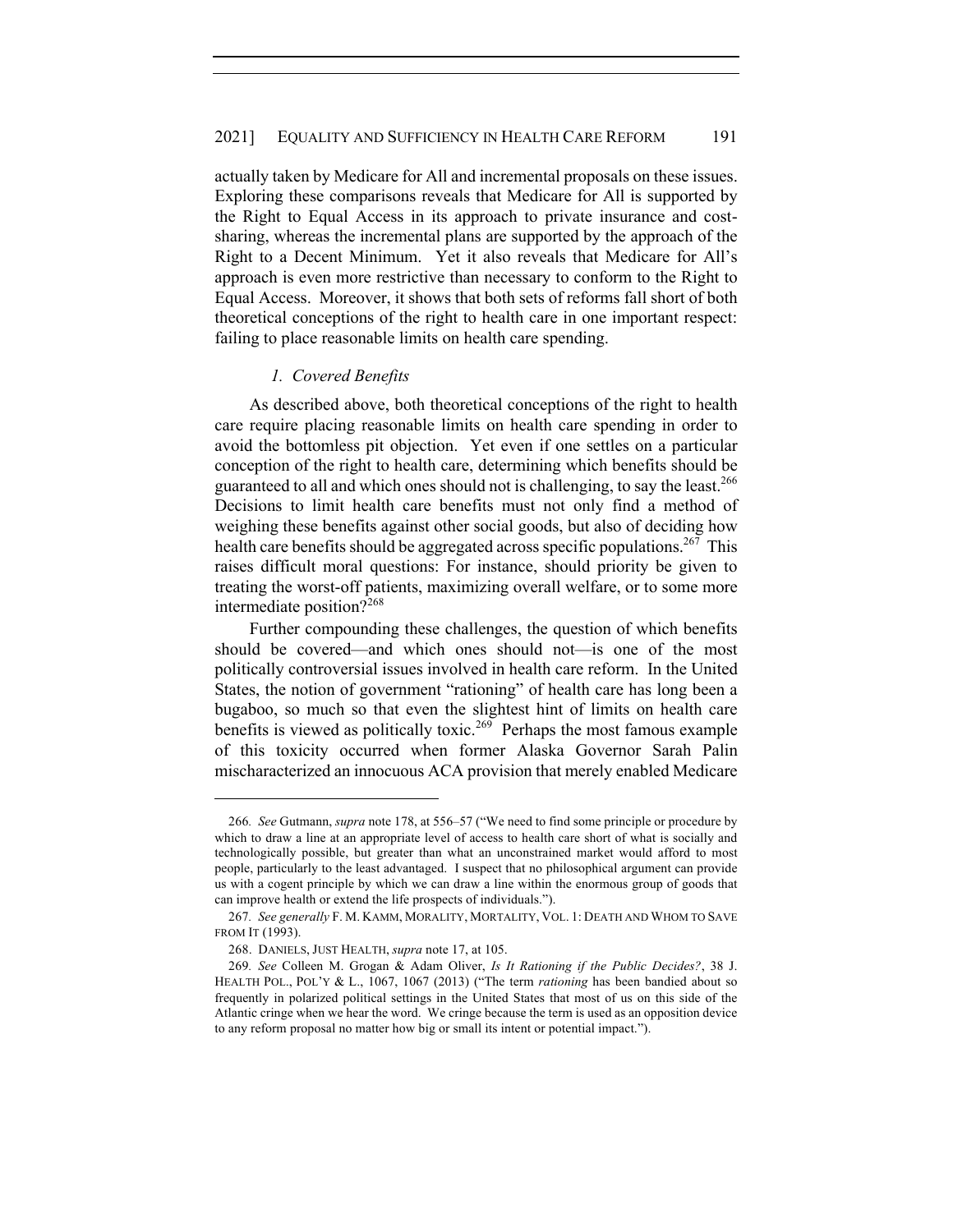to pay for doctors' appointments to discuss end-of-life issues with their patients as a requirement to institute so-called "death panels."<sup>270</sup>

In light of these philosophical and political challenges, it is small wonder that the United States health care system largely fails to place reasonable limits on covered spending.<sup>271</sup> Currently, Medicare covers any treatments that are deemed "reasonable and necessary,"<sup>272</sup> which in practice has been interpreted to exclude considerations of costs.<sup>273</sup> Private insurers, in turn, tend to follow Medicare's lead in their coverage determinations.<sup>274</sup> Although the ACA included several measures designed to incentivize highvalue care and promote comparative effectiveness research,<sup>275</sup> it also placed restrictions on the use of comparative effectiveness research or costeffectiveness analysis to inform coverage decisions.<sup>276</sup>

Neither Medicare for All nor the Biden plan would drastically alter this state of affairs. At least in their current forms, both reform proposals shy away from providing a specific procedure for placing limits on which benefits will be covered. As described above, Medicare for All would provide for coverage of a comprehensive set of benefits, including dental,

272. 42 U.S.C. § 1395y(a)(1)(A) (2006).

<sup>270</sup>*. See* Elizabeth Weeks Leonard, *Death Panels and the Rhetoric of Rationing*, 13 NEV. L.J. 872, 873 (2013).

<sup>271.</sup> This may be starting to change, however. *See* Carl H. Coleman, *Cost-Effectiveness Comes to America: The Promise and Perils of Cost-Effectiveness Analysis in Medication Coverage Decisions*, 38 GA. ST. U. L. REV. (forthcoming) (manuscript at 25–35), https://papers.ssrn.com/sol3/papers.cfm?abstract\_id=3813407 (describing how payers are increasingly relying on cost-effectiveness criteria in making coverage determinations).

<sup>273.</sup> Nicholas Bagley, *Bedside Bureaucrats: Why Medicare Reform Hasn't Worked*, 101 GEO. L.J. 519, 549–53 (2013). *See also* Nathan Cortez, *Medicare for All: A Leap into the Known?*, LAW & POL. ECON. PROJECT (July 25, 2019), https://lpeproject.org/blog/medicare-for-all-a-leap-intothe-known/ ("Medicare . . . was designed to preserve physician autonomy and patient choice, not make cost-effectiveness decisions.").

<sup>274.</sup> NICHOLAS BAGLEY, AMITABH CHANDRA & AUSTIN FRAKT, HAMILTON PROJECT, CORRECTING SIGNALS FOR INNOVATION IN HEALTH CARE 12 (2015), https://www.hamiltonproject.org/assets/files/correcting\_signals\_for\_innovation\_in\_health\_care\_b agley.pdf.

<sup>275</sup>*. See generally* Barry R. Furrow, *Cost Control and the Affordable Care Act: CRAMPing\* Our Health Care Appetite*, 13 NEV. L.J. 822 (2013).

<sup>276</sup>*. See* Coleman, *supra* note 271, at 26–27; Richard S. Saver, *Health Care Reform's Wild Card: The Uncertain Effectiveness of Comparative Effectiveness Research*, 159 U. PA. L. REV. 2147, 2166–67 (2011); *see also* Govind Persad, *Priority Setting, Cost-Effectiveness, and the Affordable Care Act*, 41 AM. J.L. & MED. 119, 129 (2015) ("The ACA does place substantial limitations on the use of traditional cost-effectiveness analysis by certain actors in the healthcare system, and also fails to remove the limitations that other laws—most notably the Americans with Disabilities Act (ADA)—may place on cost-effectiveness analysis, particularly on methods that employ quality-adjusted life years (QALY) as a metric. But the ACA is not invariably hostile to the use of cost-effectiveness or comparative effectiveness information, so long as these approaches are employed without considering certain factors in a prohibited way.").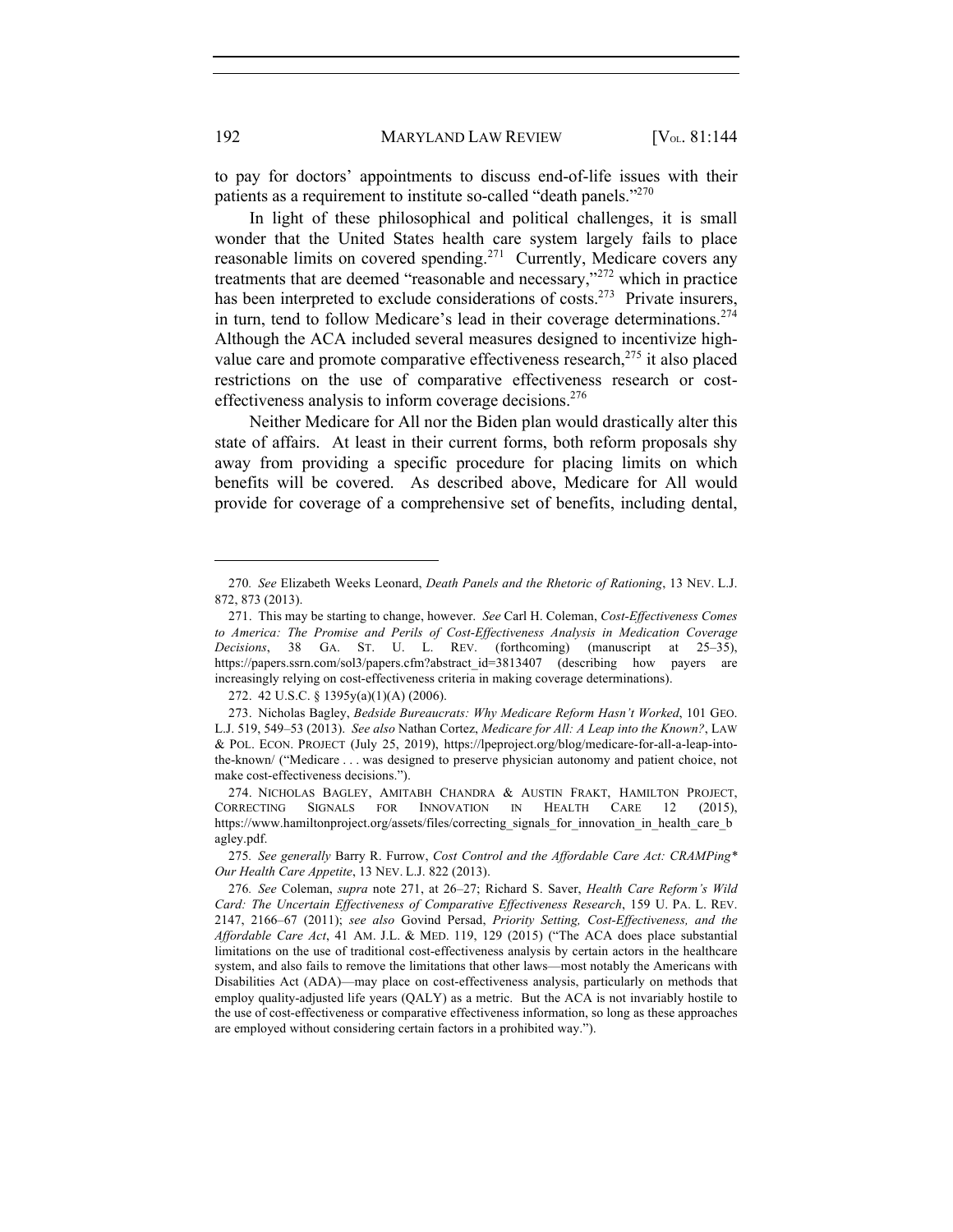vision, hearing, and reproductive care.<sup>277</sup> Moreover, it does not specify a process for determining which services, drugs, and devices will be covered within these categories and which will not.<sup>278</sup> Instead, Medicare for All relies on reducing health care costs by improving administrative efficiencies and reducing provider payment rates.<sup>279</sup> Yet there is substantial disagreement concerning how much these provisions would reduce costs, in part because the existing Medicare for All proposals do not specify how much providers would be paid.<sup>280</sup>

Similarly, the Biden plan fails to place reasonable limits on covered services. As described above, the Biden plan would introduce a public option that would cover the ten categories of services listed in the ACA as "essential health benefits" (EHBs).<sup>281</sup> Yet these EHBs have not been defined in such a way as to provide a process for setting reasonable limits on which specific services will be covered.<sup>282</sup> Instead, the Biden proposal suggests that it will reduce health care costs in other ways, such as by using aggressive antitrust

280*. See* Frakt & Oberlander, *supra* note 279, at 143 ("Precisely how and on what schedule Medicare for All would achieve cost savings through lower provider payments, as well as how large those savings would be, is not clear."); Katz et al., *supra* note 11.

281. Scott, *supra* note 62. Of note, although this Article focuses on the version of the Biden health care plan described during his 2020 presidential campaign, the Biden Administration has subsequently come out in favor of "improving access to dental, hearing, and vision coverage in Medicare." OFF. OF MGMT. & BUDGET, BUDGET OF THE U.S. GOVERNMENT: FISCAL YEAR 2022, at 24 (2021), https://www.whitehouse.gov/wp-content/uploads/2021/05/budget\_fy22.pdf. The narrowing divide between the Biden approach and Medicare for All when it comes to covered benefits provides further support for the notion that the Right to Equal Access does not necessarily justify covering a broader set of health care benefits than the Right to a Decent Minimum. *See supra* notes 199–200 and accompanying text.

<sup>277</sup>*. See supra* notes 69–70 and accompanying text.

<sup>278</sup>*. See* Johnson et al., *supra* note 67, at 134 ("Medicare for All would need a mechanism to specify which services, drugs, and devices are covered within each benefit category.").

<sup>279.</sup> Austin Frakt & Jonathan Oberlander, *Challenges to Medicare for All Remain Daunting*, 39 HEALTH AFFS. 142, 143 (2020). A different version of Medicare for All, introduced in the House of Representatives by Rep. Jayapal, would also adopt a system of global budgeting to limit health care costs—meaning that hospitals would be paid a fixed amount, prospectively, for all the services they deliver over a year, based on negotiations between providers and regional directors. Medicare for All Act of 2019, H.R. 1384, 116th Cong. § 611 (2019).

<sup>282</sup>*. See* Amy B. Monahan, *The Regulatory Failure to Define Essential Health Benefits*, 44 AM. J.L. & MED. 529, 561 (2018) ("The plans that serve as benchmarks in this process were all developed in a regulatory system that did not take cost into account, that were subject to piecemeal and ad hoc content regulation, and that were drafted by insurance companies who likely have very different goals than lawmakers and regulators. In other words, there is no reason to believe that these benchmark plans reflect societal priorities or values, or that they even result from a thoughtful, deliberative process."). The Department of Health and Human Services, which has authority for further defining EHBs, considered using a process-based approach to refine the contents of EHBs, but it ultimately opted to define EHBs by having the states designate an existing insurance plan in the state as "benchmark plan." *See* Nicholas Bagley & Helen Levy, *Essential Health Benefits and the Affordable Care Act: Law and Process*, 39 J. HEALTH POL., POL'Y & L. 441, 443–46 (2014).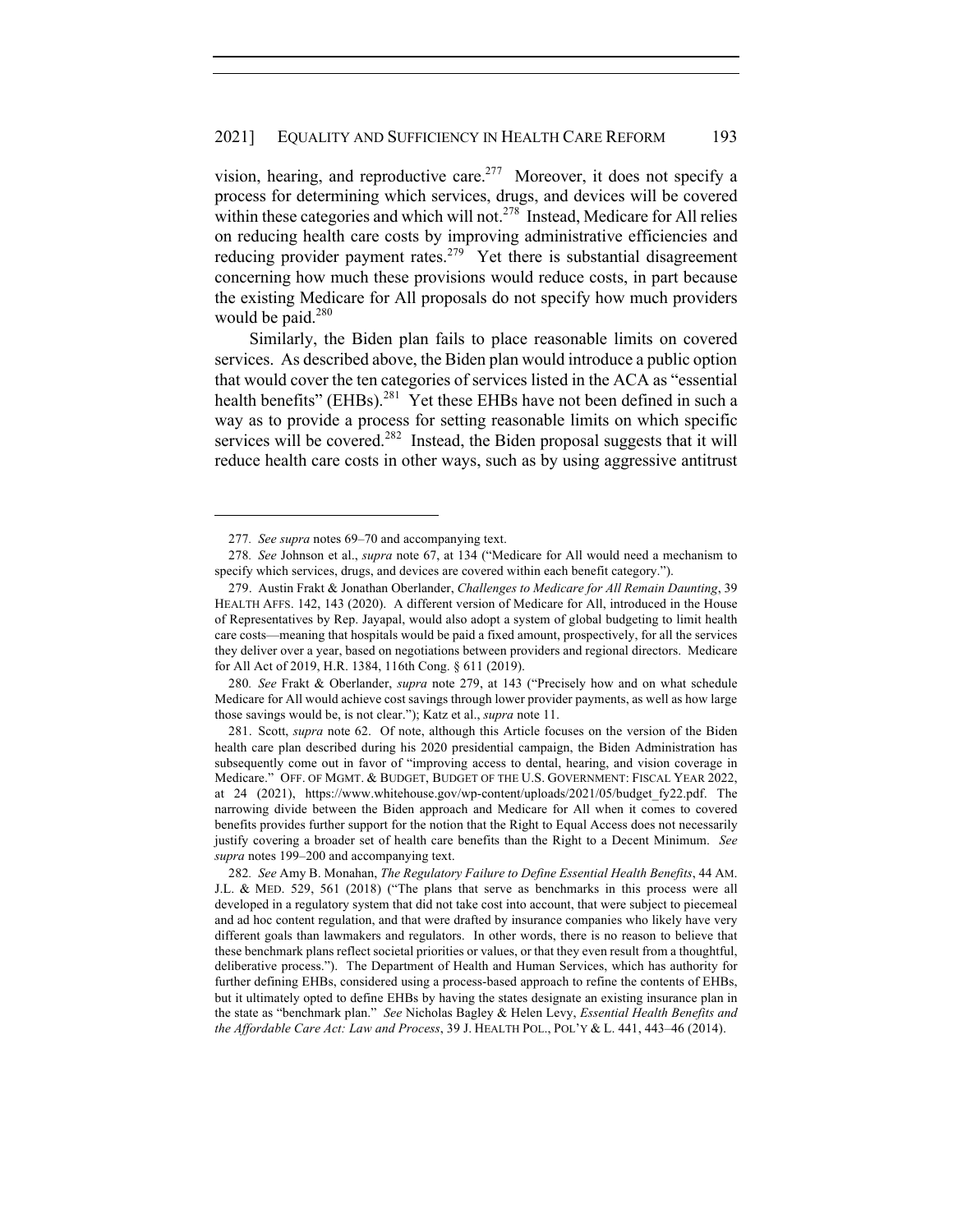enforcement to improve competition and by testing "innovative solutions that improve quality of care."<sup>283</sup>

As a result, at least in their current forms, both Medicare for All and the Biden plan fall short from the perspective of either theoretical conception of the right to health care.<sup>284</sup> Even if we assume that the reforms being considered would substantially reduce wasteful spending (which is, to say the least, an optimistic assumption), $285$  that would not obviate the need to set reasonable limits on medical spending more generally.<sup>286</sup> The high level of health care spending in the United States has siphoned away government funding from other important social goods and services, such as education and infrastructure, and contributed to fewer jobs and lower wages for workers.<sup>287</sup> These costs are disproportionately borne by the poor.<sup>288</sup> Any just health care system must grapple with how to balance these kinds of costs against the benefits provided by medical spending.

Thus, if Medicare for All or the incremental reform proposals are to fully conform with either conception of the right to health care, they must provide some mechanism for placing reasonable limits on covered benefits. They could, for example, use a method in line with Daniels' and Sabin's

<sup>283.</sup> *Health Care*, *supra* note 5.

<sup>284.</sup> At least at first glance, the Biden plan would seemingly fall short of achieving either conception of the right to health care in another respect as well, in that it would leave a small percentage of Americans uninsured. *See supra* note 65. That being said, some estimates suggest that most or all of the remaining uninsured would be undocumented immigrants, and there are a range of normative views about what kinds of legal rights this population is owed. *See* Blumberg, *supra* note 65, at 12. *See generally* Joseph H. Carens, *The Rights of Irregular Migrants*, 22 ETHICS & INT'L AFFAIRS 163 (2008) (describing the different positions on this issue and arguing that undocumented immigrants deserve a range of legal rights). Although the accounts described in this Article do not, to my knowledge, directly address this issue, it is by no means obvious that the Right to a Decent Minimum would be less likely to support health care benefits for undocumented immigrants than the Right to Equal Access. Thus, to the extent that the Biden plan (or other incremental plans) would fail to cover this population, it does not appear to be because of some characteristic of the Right to a Decent Minimum.

<sup>285</sup>*. See* Baicker & Chandra, *supra* note 202, at 607 ("Promises of reforms that will both reduce spending and improve outcomes are popular to make, but evidence (and Congressional Budget Office scoring) suggests that they're difficult to keep."); Amy Finkelstein, *Why It's So Hard to Cut Waste in Health Care*, N.Y. TIMES (Jan. 22, 2021), https://www.nytimes.com/2021/01/22/business/why-its-so-hard-to-cut-waste-in-health-care.html (arguing that there is no "simple, miracle cure for excising most unnecessary medical care").

<sup>286</sup>*. See* DANIELS, JUST HEALTH, *supra* note 17, at 105 ("The fact of nonideal conditions in any system – inefficiency, profit taking at the expense of meeting needs, lack of universal coverage – does not exempt us from the task of learning how to set limits fairly."); *see also* Sreenivasan, *Why Justice Requires Rationing in Health Care*, *supra* note 203, at 150–51 (responding to the objection that the presence of waste in the health care system renders it unnecessary to ration medically necessary spending).

<sup>287</sup>*. See, e.g.*, ANNE CASE & ANGUS DEATON, DEATHS OF DESPAIR AND THE FUTURE OF CAPITALISM 191–211 (2020); Katherine Baicker & Amitabh Chandra, *The Labor Market Effects of Rising Health Insurance Premiums*, 24 J. LABOR ECON. 609 (2006).

<sup>288.</sup> CASE & DEATON, *supra* note 287.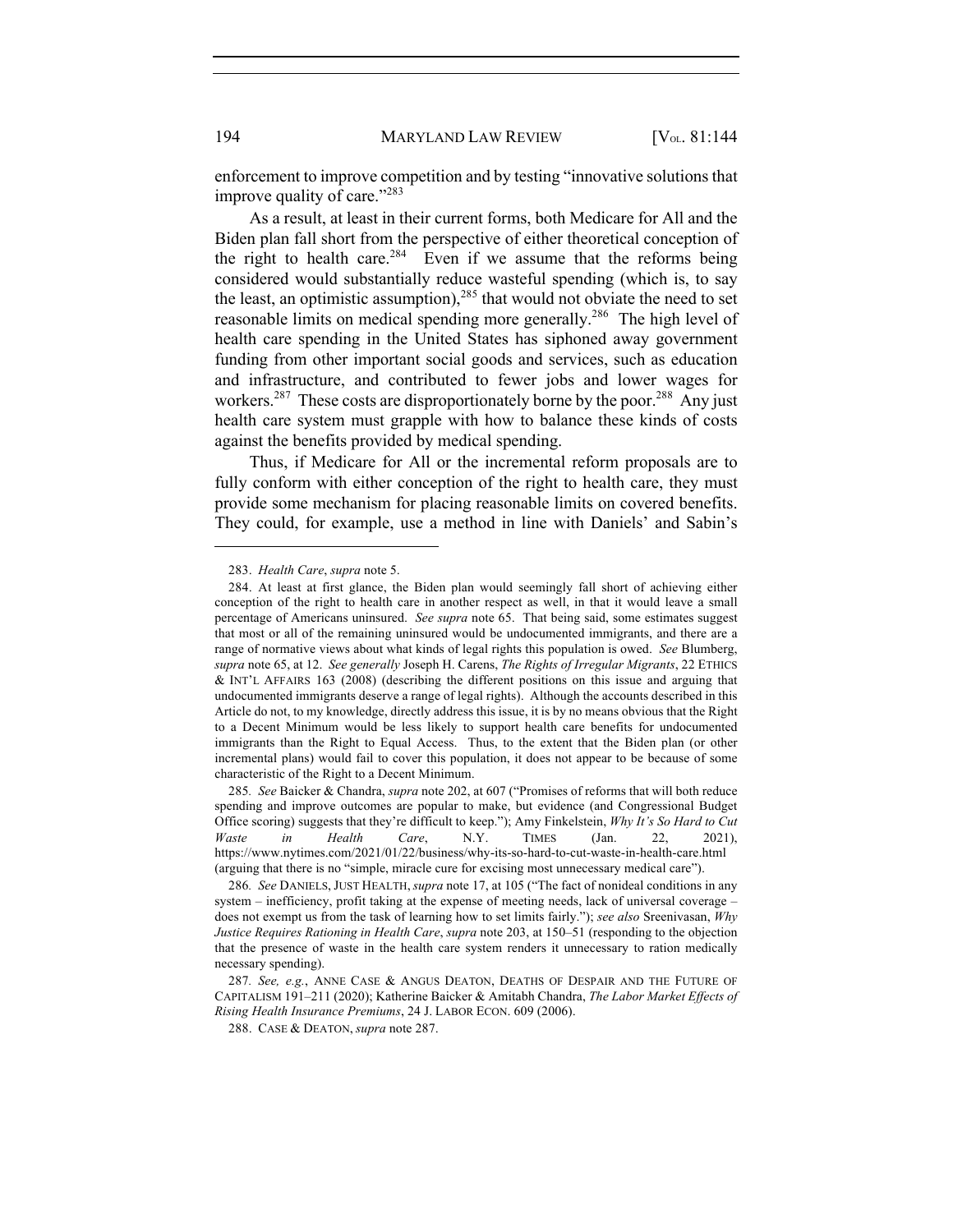"accountability for reasonableness" process, or some kind of costeffectiveness or comparative effectiveness approach. Each of these approaches has its own advantages and disadvantages, which are beyond the scope of this Article to explore in more depth. My point is only that some reasonable limits are necessary, and that without any such limits, these plans both fall short from the perspective of either theoretical conception of the right to health care.

#### *2. Cost-Sharing*

The Right to Equal Access helps to justify what might otherwise seem like a puzzling feature of Medicare for All: namely, why it would nearly completely eliminate cost-sharing. This is not a necessary or inevitable feature of a single-payer health care system. Although some countries' single-payer systems do place substantial limits on cost-sharing, others, such as Sweden and Taiwan, impose cost-sharing on most health care services.<sup>289</sup> So why does Medicare for All prohibit virtually all cost-sharing?

If one understands Medicare for All through the perspective of the Right to Equal Access, then restricting cost-sharing is indeed necessary. Costsharing represents a financial barrier to accessing health care, which disproportionately burdens the poor and the sick.<sup>290</sup> By nearly eliminating cost-sharing, Medicare for All helps to ensure that access to care is based primarily on people's relative need for health care, rather than on their ability to pay.291 Thus, Medicare for All's stringent approach to cost-sharing would eliminate one important source of inequality in access to health care.

By the same token, the Right to a Decent Minimum helps to justify the incremental reform proposals' failure to eliminate cost-sharing. The Right to a Decent Minimum does not require equality in access to health care services, but rather only support ensuring some level of access to a decent minimum of health care services. Thus, it is compatible with requiring people to pay some amount of out-of-pocket costs when they see a health care provider, even if doing so contributes to inequities in health care access. That being said, presumably even the Right to a Decent Minimum would place some outer limits on cost-sharing: If the cost-sharing requirements are sufficiently onerous, then there becomes a point at which insurance coverage fails to provide access to the decent minimum. To address this problem, some market-oriented health scholars have endorsed "Value-Based Insurance

<sup>289.</sup> CONG. BUDGET OFF., *supra* note 72, at 12.

<sup>290</sup>*. See supra* notes 226–233 and accompanying text.

<sup>291.</sup> Johnson et al., *supra* note 67, at 136.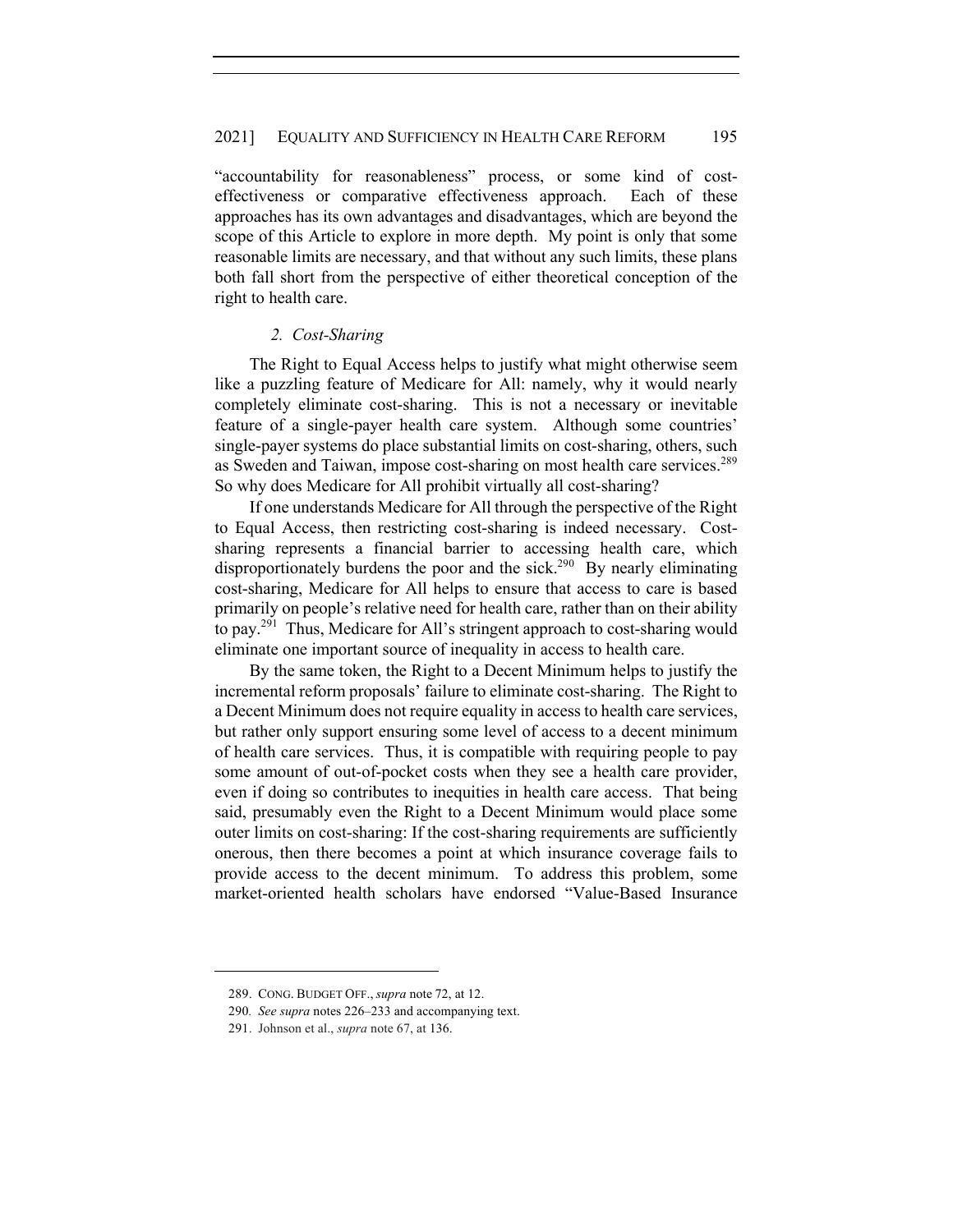Design," which "aligns patients' out-of-pocket costs with the value of services."<sup>292</sup>

Yet, while Medicare for All's approach to cost-sharing aligns more closely with that of the Right to Equal Access, it takes a more stringent approach than necessary to satisfy this ideal. Although both variants of the Right to Equal Access would greatly restrict cost-sharing, only the insulation ideal would necessarily eliminate cost-sharing for *all* types of services. As discussed above, the fair equality of opportunity account in particular appears to be compatible with imposing cost-sharing requirements on those services that fall outside of the "basic tier."<sup>293</sup> Thus, Medicare for All could satisfy this latter account of the Right to Equal Access while preserving a more limited role for cost-sharing.

#### *3. Private Insurance*

Perhaps the most controversial aspect of Medicare for All is that it would significantly restrict—if not completely eliminate—private health insurance. Medicare for All would prohibit duplicative insurance and effectively eliminate nearly all forms of supplemental insurance and complementary insurance. This would represent a radical transformation of the existing health care system, which relies heavily on private insurance companies not only to offer insurance coverage but also to administer benefits under public programs, including Medicare and Medicaid.<sup>294</sup>

Again, this feature of Medicare for All is difficult to understand if one thinks of Medicare for All simply as a single-payer health care system. Indeed, many countries that have single-payer health care systems, including Canada and the United Kingdom, allow supplemental private insurance and other forms of private insurance.<sup>295</sup> So why does Medicare for All take such a restrictive approach with private insurance? Again, the Right to Equal Access offers a clear answer to this question: Private health insurance is restricted because it contributes to inequalities in access to health care. Private health insurance contributes to inequalities in access by creating different tiers of access to care, and potentially also by undermining access to the benefits provided in the public plan.<sup>296</sup>

<sup>292</sup>*. See* Richardson et al., *supra* note 240.

<sup>293</sup>*. See supra* note 229 and accompanying text.

<sup>294</sup>*. See* Fuse Brown et al., *supra* note 45, at 421; Reed Abelson & Margot Sanger-Katz, *Medicare for All Would Abolish Private Insurance. 'There's No Precedent in American History.'*, N.Y. TIMES (Mar. 23, 2019), https://www.nytimes.com/2019/03/23/health/private-healthinsurance-medicare-for-all-bernie-sanders.html.

<sup>295.</sup> CONG. BUDGET OFF., *supra* note 72, at 13.

<sup>296</sup>*. See supra* notes 241–247 and accompanying text. Notably, even a strict one-tier system would not ensure complete equality in access to care. For instance, people of color would still face racial discrimination when seeking care and low-income people would still find it harder to take off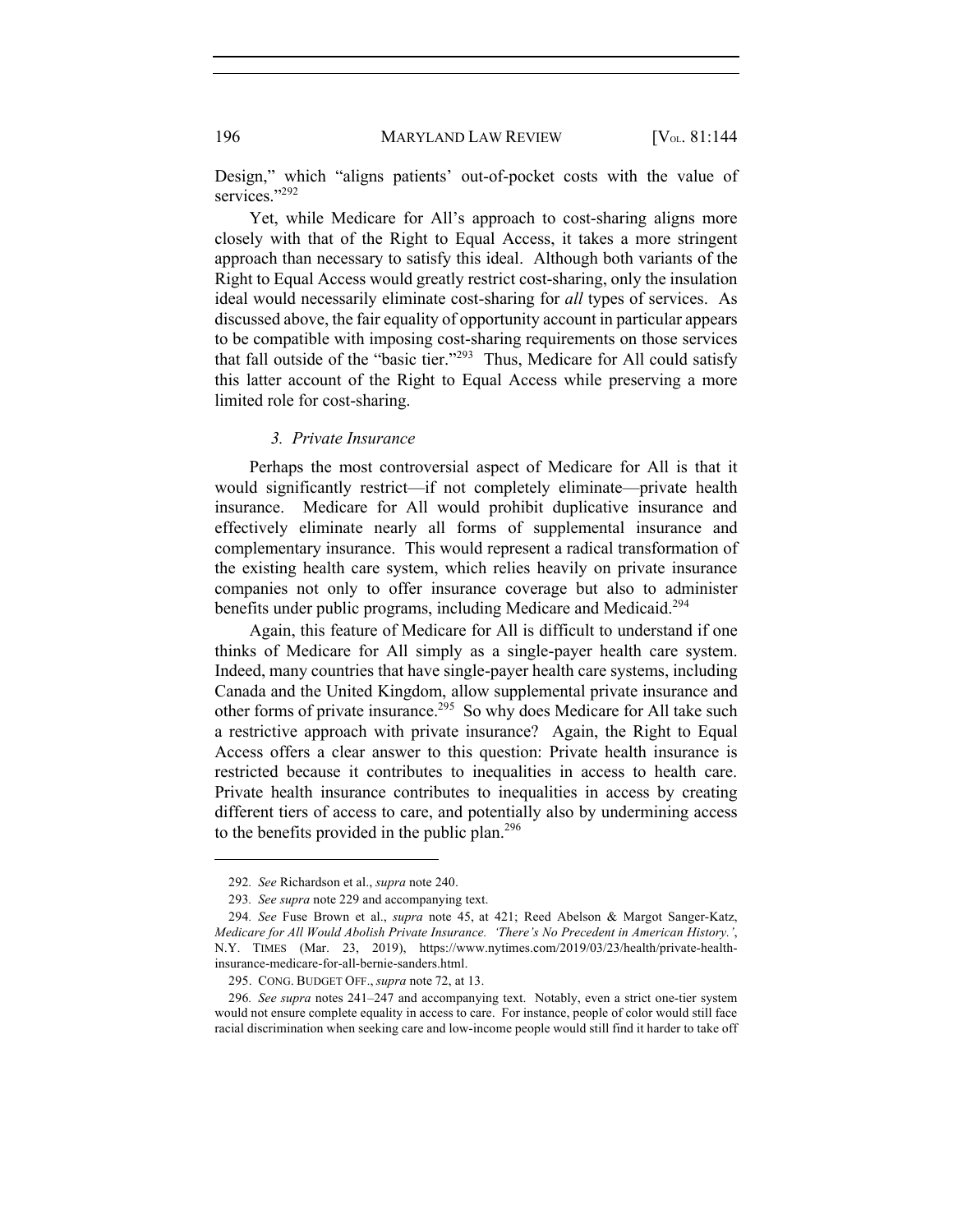That being said, in its strict approach to private insurance, Medicare for All seems to align more closely with the insulation ideal than with the fair equality of opportunity account. Like the insulation ideal, Medicare for All would create a strict one-tier system—but one so generous that it is designed to ensure that wealthy people would have little reason to purchase private insurance coverage, even if they were allowed to do so.

Having a one-tier system improves equality in access but creates an uncomfortable dilemma. As discussed above, the current version of Medicare for All is vulnerable to the bottomless pit objection since it fails to place reasonable limits on covered spending.<sup>297</sup> However, if Medicare for All were to address this objection by adopting reasonable limits—while maintaining a strict one-tier system—then it would be vulnerable to the leveling down objection. Wealthier people would largely be prevented from purchasing better access to health care, even though doing so would only serve to make them worse off and not to make anyone else better off.<sup>298</sup> There would also likely be practical difficulties associated with such "leveling down": For instance, wealthier people might resort to shadow markets or medical tourism to obtain access to health care not covered under the public plan.299

The fair equality of opportunity principle shows that the Right to Equal Access is compatible with a more permissive approach to private health insurance. As long as the public plan still provides universal and equal access, based on health needs, to the subset of health care services that promote fair equality of opportunity under reasonable resource constraints

work to attend doctors' appointments or find transportation to these appointments. *See supra* notes 50–59 and accompanying text. *See also* Segall, *supra* note 106, at 344 ("It is often acknowledged, for example, that even a free and universal health care service is still more accessible to the rich than it is to the poor.").

<sup>297</sup>*. See supra* notes 277–280 and accompanying text.

<sup>298.</sup> Buchanan, *supra* note 118, at 58 ("[T]he strong equal access principle . . . forces us to choose between two unpalatable alternatives. We can either set the publicly guaranteed level of health care lower than the level that is technically possible or we can set it as high as is technically possible. In the former case, we shall be committed to the uncomfortable conclusion that no matter how many resources have been expended to guarantee equal access to that level, individuals are forbidden to spend any of their resources for services not available to all. . . . If, on the other hand, we set the level of services guaranteed for all so high as to eliminate the problem of persons seeking extra care beyond this level, this would produce a huge drain on total resources, foreclosing opportunities for producing important goods other than health care.").

<sup>299.</sup> Jonathan Foley, *Taking Medicare for All Seriously*, HEALTH AFFS. BLOG (June 11, 2019), https://www.healthaffairs.org/do/10.1377/hblog20190606.959973/full/; Krohmal & Emanuel, *supra* note 241, at 436. The phenomenon of medical tourism raises other important ethical concerns, including that it will impede access to health care in so-called "destination" countries: countries to which patients travel for medical treatment. *See generally* I. Glenn Cohen, *Medical Tourism, Access to Health Care, and Global Justice*, 52 VA.J. INT'L L. 1 (2011) (specifying certain conditions under which medical tourism may reduce access to care in destination countries, and examining the accompanying moral obligations of "home" countries and international bodies).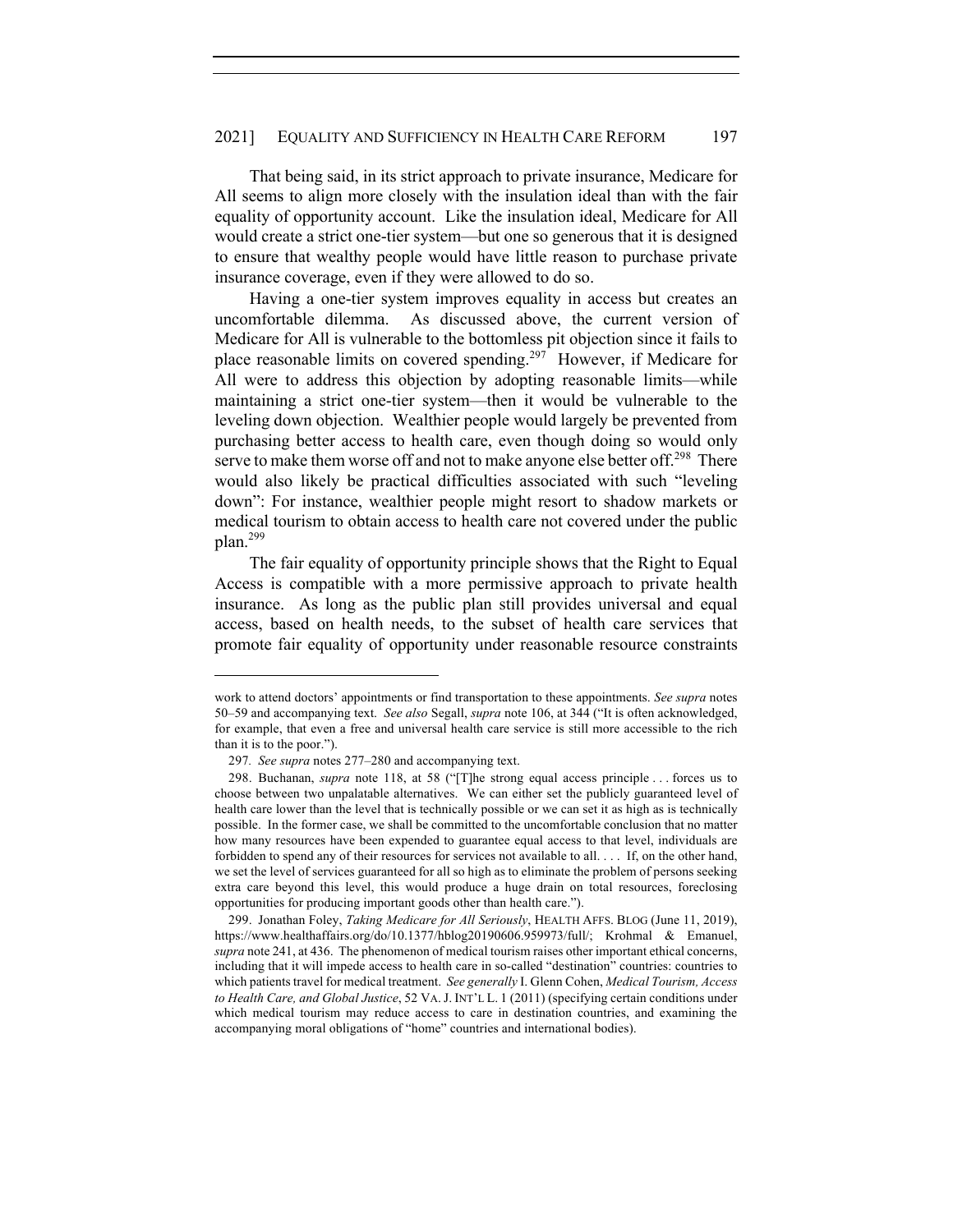(and as long as the structure of inequality that results is not objectionable), then the fair equality of opportunity account is compatible with some amount of tiering.300 Therefore, instead of completely prohibiting duplicative insurance, Medicare for All could impose requirements designed to bolster the public plan—for instance, by imposing requirements that make private duplicative insurance more expensive or less attractive to providers.<sup>301</sup> Such a middle-ground approach would make access to health care less equal than under a strict one-tier system, but would still limit inequality in access to those services that promote fair equality of opportunity and would be less vulnerable to the leveling down and bottomless pit objections.

Whereas Medicare for All would prohibit most forms of private health insurance coverage, the incremental health care reform proposals would preserve private health insurance. The Biden plan, for example, would increase both private and public coverage by expanding the subsidies on the ACA exchanges, creating a new public option, and lowering the eligibility age for Medicare.<sup>302</sup> This more permissive approach to private insurance avoids both the leveling down objection and the bottomless pit objection, since the government can place reasonable limits on the public scheme without preventing those who would prefer greater access to health care from seeking it. At the same time, however, this approach will lead to relatively greater inequalities in access to health care, as wealthier people will tend to opt for more generous private coverage. Furthermore, even the Right to a Decent Minimum requires imposing some basic restrictions on private health insurance to ensure that it does not undermine public access to the contents of the basic minimum. However, as long as adequate access to the contents of the basic minimum is preserved, this conception of the right to health care would not object to private coverage.

#### *C. Divisions and Areas of Convergence*

Examining the two conceptions of the right to health care shows that the debate over the future of health care reform is at once deeper and narrower than it is often understood to be.

This exercise clarifies what is at stake in the debate over health care reform: not just concerns about political feasibility or economic impacts, but also different moral or political values. Whether the access problem in American health care is viewed as one of *inadequate* access or one of *unequal* access leads to different conclusions about what kind of health care reform is normatively desirable.

<sup>300</sup>*. See supra* notes 251–257 and accompanying text.

<sup>301.</sup> CONG. BUDGET OFF., *supra* note 72, at 13.

<sup>302</sup>*. See supra* note 96 and accompanying text.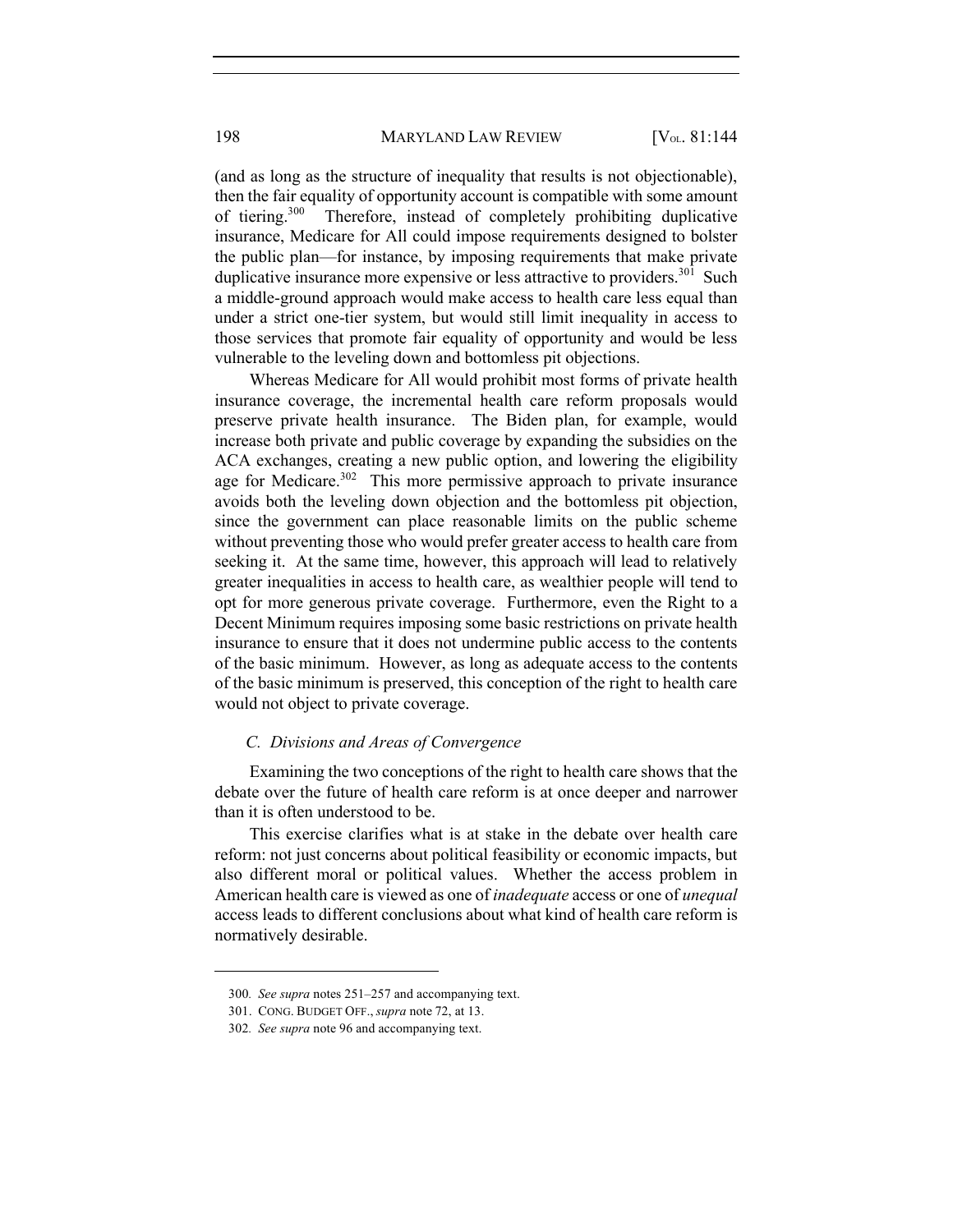The Right to a Decent Minimum implies that the goal of health care reform should be to fill in the gaps in our current system so as to provide access to a decent minimum of care for those who currently lack such access. Under this conception of the right to health care, if everyone has access to the decent minimum, it is not morally objectionable that some people have greater access than others. Securing the right to health care does not, therefore, require radically restricting cost-sharing or private health insurance, as long as the structures of cost-sharing and private health insurance do not impede access to the decent minimum.

By contrast, the Right to Equal Access implies that ensuring access to a decent minimum may be a good start, but that it is insufficient to secure the right to health care. Rather, it entails that at least some forms of inequalities in access to health care are morally objectionable (such as those that impede fair equality of opportunity), and that it is necessary to reduce these inequalities. This requires restricting private health insurance and costsharing so that Americans do not experience significantly different levels of access to the same basic sets of services depending on the particular source of their insurance coverage.

To some extent, of course, the goals of ensuring adequate access and more equal access may converge.<sup>303</sup> Many of the same factors that impede adequate access to care (such as the lack of insurance coverage and excessive cost-sharing requirements) also contribute to inequalities in access to care.<sup>304</sup> Therefore, incremental reforms that are aimed at ensuring that everyone has access to adequate care—such as those embodied in the Affordable Care Act—will also tend to reduce inequality in access to health care.<sup>305</sup> The overlap is not perfect; some reforms, such as restricting private supplemental insurance coverage or ensuring that everyone has access to exactly the same set of benefits, would improve equality in access but are not necessary to

<sup>303</sup>*. See* MOYN, *supra* note 21, at 60 (describing how in the mid-twentieth century, "the thinking of the period" was that "the demand for a floor of sufficiency harmonized with a desire for a ceiling on inequality—or the floor was placed so high that any contrast between the one and the other made little sense").

<sup>304</sup>*. See supra* Tbl. 1 and accompanying text.

<sup>305</sup>*. See* Sara Rosenbaum, *Toward Equality and the Right to Health Care*, *in* THE TRILLION DOLLAR REVOLUTION, *supra* note 32, at 311, 313 ("Despite its failings, the ACA has achieved dramatic, measurable gains in health equality, opening greater access for previously uninsured Americans who, after all, were disproportionately low income and underserved."). *See also* James W. Nickel, *Moral Grounds for Economic and Social Rights*, *in* THE OXFORD HANDBOOK ON ECONOMIC AND SOCIAL RIGHTS (forthcoming) (manuscript at 19), https://papers.ssrn.com/sol3/papers.cfm?abstract\_id=3831503 ("[C]reating a floor of income and services significantly reduces economic inequality. It does this, first, by pulling up everyone below that income floor so that the lowest are not so low. And, second, when taxation is used to cover the costs of providing the floor, this usually transfers significant amounts of income and wealth from the top and middle to the bottom.").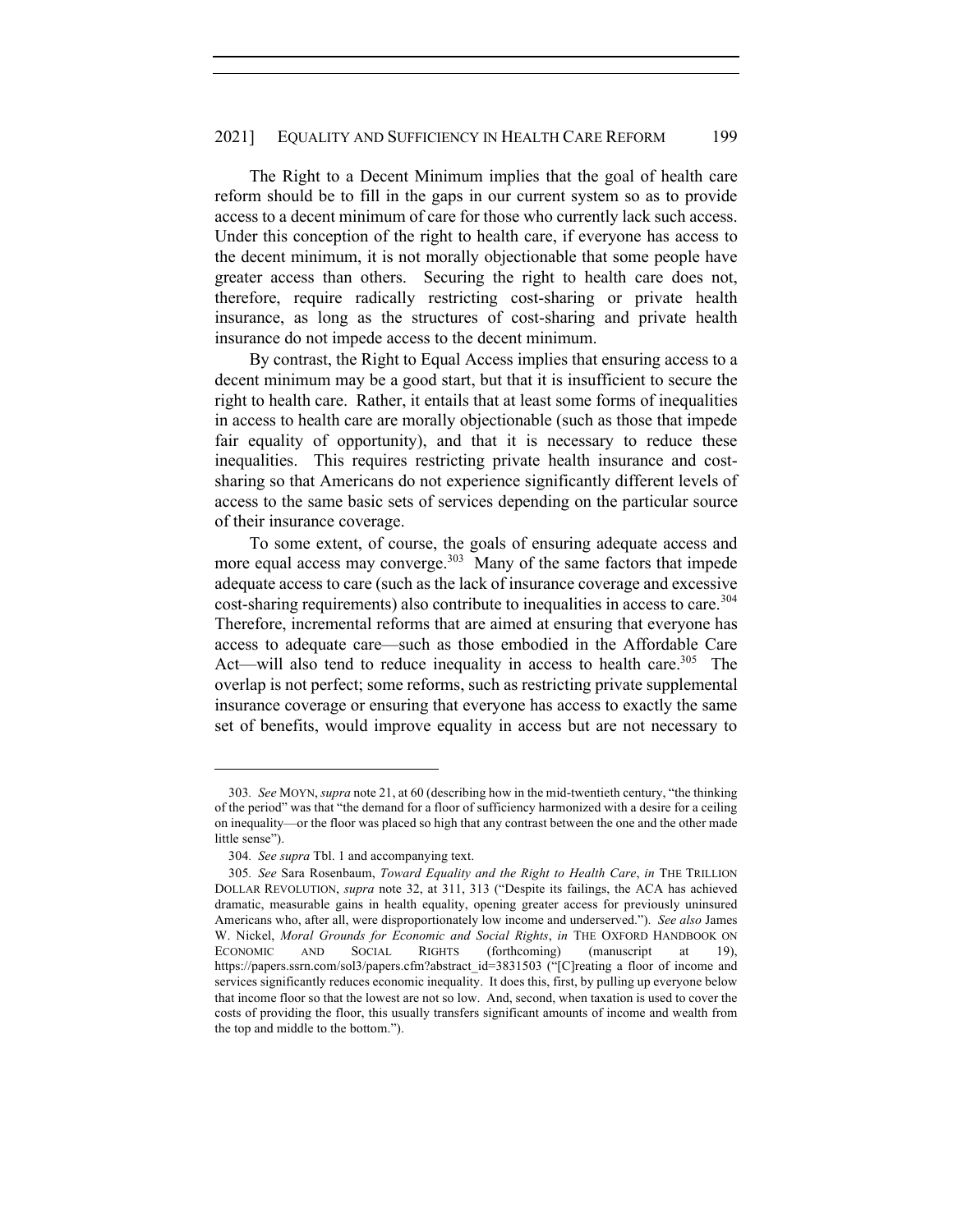ensure that all Americans have adequate access to care.<sup>306</sup> Taken to an

extreme, reforms aimed at ensuring the Right to Equal Access could even jeopardize the Right to a Decent Minimum if they resulted in significantly leveling down access to health care. At the very least, though, these two goals are not mutually exclusive. Why not then just pursue whatever health care reforms would both reduce inequality in access and ensure adequate access to care?

The problem is that there are practical tradeoffs in pursuing either one of these conceptions of the right to health care. Any political capital and resources that policymakers and advocates devote to implementing reforms that reduce inequality in access to health care (such as placing restrictions on private insurance coverage) constitute forgone political capital and resources that could have been used to implement reforms to ensure that more Americans have access to adequate care (for example, by expanding ACA subsidies for individuals purchasing their own health insurance).<sup>307</sup> They also take capital and resources away from advocating for other policy priorities that have nothing to do with health care (such as reforms aimed at protecting voting rights or confronting climate change). These tradeoffs may be worthwhile from the perspective of the Right to Equal Access, which places special moral importance on distributing access to health care more equally, but they are difficult to justify from the perspective of the Right to a Decent Minimum, which does not view health care as morally distinctive.<sup>308</sup>

Likewise, even though incremental reforms that are aimed at addressing the Right to a Decent Minimum (such as those in the Biden plan) would also improve equality in access, they inevitably take capital and resources away from more fundamental reforms that would do more to improve equality in access to health care (such as Medicare for All). In fact, reforms that build on the existing fragmented health care financing system might actually make

<sup>306</sup>*. See supra* note 61 and accompanying text.

<sup>307.</sup> For an analogous point about whether the goal of tax law should be to reduce poverty or inequality, see David Kamin, *Reducing Poverty, Not Inequality: What Changes in the Tax System Can Achieve*, 66 TAX L. REV. 593, 639 (2013) ("My argument here is premised on there being tradeoffs; devoting political capital to one of these goals could limit the ability to achieve the other especially in tax negotiations (such as over fundamental reform) where both issues could very well be on the table.").

<sup>308.</sup> Shepard et al., *supra* note 181, at 15 ("This is the paradox of the egalitarian motive to provide equitable access to health care; while leveling the health care playing field, it comes at the opportunity cost of forgoing other public assistance that the poor and middle class might prefer."); *see also* Zachary Liscow, *Redistribution for Realists*, 107 IOWA L. REV. (forthcoming) (manuscript at 45), https://papers.ssrn.com/sol3/papers.cfm?abstract\_id=3792122 (noting that "lower-income individuals . . . may not value [access to the best-available health care] at nearly the amount that it costs to provide and would prefer to receive those resources in other forms where redistribution is not as high").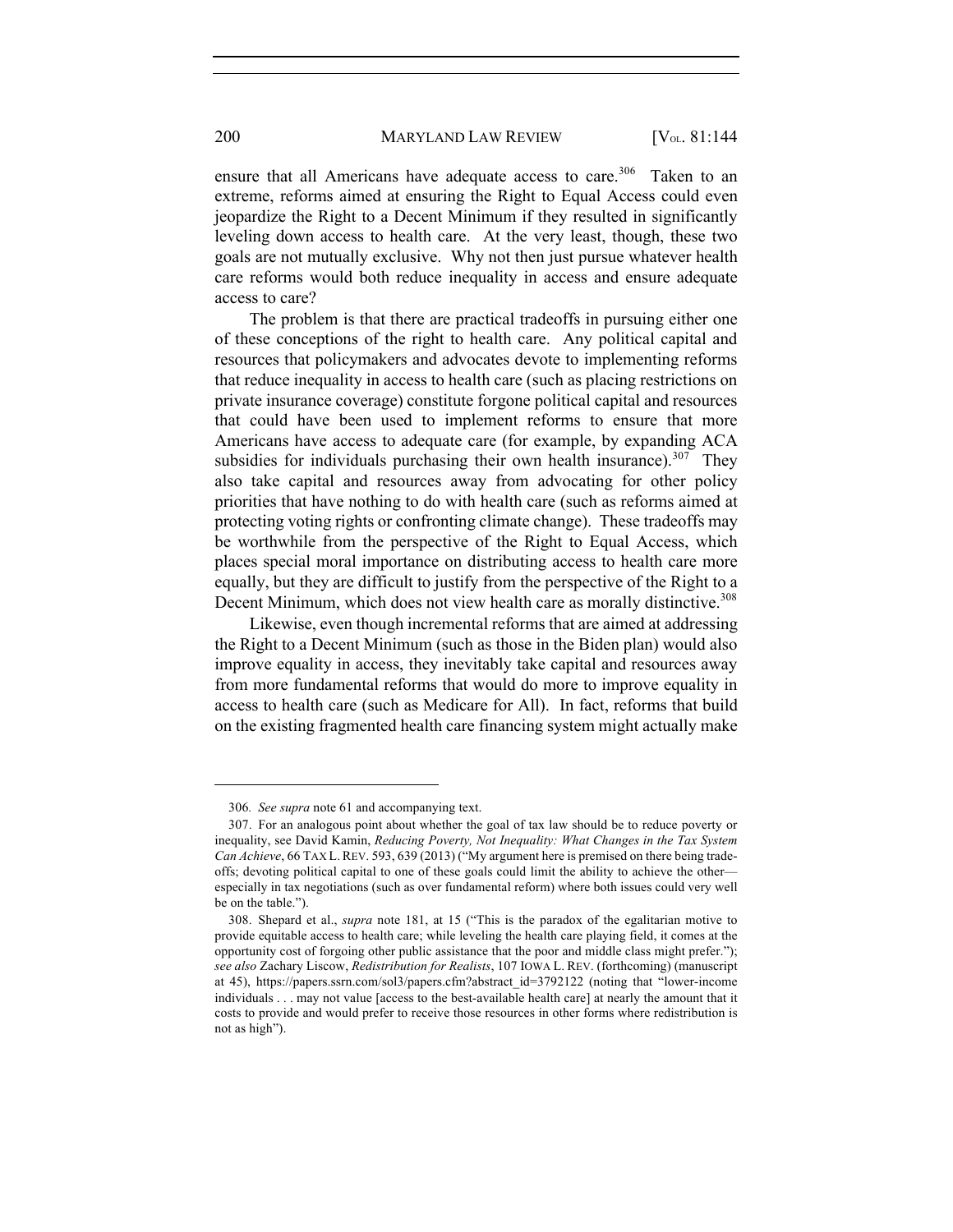a single-payer system more difficult to achieve in the long-run by undercutting its political momentum.<sup>309</sup>

At the same time, however, this exercise reveals that there are surprising areas of convergence between these two theoretical conceptions of the right to health care, and accordingly, that there is room for greater convergence between Medicare for All and the incremental proposals. This stems from the conclusion that, like the Right to a Decent Minimum, the Right to Equal Access does not require equal access to *all* forms of health care services.

In particular, with regard to the two policy issues on which the two conceptions of the right to health care diverge the most—restricting private health insurance and cost-sharing—the two conceptions are not as far apart as it might seem. The Right to Equal Access does not necessarily require prohibiting private health insurance and cost-sharing altogether. As described above, fair equality of opportunity supports restricting some forms of inequality in access to health care, yet it does not go so far as to necessitate a one-tier system or the complete elimination of cost-sharing.<sup>310</sup> Thus, with respect to these two issues, Medicare for All takes a more stringent approach than necessary to satisfy the Right to Equal Access. This implies that there is room for amending Medicare for All to cover a narrower set of services and to allow cost-sharing and private health insurance outside of those sets of services.

As described above, there are other possible accounts besides the four described in Part II that support the Right to Equal Access and the Right to a Decent Minimum.<sup>311</sup> It is possible that these other accounts might in turn have somewhat different implications. For instance, perhaps accounts that place greater emphasis on equal capabilities, equal efforts to relieve pain, or equal respect would justify Medicare for All's more stringent approach to cost-sharing and private health insurance. Yet it is not obvious that is the case, or if so, how such accounts would navigate between the bottomless pit objection and the leveling down objection.

Furthermore, any tenable version of the Right to Equal Access or the Right to a Decent Minimum must place reasonable limits on what kinds of services are covered. The fair equality of opportunity account implies one way to set such limits: covering those services that are necessary for maintaining or restoring normal functioning.312 The modified market

<sup>309</sup>*. See* Jacob S. Hacker, *From the ACA to Medicare for All?*, *in* THE TRILLION DOLLAR REVOLUTION, *supra* note 32, at 333, 344 ("[A] big problem with most partway proposals is that they seem poorly suited to create strong momentum to go all the way to universal coverage and systemwide price regulation. Indeed, they may actively work against going all the way by leaving out the least sympathetic groups . . . .").

<sup>310</sup>*. See supra* notes 251–257 and accompanying text.

<sup>311</sup>*. See supra* notes 187–198 and accompanying text.

<sup>312</sup>*. See supra* notes 121–129 and accompanying text.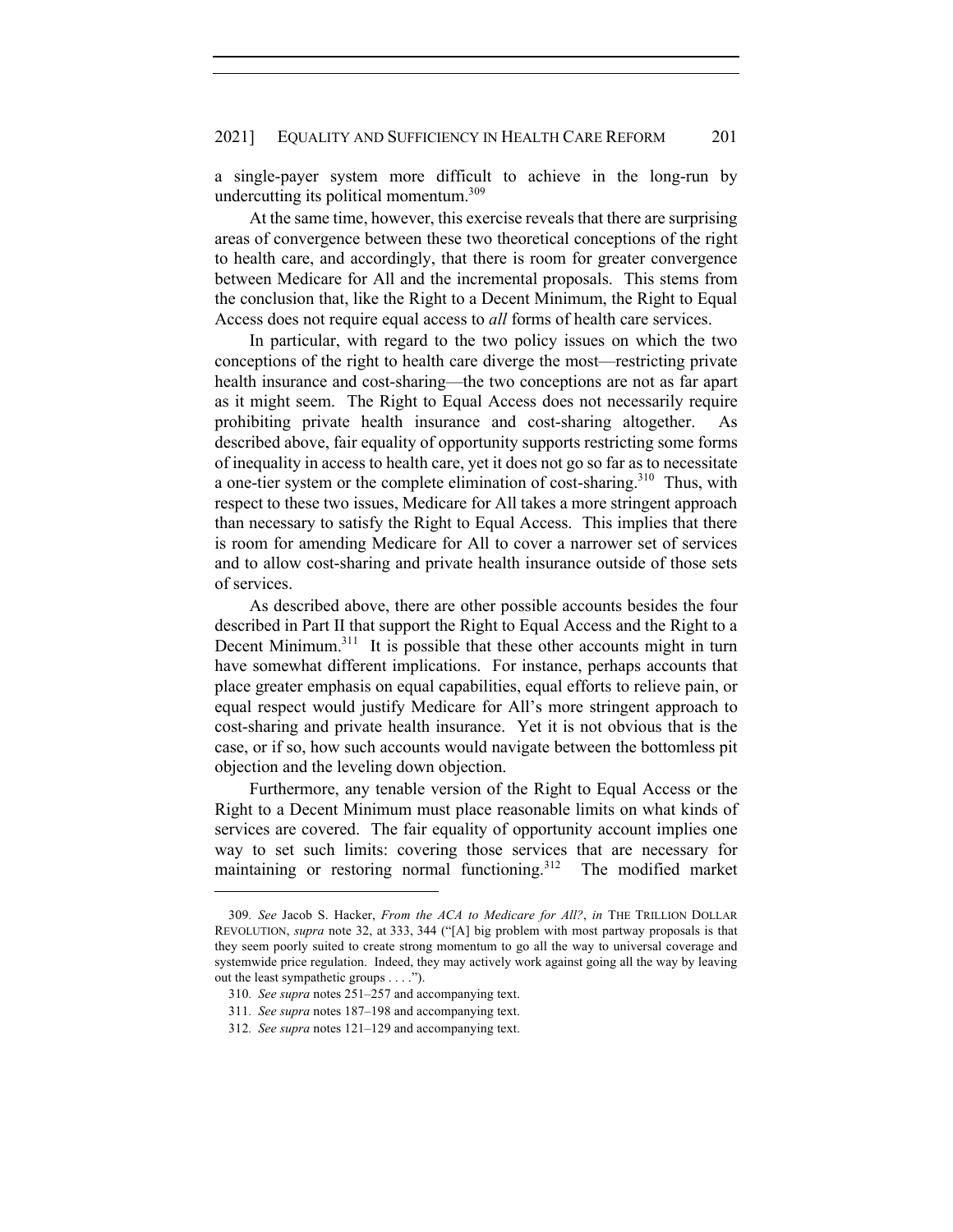account and prudent insurance ideal suggest different approaches to determining such limits.<sup>313</sup> In their current forms, both Medicare for All and the Biden plan fall short from the perspective of both conceptions of the right to health care by failing to place any reasonable limits on health care spending. Thus, both categories of reform plans have more work to do if their aim is to provide a just distribution of health care.

#### **CONCLUSION**

This Article helps bring to light the moral dimensions of the debate over health care reform. Simply declaring that health care is a right does not predetermine what kind of legal entitlement to health care there should be. The two predominant approaches to health care reform in the United States the incremental approach of building on the current fragmented health care financing system, and the more radical approach of wiping the slate clean and enacting Medicare for All—are supported by two different conceptions of what the right to health care entails. The former is supported by the notion that the right to health care requires only access to a decent minimum of health care services, while the latter is supported by the idea that the right to health care requires some degree of equality in access.

The public debate over health care reform frequently fails to distinguish between these two conceptions of the right to health care. To be sure, some supporters of Medicare for All argue that it is morally distinctive because of its emphasis on reducing inequality.<sup>314</sup> Yet it is often not clear from their arguments why inequality in access to health care (as opposed to inadequate access) is objectionable, and whether these objections extend to all forms of inequality in access. Incrementalists, on the other hand, have tended to not even respond to the moral case for Medicare for All. Instead, they have tended to argue that it is politically infeasible or excessively costly, or deny that there are any salient moral differences between Medicare for All and incremental reforms.<sup>315</sup>

Greater understanding of the moral values at stake in health care reform is important since it may affect policymakers' and voters' judgments about what kind of reform is desirable. These effects could play out in various ways. On the one hand, greater awareness of Medicare for All's emphasis on reducing inequality in health care could, over time, help to build public support for a single-payer health care system (as some Medicare for All

<sup>313</sup>*. See supra* notes 214–225 and accompanying text.

<sup>314</sup>*. See supra* note 15 and accompanying text.

<sup>315</sup>*. See supra* notes 12–14 and accompanying text.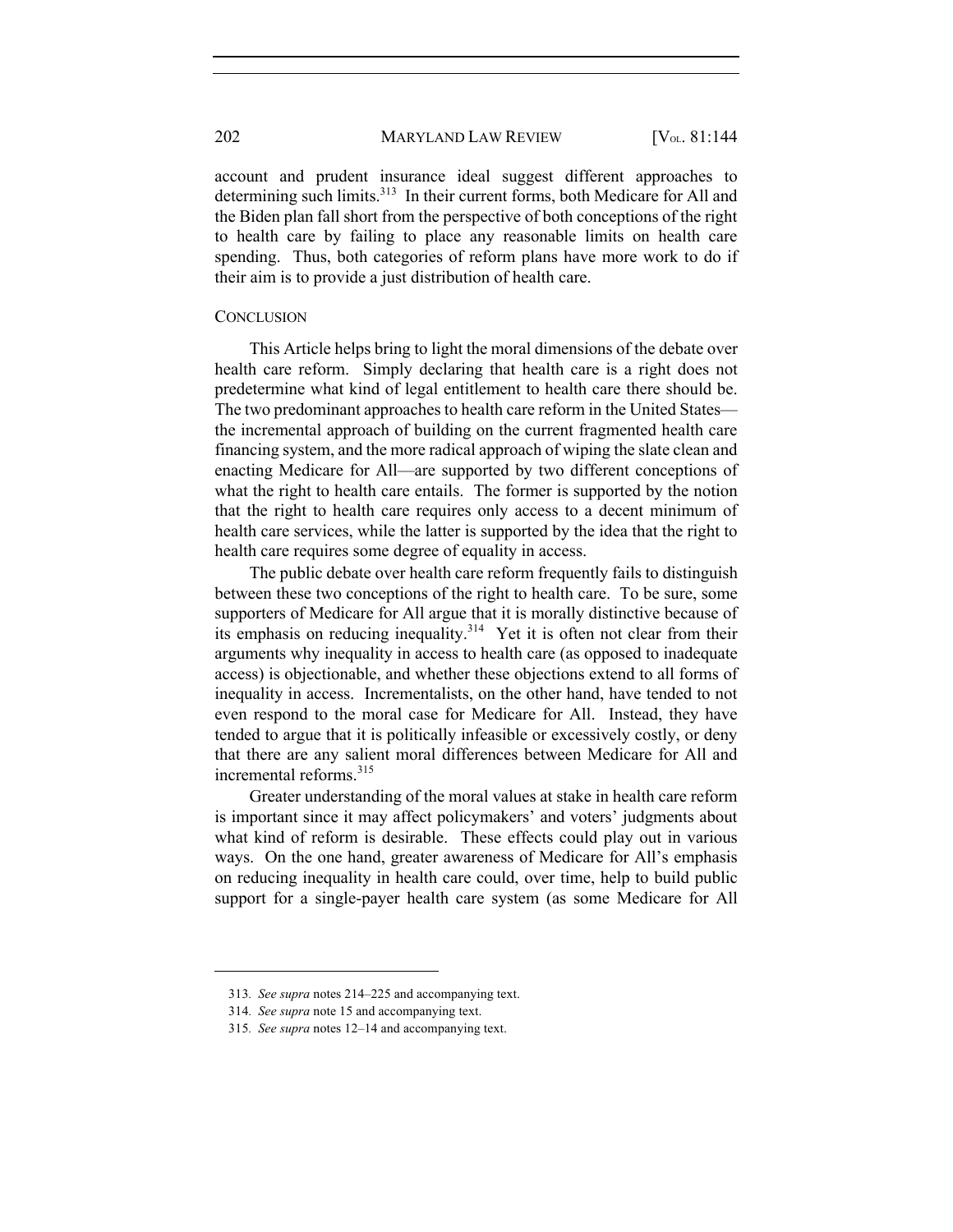## 2021] EQUALITY AND SUFFICIENCY IN HEALTH CARE REFORM 203

advocates appear to assume will be the case). $316$  Indeed, many Americans support the notion that everyone should be treated equally in the health care system.<sup>317</sup> Thus, perhaps even those who are skeptical of Medicare for All's feasibility or economic impacts may find its emphasis on equal access appealing, if they are made aware of that emphasis. On the other hand, the opposite could happen: By more explicitly engaging with the moral case for Medicare for All, incrementalists could convince more Americans that the real problem is a lack of *adequate* access, not inequality in access per se, and thus that an incremental approach to health care reform is preferable.<sup>318</sup>

Alternatively, greater understanding of these divergent moral values could lead to increased support for some middle-ground approach, one that incorporates elements of both the Right to Equal Access and the Right to a Decent Minimum. For instance, greater understanding of these divergent moral values could result in greater support for a health care reform that does not immediately abolish the current fragmented health care financing system, but which instead incorporates more targeted reforms that are designed to make this system more equal, not just to ensure that everyone has access to the decent minimum.<sup>319</sup> Or instead, it could lead to greater support for a similarly ambitious egalitarian health care reform agenda as Medicare for All, but one which better reconciles the demand for equal access to health care with the necessity of reasonable limits.

Of course, Americans can—and should—take non-moral considerations, such as political feasibility, into account when deciding how to reform the health care system. Yet they must also consider a more basic question, one that underlies the purpose of reforming the health care system

<sup>316</sup>*. See, e.g.*, Adam Gaffney, *Single-Payer Won't Pass Now. But Its Popularity Proves Our Morals Are Changing*, WASH. POST. (Sept. 13, 2017), https://www.washingtonpost.com/news/posteverything/wp/2017/09/13/single-payer-wont-passnow-but-its-popularity-proves-our-morals-are-changing/. *See also* James A. Morone, *How to Think about "Medicare for All"*, 377 NEW ENG. J. MED. 2209, 2209 (2017) (describing Medicare for All as "an exercise in moral persuasion," and writing that Medicare for All "responds with a strong claim for a right to roughly equal health coverage for everyone").

<sup>317.</sup> THE COMMONWEALTH FUND, N.Y. TIMES & HARV. T.H. CHAN SCHOOL OF PUB. HEALTH, AMERICANS' VALUES AND BELIEFS ABOUT NATIONAL HEALTH INSURANCE REFORM 10 (2019), https://cdn1.sph.harvard.edu/wp-content/uploads/sites/94/2019/10/CMWF-NYT-Harvard\_Final-Report Oct2019.pdf (finding that 77% of polled American adults believe that equal treatment in health care is very important).

<sup>318.</sup> Harry Frankfurt makes an analogous argument in the context of the debate over economic inequality, arguing that while economic inequality strikes many people as wrong, what really underlies their intuition is a distaste for poverty, not economic inequality per se. *See* FRANKFURT, *supra* note 20, at 40–41.

<sup>319.</sup> For one proposal along these lines, see Lindsay F. Wiley et al., *Health Reform Reconstruction*, 55 UC DAVIS L. REV. (forthcoming 2022), https://papers.ssrn.com/sol3/papers.cfm?abstract\_id=3760086 (advocating a strategy of "confrontational incrementalism").